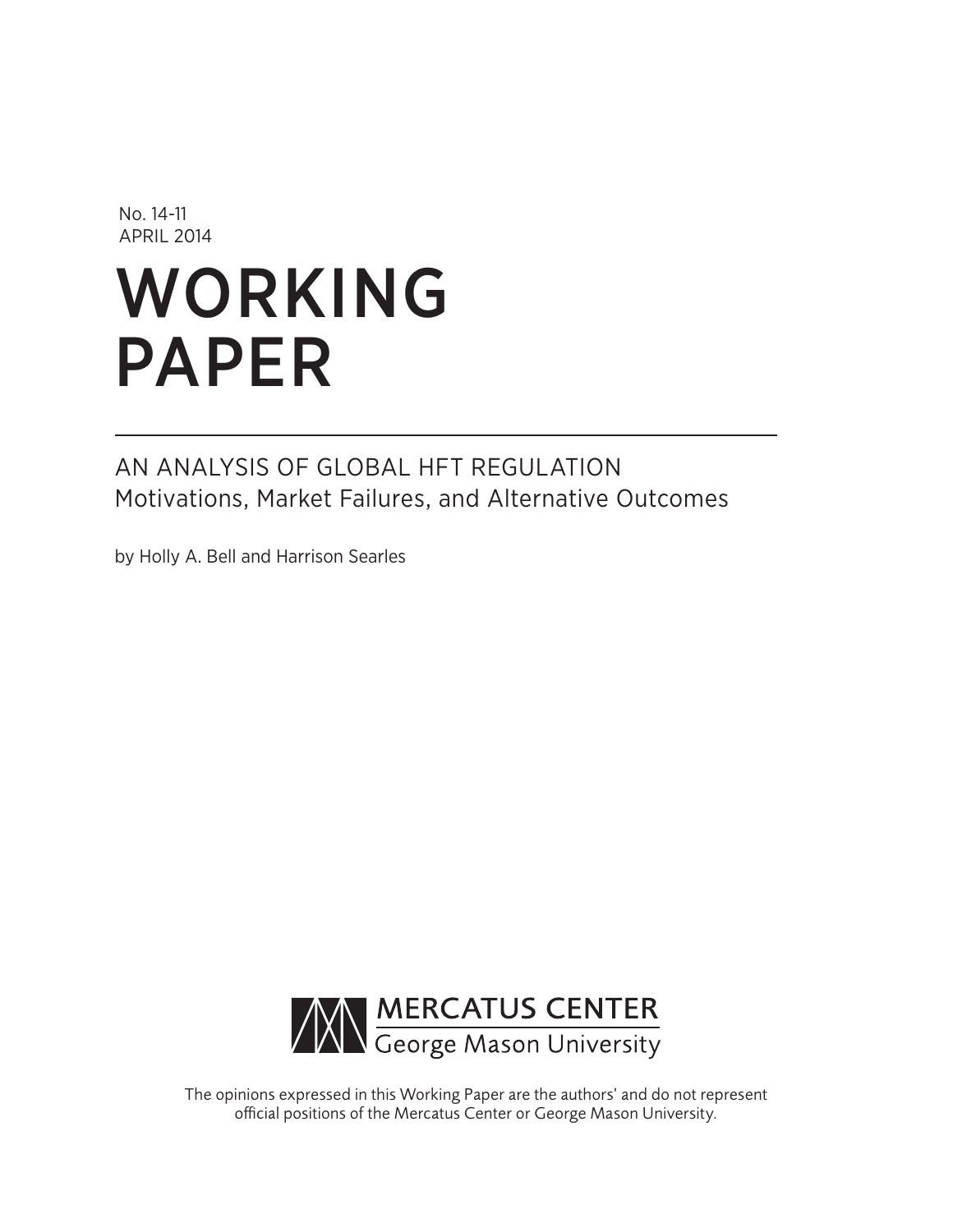# **About the Authors**

Holly A. Bell Affiliated Scholar Mercatus Center at George Mason University Associate Professor University of Alaska Anchorage [hollybell@me.com](mailto:hollybell@me.com)

Harrison Searles MA Fellow Mercatus Center at George Mason University

# **Abstract**

Market events like the "flash crash" of 2010 and Michael Lewis's claims that markets are "rigged" have brought increased scrutiny on high-frequency trading (HFT), triggering calls for aggressive regulation. While there are several empirically demonstrated benefits of HFT, including improved liquidity and reduced transaction costs, the current arguments against HFT are largely qualitative in nature. This paper provides a qualitative analysis of global HFT regulation designed to identify regulatory motivations, determine whether they suggest a market failure attributable exclusively to HFT, and distinguish the implications of regulations for markets and their stakeholders. Our study finds that regulatory goals fall into two broad categories: (1) shared (or market integrity) goals and (2) divergent (or fairness) goals. We find little evidence for the existence of a market failure that requires additional aggressive regulation, or suggesting that government intervention will improve market integrity or "fairness" better than the market and existing regulation already have.

*JEL* codes: D530, G10, G180

Keywords: high-frequency trading, financial market regulation, global financial market regulation, regulatory outcomes, financial market integrity, fairness in financial markets, market failures, manipulative market practices, stock market, market efficiency, informational market efficiency, emerging high-frequency trading markets, market liquidity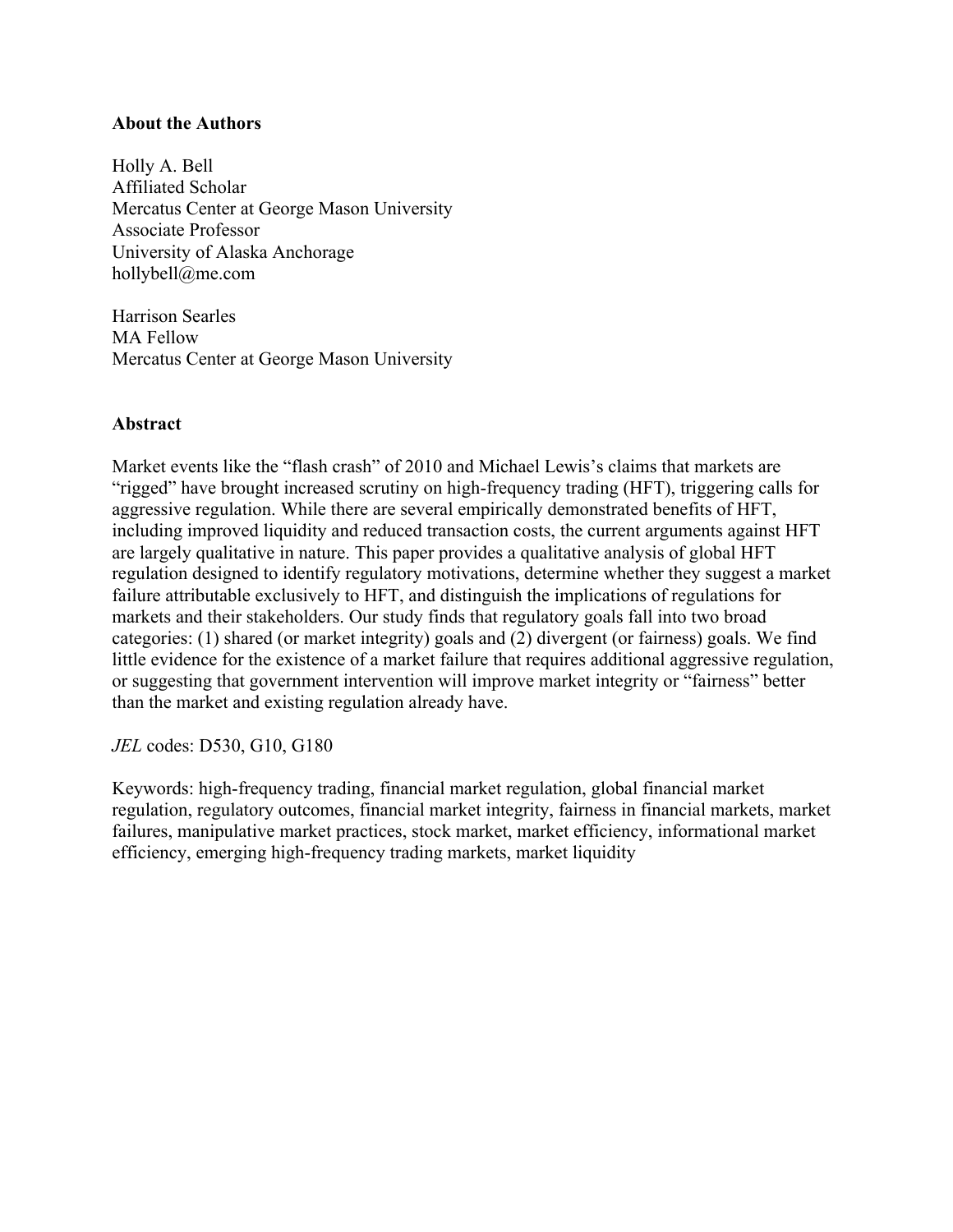#### **An Analysis of Global HFT Regulation:**

#### **Motivations, Market Failures, and Alternative Outcomes**

Holly A. Bell and Harrison Searles

High-frequency trading (HFT) has come under scrutiny over the past several years as the media, legislators, and regulators around the world have raised concerns about the potential market risks associated with HFT and with algorithmic trading in general. But are existing and proposed regulations designed to correct a market failure attributable to HFT? Or, like the first people who experienced the steam engine and its then-inconceivable speed of 30 mph, are individuals and institutions concerned they will be harmed in some way by market speeds they cannot comprehend?

The release of Michael Lewis's (2014) new book, *Flash Boys: A Wall Street Revolt*, and his claims that markets are "rigged" have brought increased attention to HFT and calls for additional regulation to ban HFT strategies, but Lewis paid little attention to the market benefits of HFT. The book and subsequent *60 Minutes* story appear to be primarily designed to convince traders to use the new Investors Exchange (IEX) established by individuals in the story. These accounts fail to mention several issues. First, the book and *60 Minutes* story demonstrate that markets are not rigged. Brad Katsuyama, head of IEX, developed an algorithm to neutralize one HFT strategy and has also developed a competing trading venue. If markets were truly rigged, neither would be possible. Second, the accounts fail to mention that IEX is a "dark pool"—an exchange that trades away from central exchanges so that other markets do not see large block trades, preventing price shocks—a controversial practice in and of itself. Finally, the book and *60 Minutes* story do not mention that high-frequency traders will be allowed to trade on the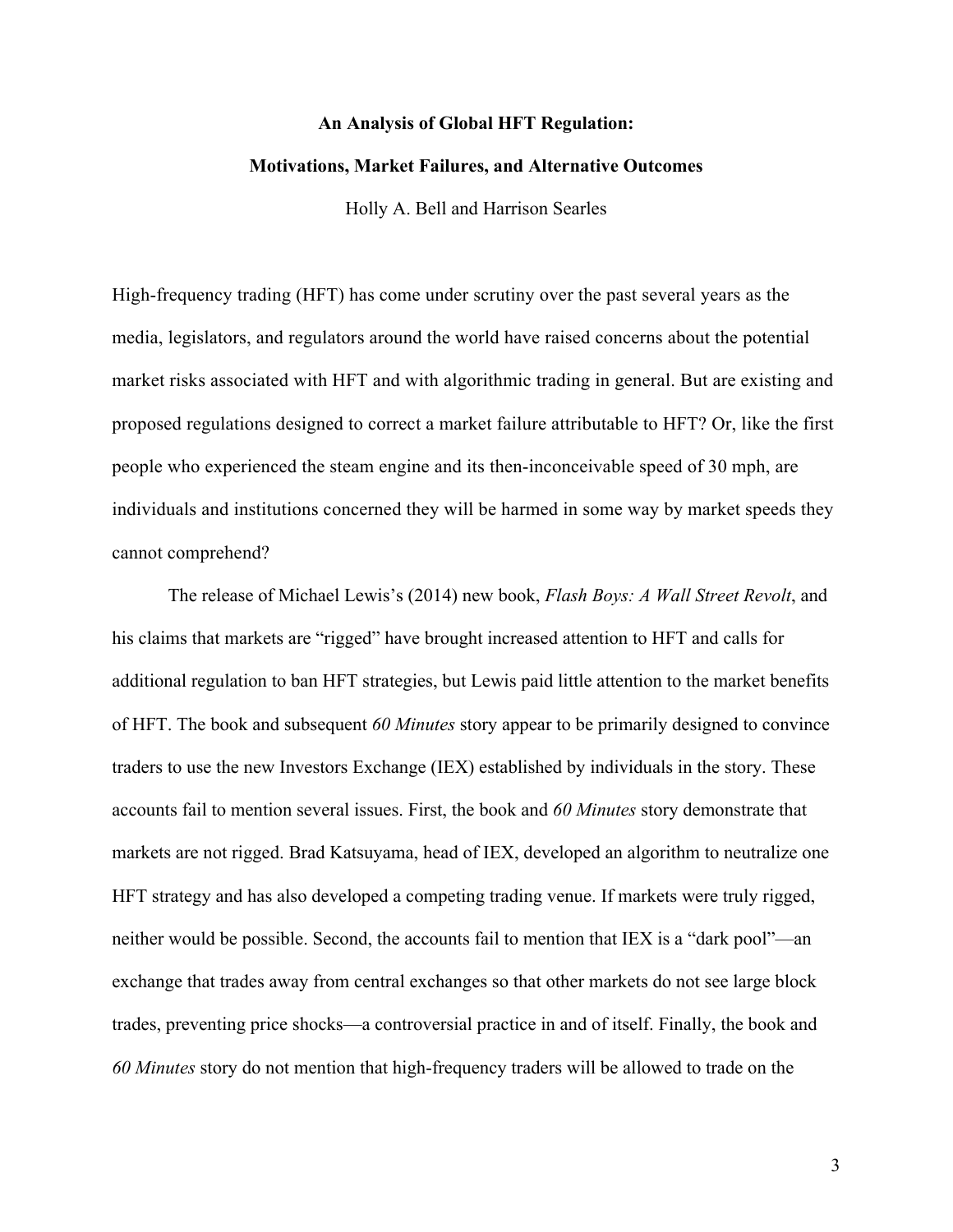platform, but IEX is "building in extra cable lengths to slow down some transactions" in an effort to reduce the effectiveness of high-frequency traders by eliminating some of their competitive strategies (Javers, 2014).

Finally, along with failing to mention the benefits of HFT to all investors, the author has also failed to analyze the potential downsides to additional HFT regulation in global markets. This paper explores the global HFT regulatory environment, examines the regulatory motivations set forth by legislators and regulators, and looks at outcomes of existing regulation and potential downfalls of proposed regulation. One question to consider when reading this paper is, Do additional regulatory policies designed to curb or eliminate HFT and algorithmic trading lead to less complexity and better market outcomes than a competitive market that allows for competing algorithms and alternative trading platforms?

This paper is not designed to substantiate the benefits of HFT that others have empirically demonstrated. These benefits include improved liquidity, lower transaction costs, price synchronization, greater overall market speed, more efficient price discovery, reduced impacts of volatility, and increased availability of direct market access (Gerig, 2012; Hendershott & Riordan, 2009; Brogaard, 2010; Brogaard, Hendershott & Riordan, 2010; Hasbrouck & Saar, 2010; Hendershott, Jones & Menkveld, 2011; Hendershott & Riordan, 2012; Menkveld, 2012). Based on previous research, we assume that these benefits exist and that they are advantageous to all investors, not just the large HFT firms Lewis (2014) claims "rig" the market. The advantages include reduced trading costs, better investment performance for long-term investors, and giving small and retail investors an advantage they have not had before: the ability to trade what they want, when they want due to narrow bid–offer spreads and a market with a small average trade size (Asness & Mendelson, 2014).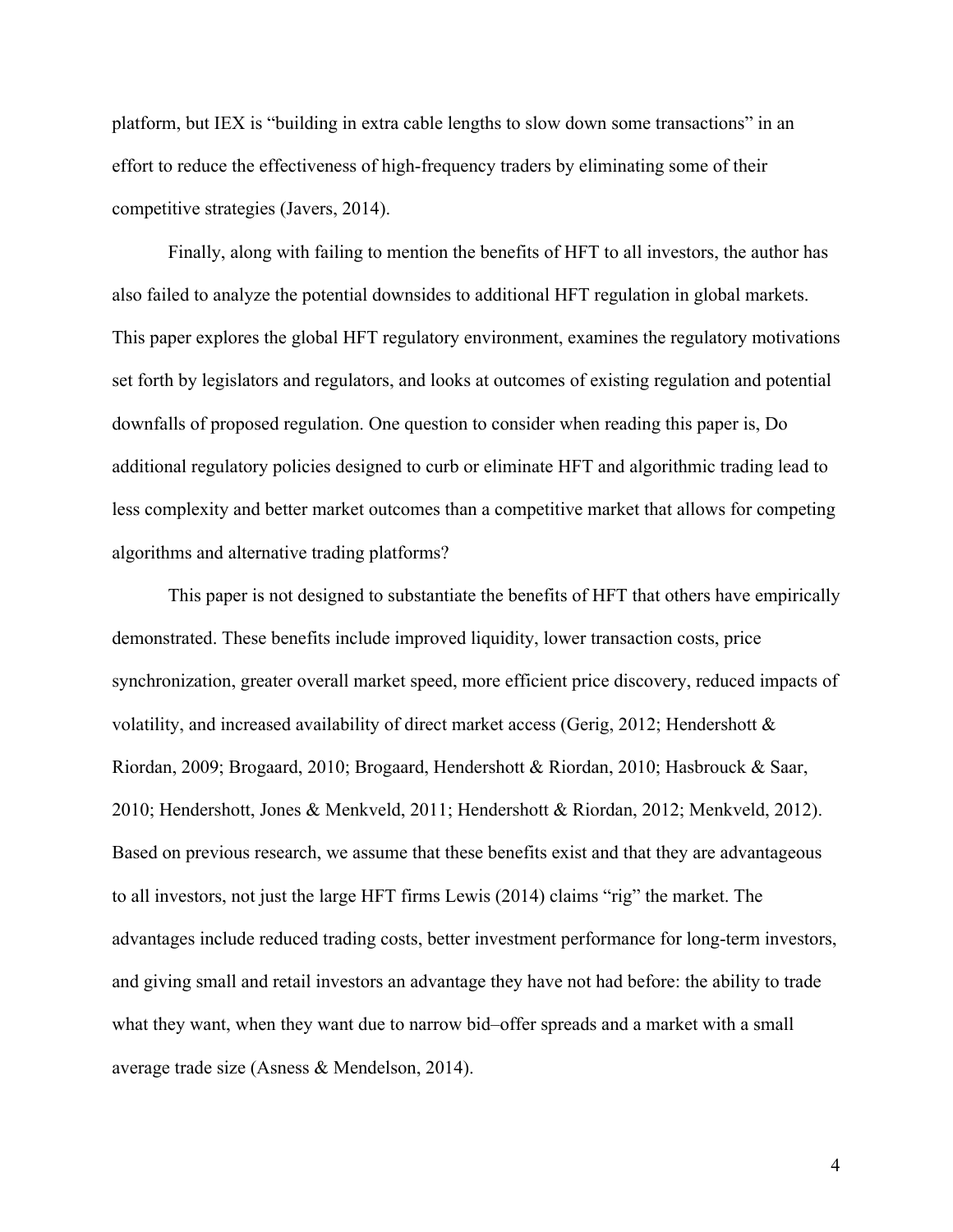Nor is the purpose here to defend or condemn HFT per se. Rather, we qualitatively analyze existing and proposed regulations to address the following questions:

- 1) Are there broad classifications of motivations or regulatory purposes that emerge from a comprehensive review of global HFT regulation?
- 2) If so, are these motivations or purposes consistent with the need for regulatory intervention to remedy market failures associated exclusively with HFT?
- 3) Will regulation be effective at resolving perceived problems, and/or are alternative outcomes possible?

While the literature cited has quantitatively identified the benefits of HFT, many criticisms of HFT that drive calls for regulation are qualitative: these include financial market quality and complexity, lack of social benefit, and qualitative risk control for externalities. This paper addresses a gap in the literature by providing a qualitative analysis of HFT regulation designed to identify latent social issues and structures motivating regulatory efforts, a categorization of regulatory goals, and a discussion of their implications for markets and their stakeholders. We are not trying to address all concerns about HFT and algorithmic trading that all parties have raised, only to address those that legislators and regulators have raised in their proposed regulation and to derive broad themes and potential outcomes.

The first section of this paper provides a global overview of the HFT regulatory environment, in particular existing and proposed HFT regulation and emerging HFT markets. It also explores the purposes of the regulation and the market indices the regulation is intended to influence. The second section determines broad classifications of motivations or regulatory purposes, examines whether these suggest a market failure attributable exclusively to HFT, and evaluates whether regulation will be effective or whether alternative outcomes are possible.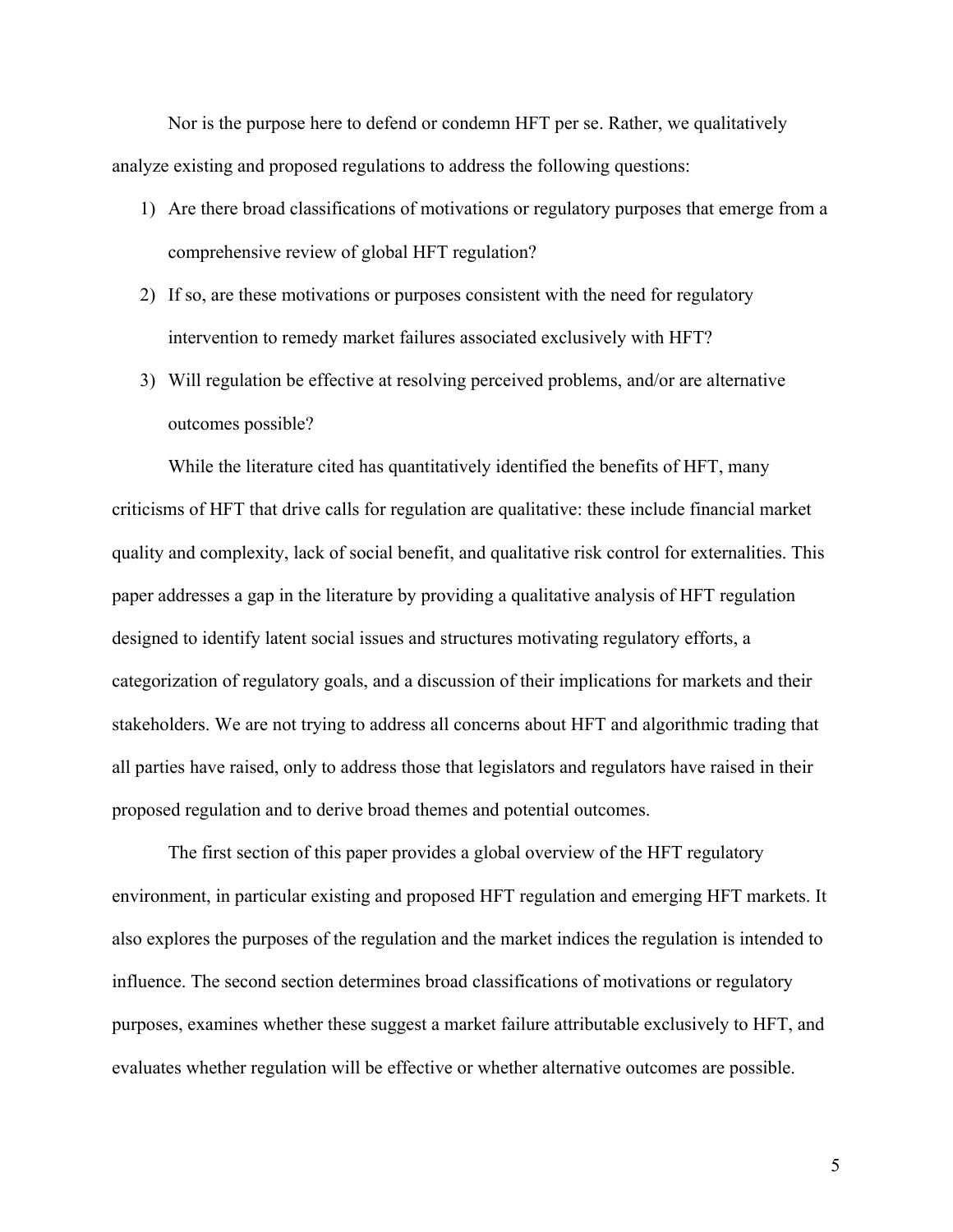#### **1. A Survey of the Global HFT Regulatory Environment**

This section provides an overview of proposed and existing global HFT regulation. We have attempted to highlight the regulation's stated purposes as regulators have put them forth as well as the regulation's primary provisions. More in-depth information on specific regulations is available in the appendices. Table 1 (page 24) summarizes the global regulatory environment for developed HFT markets.

Some of the most aggressive existing and proposed regulation exists in the European Union and its member states, with the United States evolving toward regulatory proposals that are increasingly similar to those in Europe. Meanwhile, Asia is generally supporting the growth of HFT, with Japan and Singapore most aggressively seeking to create environments conducive to HFT. There are also four emerging HFT markets—Russia, Brazil, Mexico, and New Zealand—that desire to improve liquidity and attract capital by creating HFT-capable market environments. Of the four, Russia and Mexico appear best positioned to attract HFT.

#### *The European Union*

In 2012, HFT represented approximately 39 percent of the value of stocks traded in Europe. This number has been relatively unchanged since 2009 (World Federation of Exchanges, 2013). The EU operates as a "single market" system in which all member states work within the same regulatory framework. To that end, the EU has established the Markets in Financial Instruments Directive (MiFID), designed to be the basis for member state regulations.

MiFID, adopted in 2007 and amended in 2008 and 2010, serves as a regulatory guide for investor transactions by stock markets, trading systems, and investment firms and requires member states to standardize the rules governing investment services and activities. It allows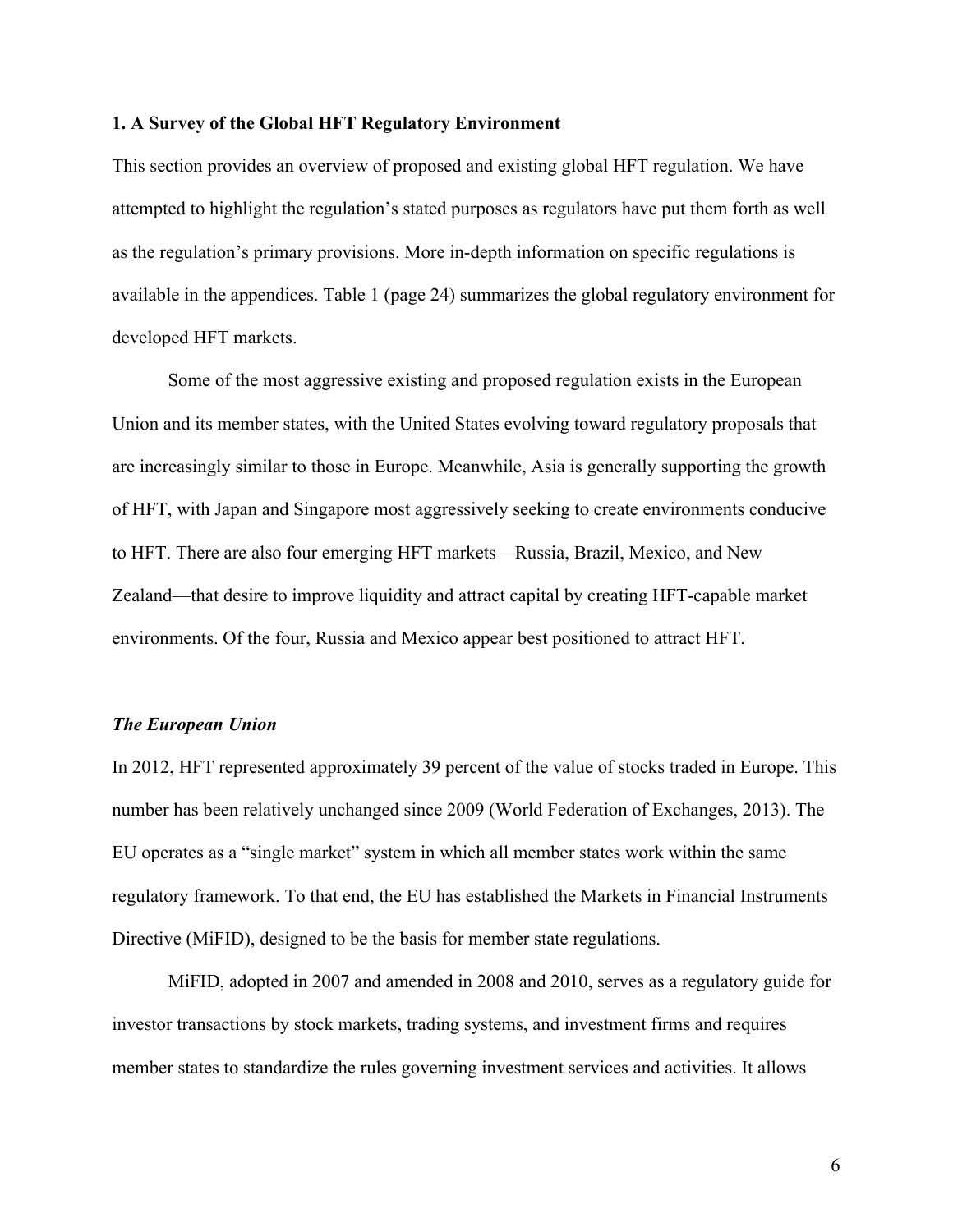firms to be regulated in their home states, but once approved by the European Commission, firms may provide services in any member state through a "passport" program. There are also requirements for pre- and post-trade transparency designed to minimize the effects of market fragmentation by EU members trading across multiple markets in multiple countries (European Commission 2007 & 2011a).

While MiFID provided a general structure to guide EU members in more traditional stock exchanges, the MiFID II draft is designed to target both high-frequency traders (HFTs) and algorithmic trading in general. The initial draft, described here, has been voted on, but the final draft has not yet been released, so the specific regulations may differ from those described here, yet their purpose remains the same.

According to the 221-page MiFID II (European Commission, 2011b) the directive's general purpose is to "level the playing field" (p. 5). The regulation requires HFTs to provide "organizational safeguards" both internally and for those offering market access to HFTs. Safeguards include requiring venues to ensure the resiliency of trading platforms, to work with "competent authorities" in the oversight and monitoring of HFT activities, and to adopt appropriate risk controls to mitigate disorderly trading (pp. 7–8). Appendix A contains specific details of the proposed regulation.

The proposed European Union financial transaction taxes (FTTs) may also have a significant impact on HFTs. The latest amendments to the proposed FTTs (European Parliament, 2013) indicate that firms that provide liquidity using modern trading technology—which includes, but is not limited to, HFTs—will be required to pay the tax on both successfully executed transactions *and* order cancelations. This rule would discourage price discovery by HFTs. If regulators implement such a tax, it will wipe out HFTs' operations in EU markets.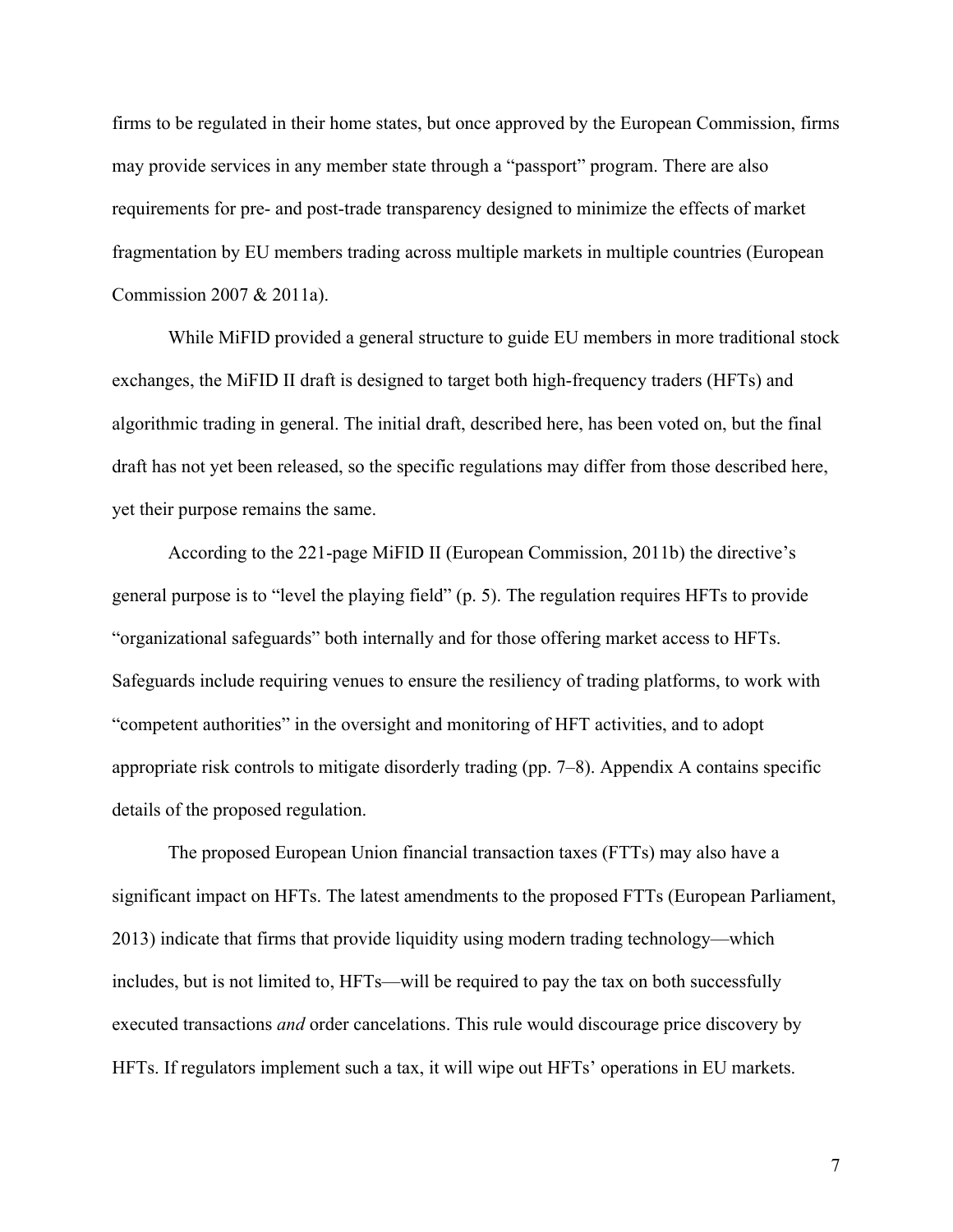According to the European Parliament (2012b), 11 countries—Austria, Belgium, Estonia, France, Germany, Greece, Italy, Portugal, Slovakia, Slovenia, and Spain—agreed to participate in an FTT as of December 2012.

Several member states are attempting to get ahead of the EU's MiFID II and FTTs by establishing their own HFT regulation. Not all member states agree with the EU initiative, and while EU policy recommends that member states not establish regulations that are more stringent than EU policies, some member states appear to be moving away from the EU's standards, creating a fragmented EU regulatory environment. It may be difficult for the EU to enforce a "single market" passport system if member states bypass this process through their own regulations. The following sections detail the member state initiatives.

#### *Germany*

Germany has moved beyond regulatory proposals to enacting HFT-specific regulation. When the *Bundestag* passed the German High Frequency Trading Act of 2013

(*Hochfrequenzhandelsgesetz*) in February 2013 (Gesetz zur Vermeidung, 2013; Eurex, 2013a; Eurex, 2013c; Schuster & Dreibus, 2013), HFT represented approximately 40 percent of German exchange transactions (Kindermann, 2013). The act requires HFTs to register with the Federal Financial Supervisory Authority, more commonly known in Germany by its abbreviation BaFin (for *Bundesanstalt für Finanzdienstleistungsaufsicht*), and requires them to obtain licenses as banks or financial trading institutions consistent with the German Banking Act. This licensing requirement preempts the reforms of the EU's MiFID and applies to anyone trading directly or indirectly on a German regulated market, regardless of the trader's location. The creation of a German license for HFT lays the groundwork for German passport-style regulation in the spirit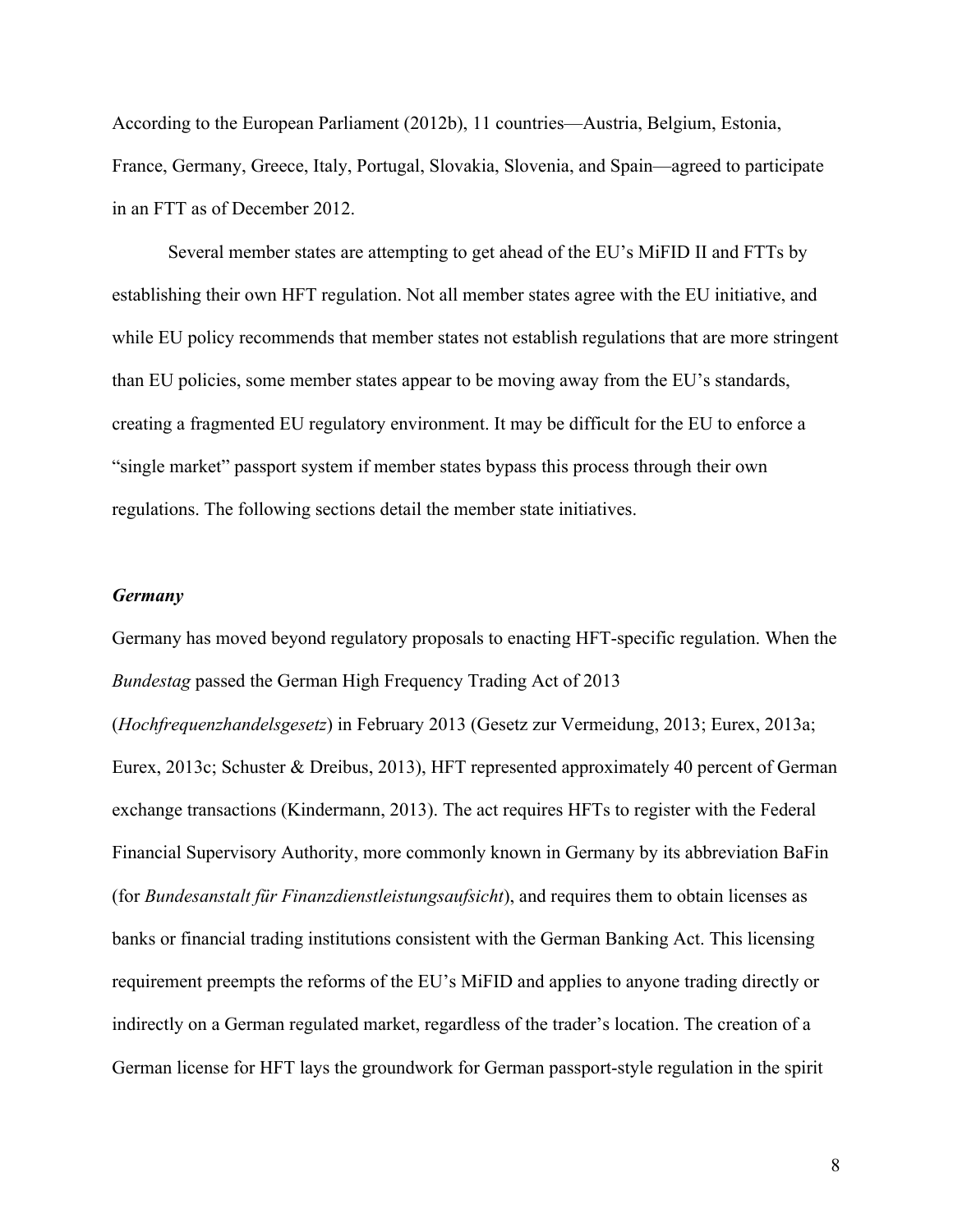of MiFID, but does not allow other EU countries to trade in Germany without a German-issued passport. (Cleary Gottlieb, 2013).

The purposes of the High Frequency Trading Act in Germany have been described as (a) increasing the stability and integrity of German financial markets, (b) minimizing market risks, (c) preventing market manipulation, (d) closing a regulatory gap, and (e) protecting long-term investors (Kindermann, 2013). As a result of the regulation, at least one firm, Cologne Independent Traders, has announced it will close due to the "significant" burden (Cave, 2013). There is widespread, growing concern that uncertainty about post-regulation liquidity in Germany is going to drive traders elsewhere in search of more certain and reliable liquidity (German HFT, 2014).

Supervisors at BaFin and the Exchange Supervisory Authority are allowed to request descriptions of trading strategies or parameters and are permitted to deny the use of any algorithmic trading strategy they believe is undesirable (Eurex, 2013c; Schuster & Dreibus, 2013). The regulation requires exchanges to determine an appropriate order-to-trade ratio, to develop a minimum tick size, and to charge a fee for excessive system usage, including amendments and cancelations of orders, and it requires traders to flag each order generated by an algorithm (Eurex, 2013b).

In addition, the exchange must ensure "that orderly price discovery is granted even in situations of large price fluctuations" (Eurex 2013c, p. 3). Algorithmic traders must develop and maintain risk-management processes and procedures and must document all algorithms used. The regulation also more clearly defines "market abuse" as disrupting or delaying the trading system, making it difficult for others to determine actual purchase or sale orders, and creating false or misleading signals (Schuster & Dreibus, 2013).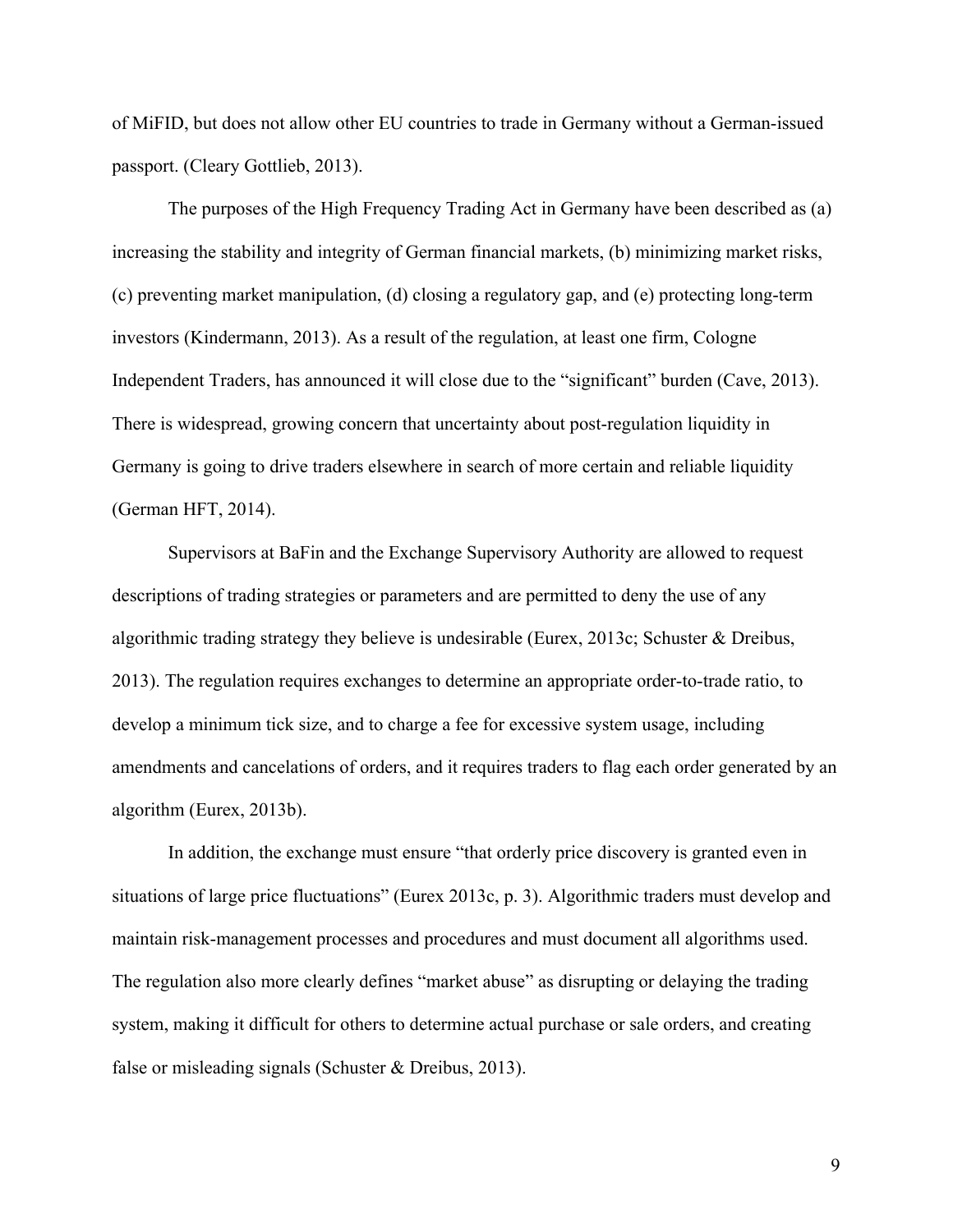#### *United Kingdom*

TABB Group, a research and strategic advisory firm, estimates that high-frequency trading represents approximately 36 percent of UK stock-market transactions (Credit Suisse, 2012). A 2010 report by the London Stock Exchange Group indicated HFT represented 33 percent of order-book executions by number of trades and 32 percent by value traded (London Stock Exchange Group, 2010). Government authorities in Europe first called for restrictions designed to facilitate the "extinction" of HFT in 2012 in response to the 2012 US "flash crash" and collapse of Knight Capital due to a faulty algorithm (Ross, Fitzgibbon & Mathiason, 2012). Recent fines imposed on Panther Energy Trading LLC by the UK's Financial Conduct Authority (FCA), the U.S. Commodities Futures Trading Commission, and the Chicago Mercantile Exchange for deliberately manipulating commodities markets have led to increased calls to "curb" HFT in the UK (Wessing, 2013; Jones & McCrank, 2013).

The UK Treasury, which commissioned a study on HFT, opposes the eradication of HFT in Europe. The report (Foresight 2012) found that technology is an important aspect of financial market innovation and new market services; that computer-based trading that includes HFT improves liquidity, reduces transaction costs, and makes market pricing more efficient; and that there is no direct evidence that HFT increases volatility. The report concluded that "it is highly desirable" that any new policies or market regulation preserve the benefits of HFT, and any new policies or regulations should be evidenced-based and consider the associated risks and benefits. The report did propose the monitoring of computer-based trading and the development of safety mechanisms. Based on the report, the UK Treasury stated it believed the benefits of HFT outweighed the current risks.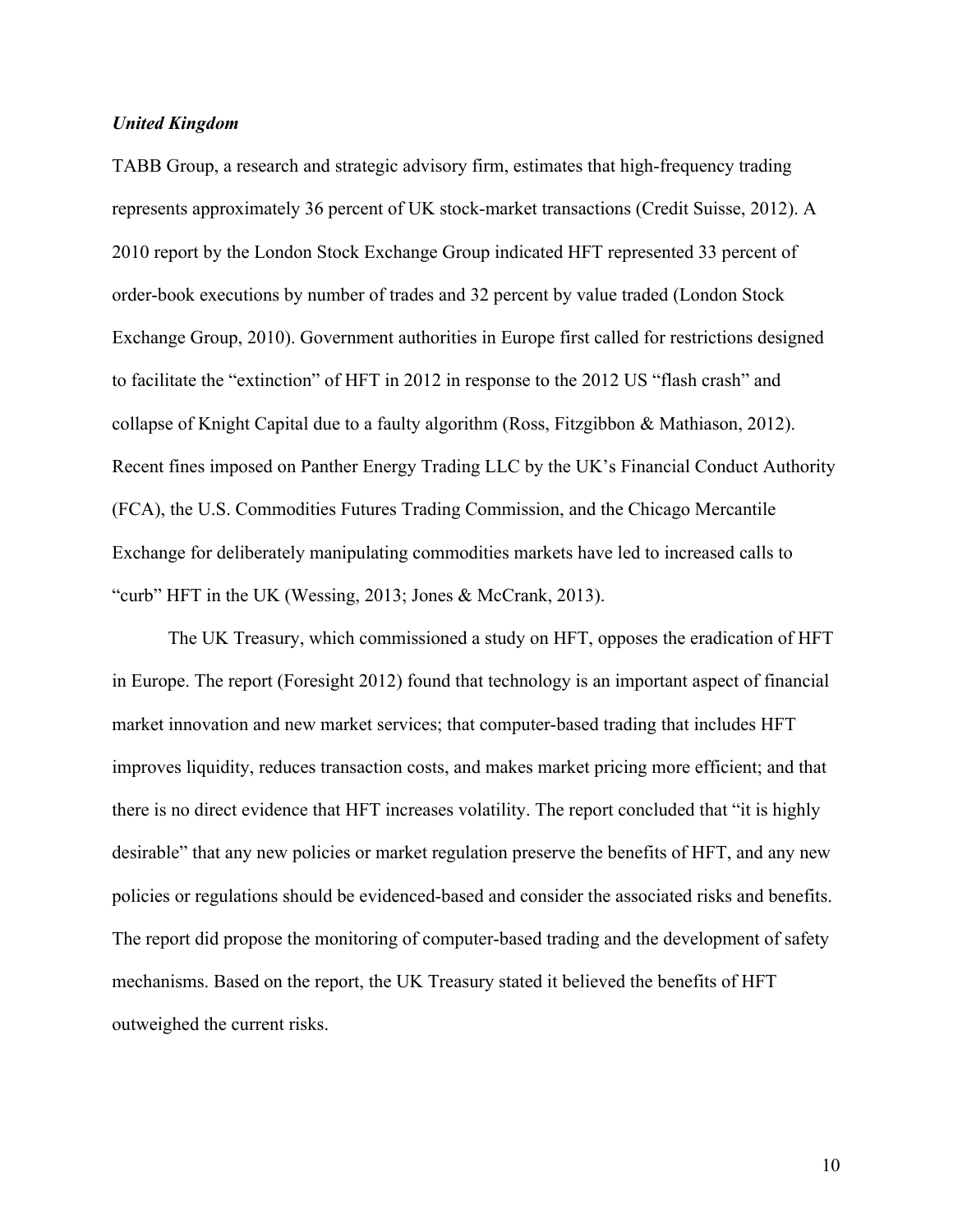However, immediately following the July 2013 fines of Panther Energy Trading LLC, the Business, Innovation and Skills Committee of the UK House of Commons responded by proposing the implementation of an FTT on high-frequency trading of publicly listed stocks. According to Taxation (2013a), "the Committee called for a financial transaction tax to be set '. . . at a level which is the average profit made on a high-frequency trade in the UK'" (para. 3).

The purpose of the proposed regulation seems to be the eradication of HFT in the UK, even though regulators recognized the benefits of HFT. To justify the committee's position, the UK secretary of state for business, innovation and skills commissioned a report on the UK equity markets (Kay, 2012). The report's purpose was to "review activity in UK equity markets and its impact on the long-term performance and governance of UK quoted companies" (p. 9). The report found that "short-termism" is a problem and that the UK legislature should promote "longtermism" in equity markets. The report describes high-frequency trading as emerging as "an aspect of a broader trend which favours trading over trust relationships" (p. 39), but it does not place significant blame for the trend toward short-termism on HFT. It finds there has been a shift from "owning" to "trading" stock in the market as a whole (Kay, 2012; Penny, 2013).

However, the House of Commons Business, Innovation and Skills Committee Third Report of Session 2013–14 from July 16, 2013 (House of Commons, 2013), focused on HFT as a problem of short-termism that needed to be resolved. Support for an HFT transaction tax emerged in this work. These efforts are moving forward despite the testimony of economist and professor John Kay, chair of the Review of UK Equity Markets and Long-Term Decision Making, whom the committee hired to study UK financial markets hoping to confirm their negative perceptions of HFT and justify their proposed financial transaction tax. Kay testified before the Business, Innovation and Skills Select Committee on February 5, 2013, that "the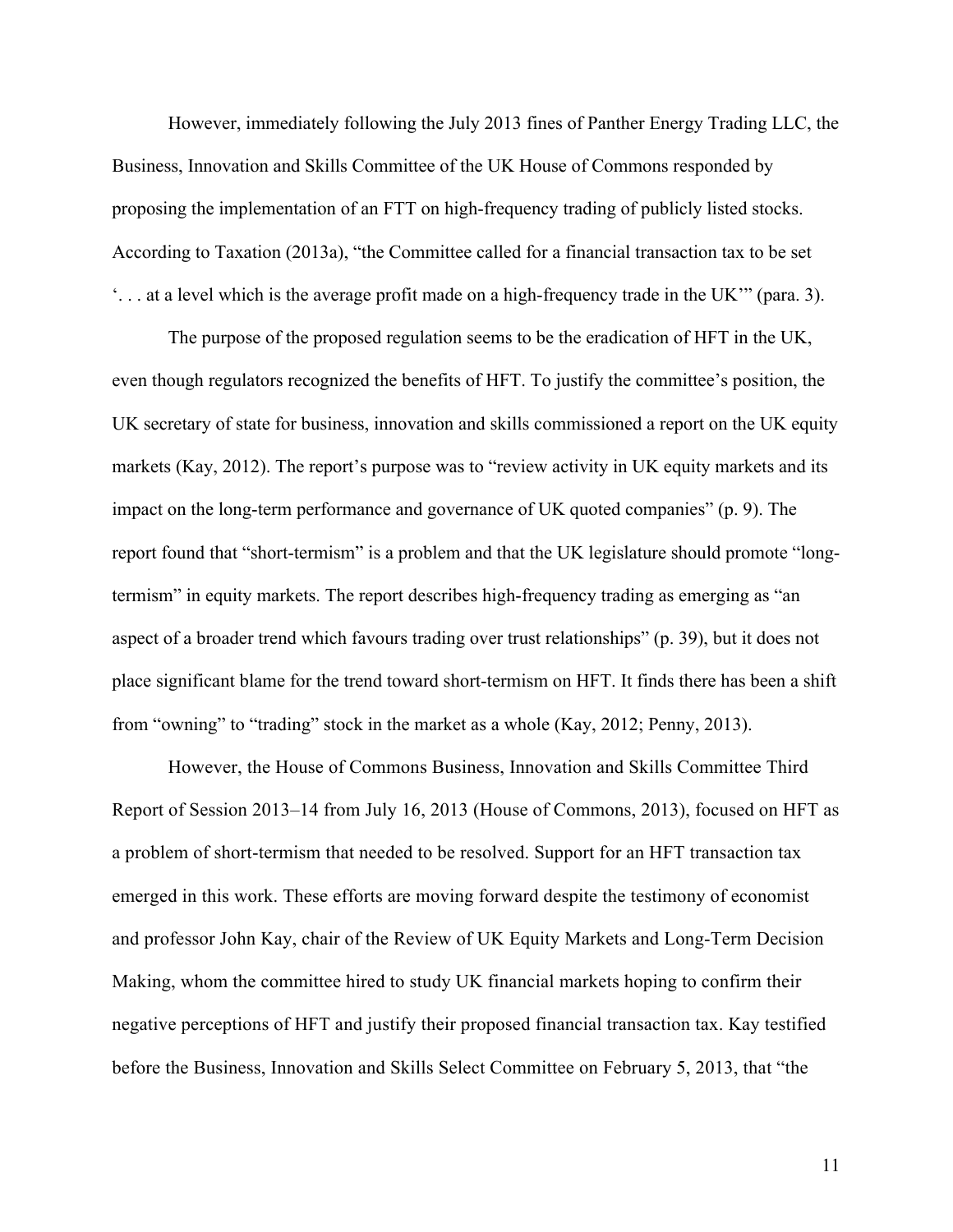existence of high-frequency trading is not something that one could say is very supportive of longterm decision making in British business, [but] I concluded quite quickly that it is not the principal issue and problem" (p. Ev 14). In fact, Kay's report (2012) made no recommendations for high-frequency trading, in part because he found HFTs do not own a large proportion of British stocks.

Alternatively, EBS, a private foreign-exchange platform owned by ICAP PLC, is currently implementing one market solution to the concerns about HFT in the UK. EBS plans to modify the way in which orders are processed in an effort to take away the advantages of HFTs. Prior to the new rule, EBS had a first-in, first-out processing routine within which the first firm to place its order would be the first to have it cleared. This process, practiced by most exchanges, gives those with the fastest technology an edge in order processing. The modified system will organize orders into bundles ranked by who was first to put in the order. A computer program will then randomly select the sequence of individual order processing from the bundle of orders that came in earliest. While there remains an incentive to be *one* of the first to submit an order, the modified system eliminates the incentive to be *the* first. A spokeswoman for EBS told the BBC that the motivation for reform was "about creating a fairer marketplace" (BBC, 2013; Iosebashvili, 2013). However, it appears to be designed to address the public relations problem associated with HFT in the UK rather than a market failure. It remains to be seen whether the race to be *among* the first rather than *the* first will have any impact on slowing HFT, as there still remain strong incentives to gather information quickly. If additional aggressive regulation is implemented simultaneously, it may be difficult to determine the impact of any individual change.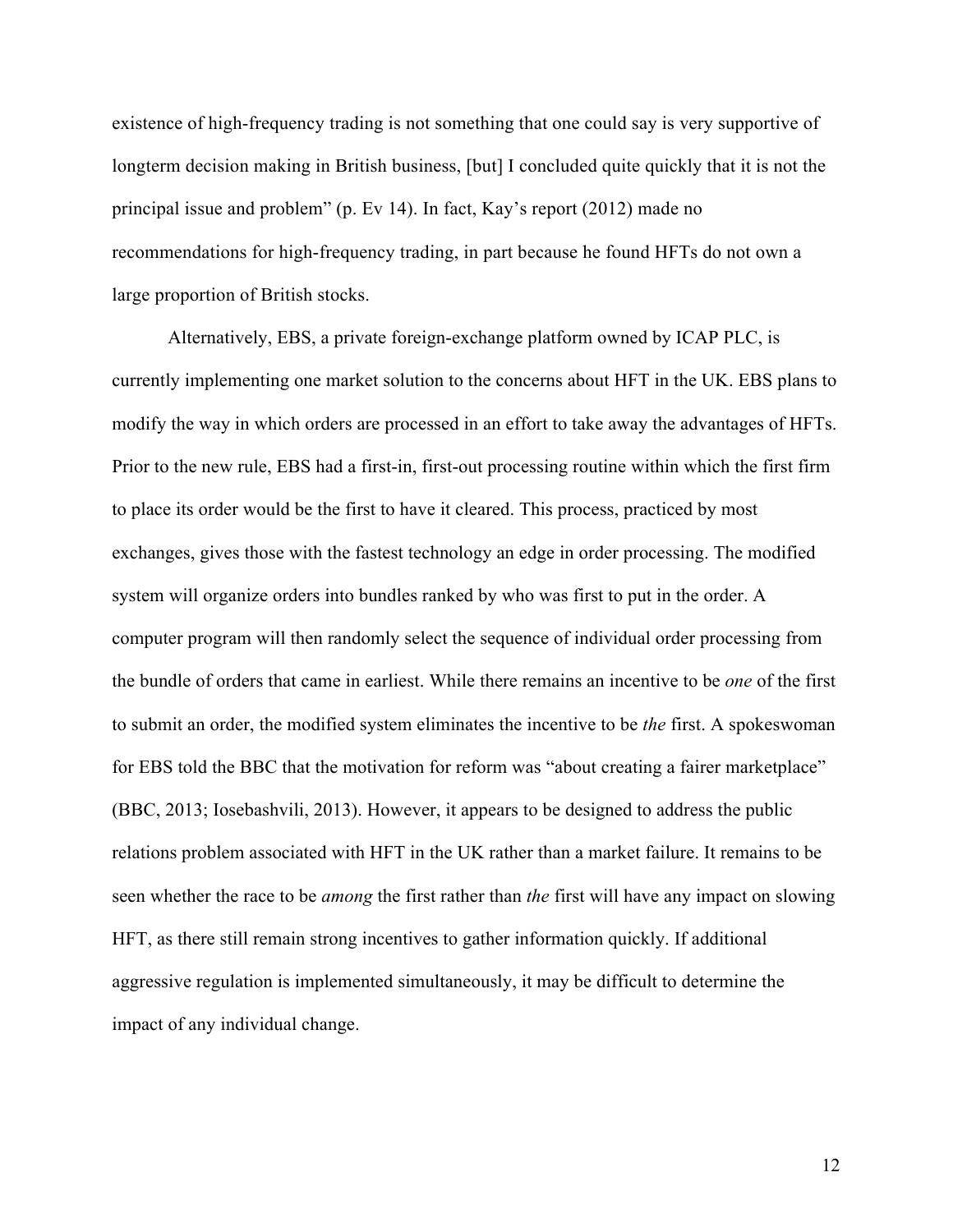#### *France*

In 2012, France implemented a package of FTTs that impose taxes on HFT and other financial transactions (see Rosenman, 2012). In an effort to make HFT unprofitable, the package included a "non-transaction" tax of 0.01 percent on modified or canceled stock orders exceeding 80 percent of all orders transmitted in a month. HFTs will be subject to the tax if they "transmit, modify, or cancel their orders within a half a second" (Rosenthal, 2012). This tax is in addition to a 0.20 percent transaction tax on purchased shares of French companies with market capitalizations of at least €1 billion (≈ \$1.32 billion) (Rosenman, 2012; Rosenthal, 2012; Gide Loyrette Nouel, 2012).

More recently, France has updated its banking laws in a way that appears to bring its regulatory environment closer to that of the EU proposal. It seeks to provide a separation between "useful" and "speculative" financial activities in the economy (see Séparation, 2013). According to Voigt (2013),

A lot of details are still uncertain but it appears that firms using "traitement automatisé" (automated processing) are now required by that law to register with the French regulator. Those firms must have an audit trail for each order sent to the market and store that audit trail, together with details of all the algos involved, for a certain period of time.

The purpose of the FTTs that include HFT appears to be first getting investors to hold local companies for longer periods (not unlike the UK's desire for "owners" rather than "traders"). France's additional goals appear to be to minimize order-to-trade ratios and, like Germany, to avoid the EU's "passport" rules associated with MiFID by creating its own registration system. A final goal looks to bring France in line with the EU directive by maintaining audit trails and records of algorithmic strategies.

The short-term impact so far of France's FTTs has been to significantly decrease market liquidity. France's share of European equity turnover has been reduced from 23 percent in 2011 to an estimated 12.85 percent in 2013 (*The Trade*, 2013).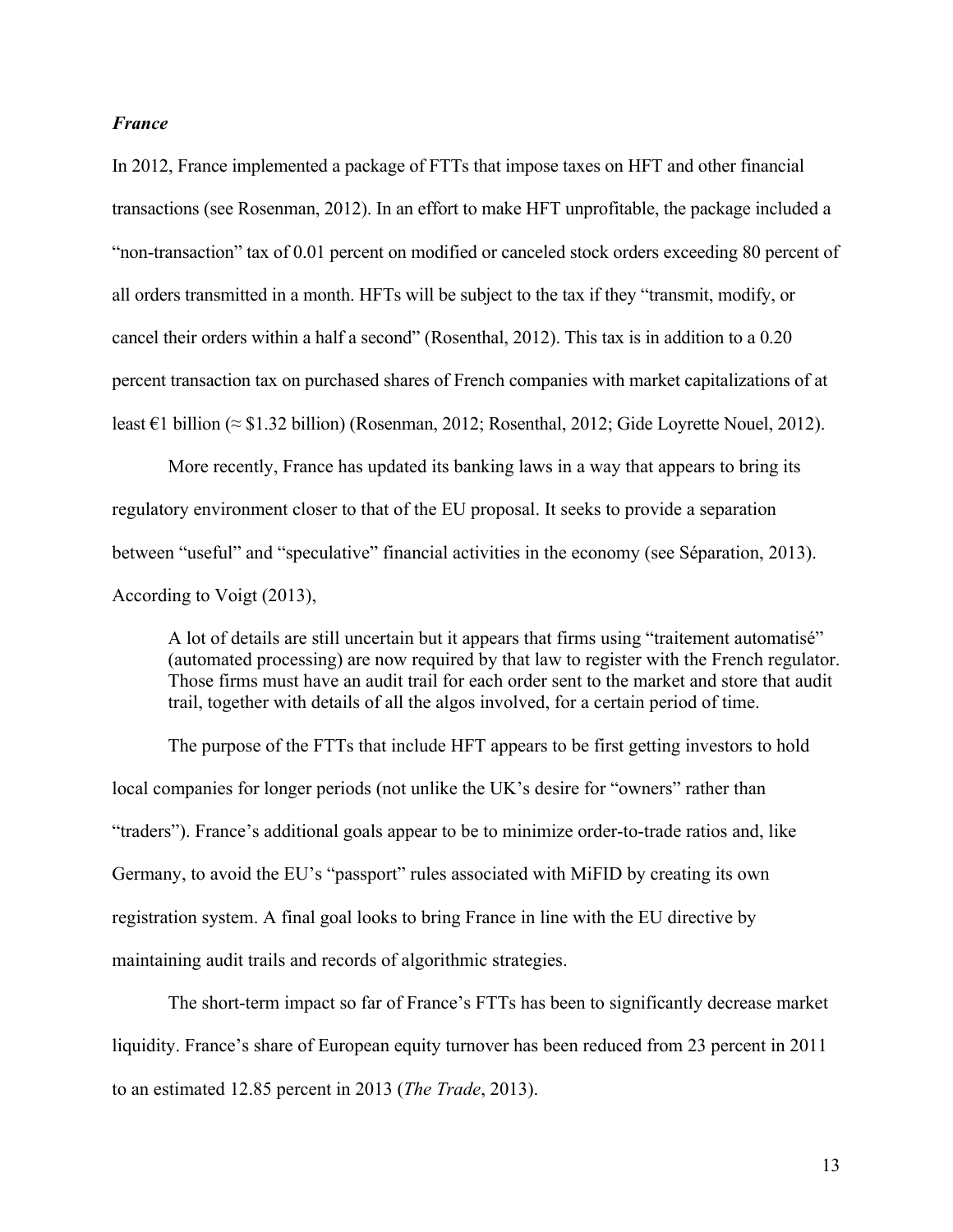#### *North America*

While HFT originated in the United States, its prevalence and profitability in North America has been declining since 2009. To date, the United States has largely exercised restraint in reining in HFT, but the regulatory climate is changing. The Canadian government has implemented a financial transaction tax and executed an alternative trading system that taxes away HFT profits.

# *United States*

In 2014, HFT in the United States is expected to account for approximately 48.5 percent of exchange trade volume. This percentage represents a steady decline from HFT's peak of 61 percent in 2009, resulting in a drop in profitability for high-frequency traders from \$7.2 billion in 2009 to an anticipated \$1.3 billion in 2014, according to TABB Group (Bell, 2013; Bogard, 2014; Tabb, 2014). A report on high-frequency trading completed by the World Federation of Exchanges found that one reason for this drop is that exchanges have adapted to the HFT environment and have started to provide "faster, more transparent and more efficient" market structures that disrupt informational asymmetries that had previously existed. They have also "enacted many safeguards to ensure orderly markets" and the integrity of exchanges in which HFT takes place (World Federation of Exchanges, 2013). The report also concluded that while

the substantial majority of empirical research has concluded that HFT has had measurable beneficial impacts on a variety of core market quality metrics, including tighter spreads, increased liquidity, more efficient price formation, reduced transaction costs for market users and lower market volatility . . . critics have focused on qualitative issues concerning fairness and systemic risk (p. 4).

The desires for "fairness," market stability, formal regulation for existing market integrity practices utilized by traders and exchanges, and income redistribution appear to be driving factors in US regulatory efforts. A complex array of regulation is under consideration in the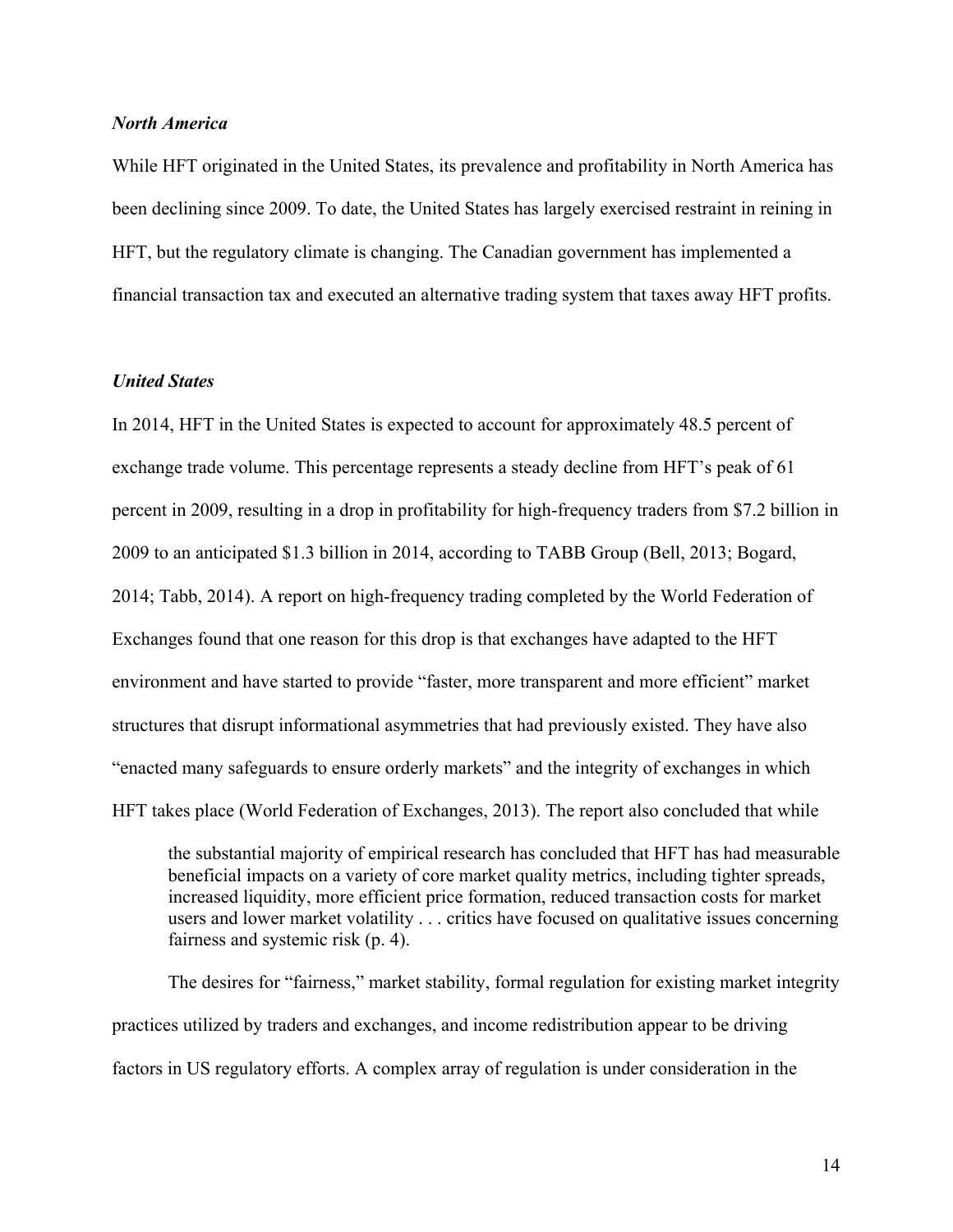United States to meet these goals. First, the Commodity Futures Trading Commission (CFTC) has issued a Concept Release, which proposes several potential areas of regulation for both highfrequency and automated traders in general, including pre-trade controls, post-trade controls, system safeguards, mandatory registration and reporting, and efforts to standardize order types. (Detailed information on the CFTC Concept Release is available in Appendix B.) The proposed CFTC regulations attempt to create formal regulation and standardization for practices that traders and exchanges already engage in voluntarily as part of their risk-management strategies.

Second, then-representative Edward J. Markey proposed the PROTECT Act in 2013. PROTECT stands for "Protection from Rogue Oil Traders Engaging in Computerized Trading." The bill would amend the Commodity Exchange Act (7 U.S.C. 1 et seq.) to include requirements for all futures traders using HFT to (1) register as high-frequency traders with the CFTC, (2) test all computer programs and algorithms used for HFT, (3) document system safeguards, and (4) implement standardized reporting. It would also ban the purchase and sale "through the same or different accounts the same commodity contract, agreement, or transaction, unless the simultaneous purchases and sales are of a minimis quantity and are reported to the Commission" (pp. 2–3).

Third, utilizing its ability to self-regulate, CME Group Inc. (CME) has submitted a plan to the CFTC that will do a better job of detecting "wash trades"—the practice of buying shares from one broker while selling them through another—a practice already banned under US law, but difficult to detect. While the CFTC asked CME to reconsider its original plan, it has been resubmitted to the CFTC for approval and may be implemented at a later date (CME Group, 2013; Brush, 2013; Polansek, 2013; Leising, 2013). IntercontinentalExchange is exploring similar efforts to detect and curb wash trading (Trindle & Bunge, 2013).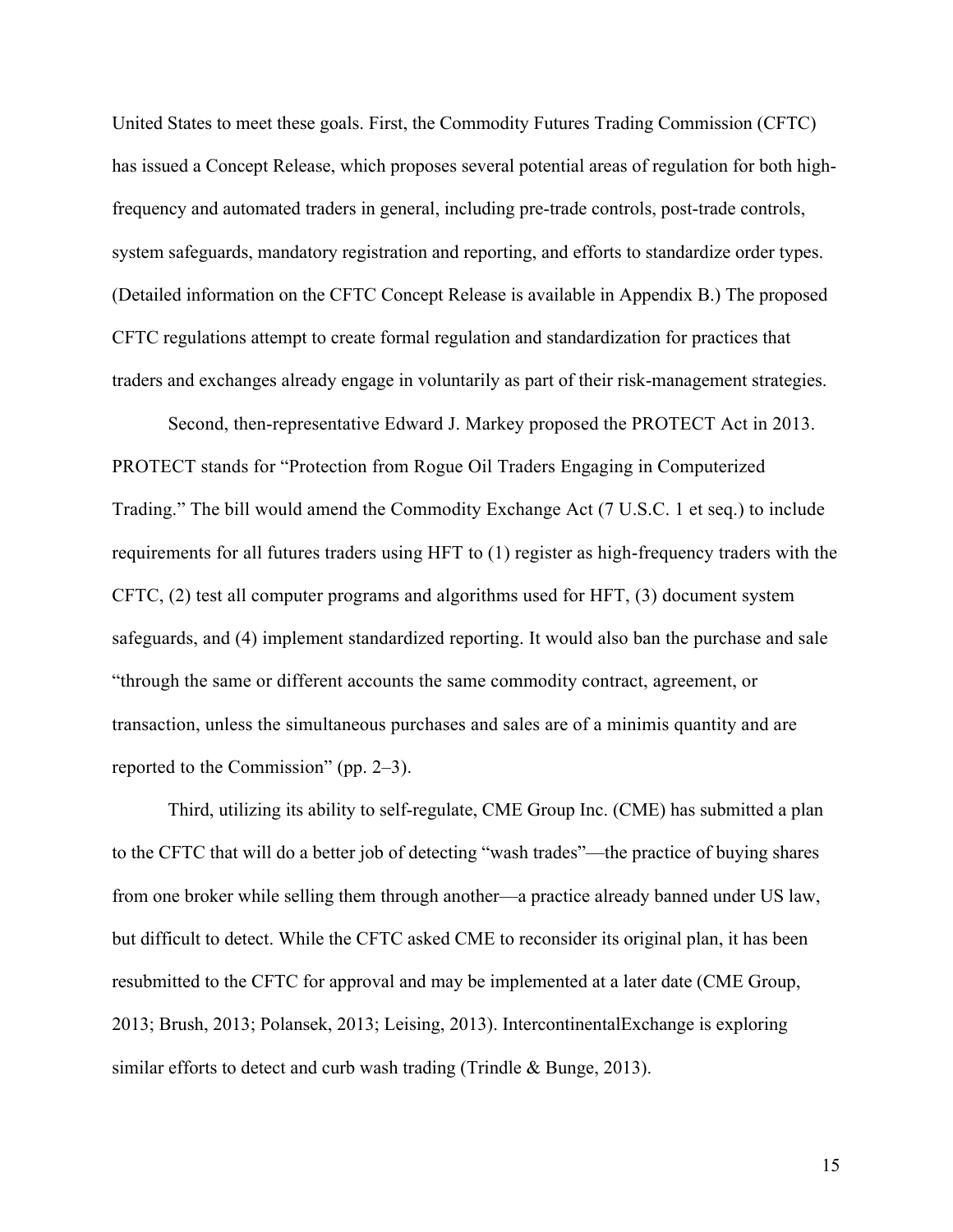A fourth regulatory effort, the SEC's Regulation Systems Compliance and Integrity rule (Regulation SCI) (Securities and Exchange Commission, 2013), is designed to replace the current Automation Review Policy as virtually all equity trading in the United States utilizes some form of automation. The new rule would require exchanges and any traders using computerized trading systems, including HFTs, "to establish written policies and procedures reasonably designed to ensure that their systems have levels of capacity, integrity, resiliency, availability, and security adequate to maintain their operational capability and promote the maintenance of fair and orderly markets, and that they operate in the manner intended" (p. 3). It would also require regularly scheduled testing of systems, continuity and disaster recovery plans, and system redundancy. It would require SCI entities to report on system events and take corrective action if they occur. Like the CFTC proposal, Regulation SCI essentially creates regulatory mandates for market integrity processes that traders and exchanges are already engaging in (Melendez, 2013; Walter, 2013a).

In addition to Regulation SCI, the SEC also implemented the Market Access Rule (Rule 15c3-5) in 2011, requiring brokers and dealers to have risk controls for market access (Ziliak & Brown, 2013). The SEC also recently introduced the Market Information Data Analytics System (MIDAS) that has allowed regulators to better monitor market activity and that determines root causes of flash crashes and other market phenomena. The MIDAS system has allowed the SEC to fill a huge institutional technology gap between traders and regulators that has caused many to call for regulatory action when no empirical data on causes of specific market phenomena exist. Bannister, 2013; Michaels & Mamudi, 2013; Walter, 2013b).

Finally, two proposed pieces of legislation seek to impose financial transaction taxes. The Inclusive Prosperity Act (2013), proposed by Representative Keith Ellison, would place a 0.5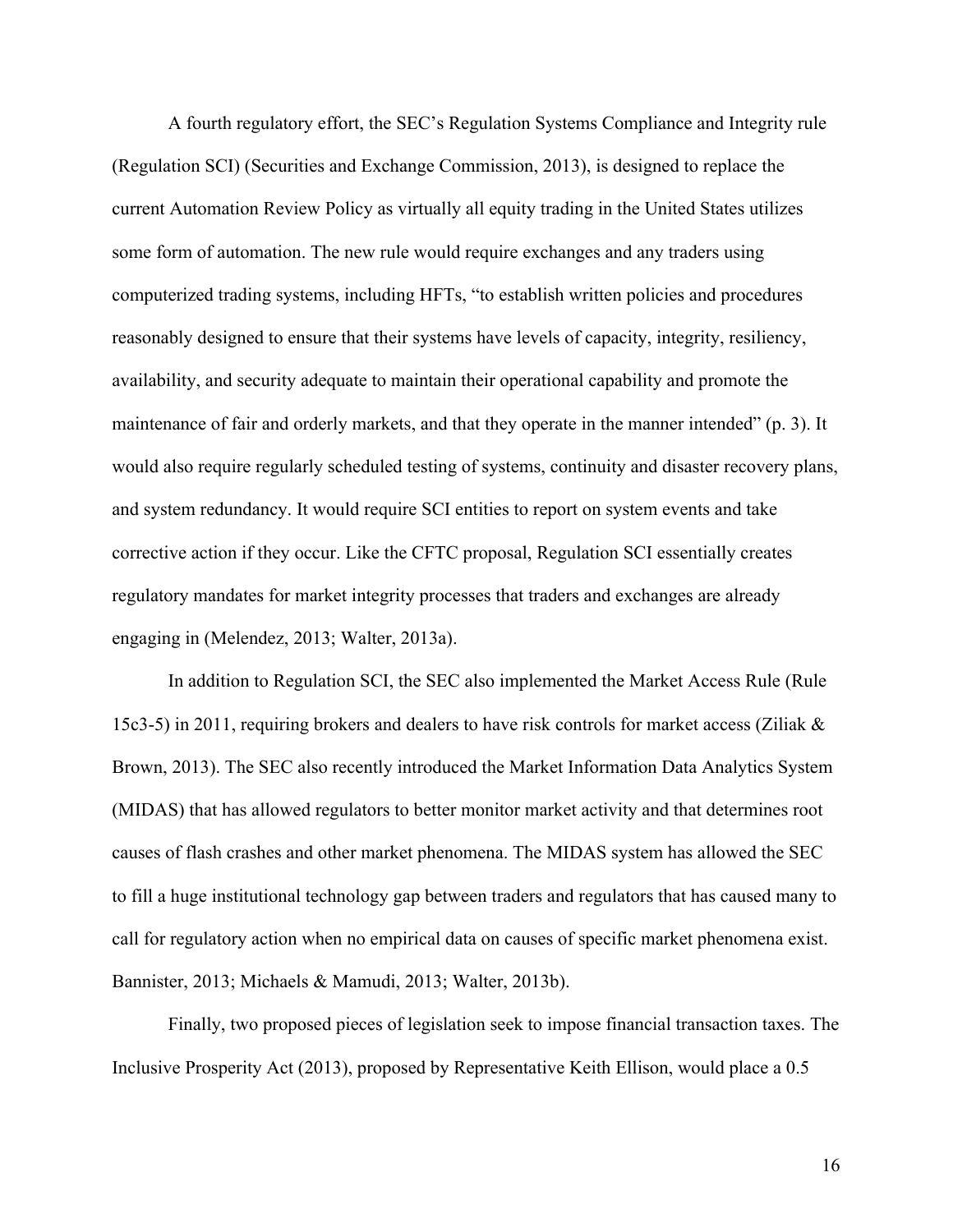percent sales tax on the trading of derivatives, stocks, bonds, and other financial instruments. Its two purposes are to generate \$300 billion per year in tax revenue and to limit high-frequency trading (Inclusive Prosperity Act, 2013; Can the HR 1579, 2013).

Similar to the Inclusive Prosperity Act, the Wall Street Trading and Speculators Tax Act (2013), proposed by Senator Tom Harkin and Representative Peter DeFazio, would place a 0.03 percent tax on the sale of stocks, bonds, and other securities by banking and financial firms. There would be no tax on individual consumers.

# *Canada*

According to the Investment Industry Regulatory Organization of Canada (IIROC), HFT in Canada is estimated to account for approximately 34 percent of trades, 24 percent of value, and 16 percent of volume. This represents a decline in HFT from 2011 when the numbers were 42 percent, 32 percent, and 22 percent, respectively (*The Globe and Mail*, 2013; Pinnington, 2013; Shecter, 2013). The Canadian Securities Administrators (CSA) have approved regulation, subject to ministerial approval, on electronic trading. The purpose of National Instrument 23-103 Electronic Trading (2013) is to "address the risks to Canadian markets related to the speed and automation of electronic trading, including the risks related to [direct electronic access]" (Canadian Securities Administrators, 2013, para. 2).

In particular, the regulation requires risk management and supervisory controls, including documentation of those controls, and requires that automated systems do "not interfere with fair and orderly markets" (National Instrument 23-103, 2013, p. 4). Additionally, exchanges must provide immediate access to market information and not permit the execution of orders for exchange-traded securities that exceed price and volume thresholds that regulators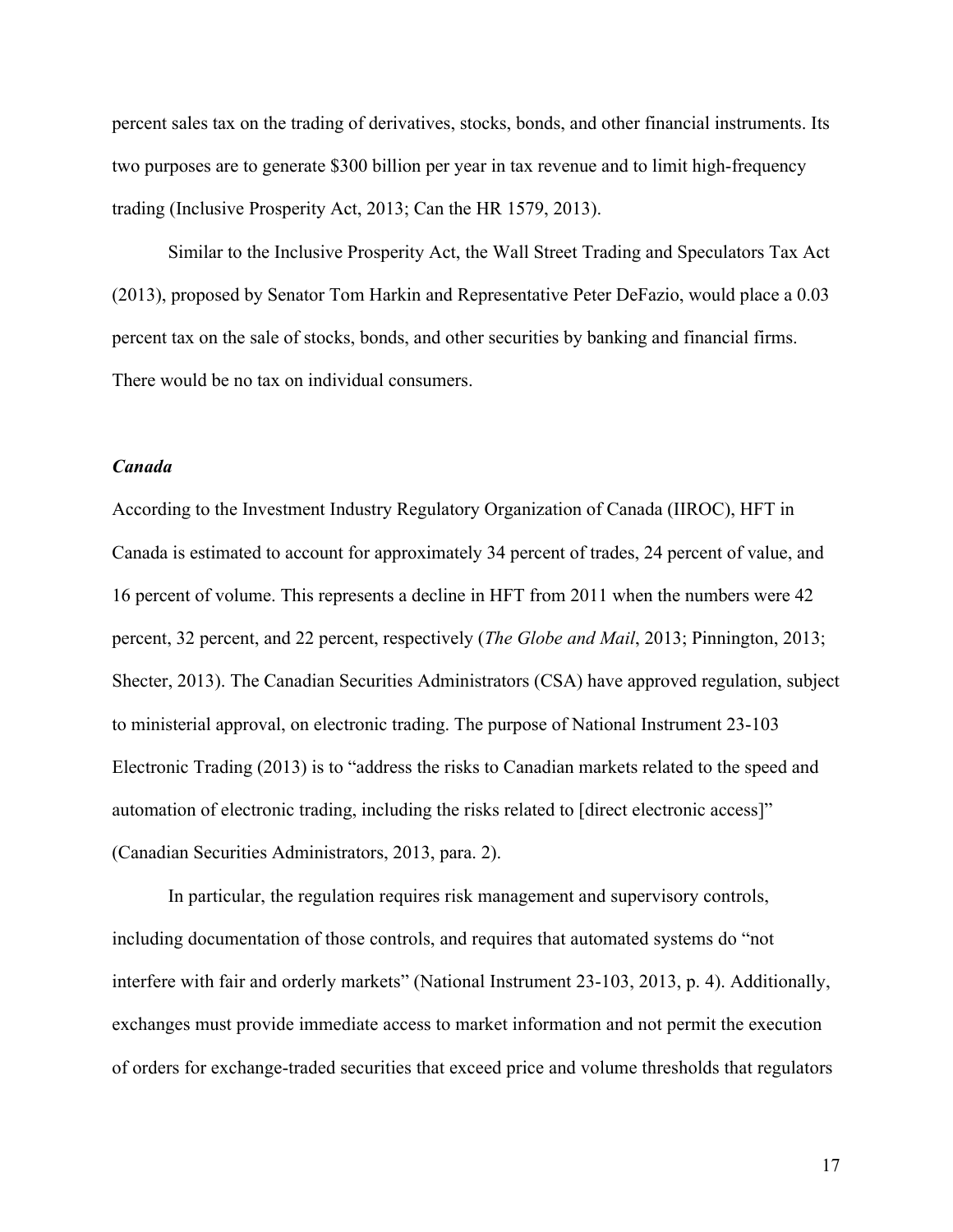or exchanges can set. Market participants must be able to cancel, vary, or correct trades that are clearly erroneous.

Simultaneously, the IIROC, a self-regulatory authority that sets industry standards and shared rules of conduct under the CSA's oversight, released its Universal Market Integrity Rules (UMIR) (Investment Industry Regulatory Organization of Canada, 2013). The UMIR are designed to be aligned with the CSA regulations described previously. The IIROC has also started collecting trading data with its Surveillance Technology Enhancement Platform (STEP) that will allow a more data-driven approach to policy recommendations (Sussman, 2013). And as of April 1, 2012, the IIROC implemented message-processing and trade-volume fees based on trades and order submissions, cancelations, and modifications. The purpose is to recover a portion of its costs (IIROC, 2012; Malinova, Park & Riordan, 2013).

The Royal Bank of Canada, mutual fund conglomerates IGM and CI Financial, pension fund PSP Investments, and international banks ITG and Barclays are creating a competing market, called Aequitas, designed to curb HFT. The new market will eliminate rebates for HFTs and make HFT strategies unprofitable through a combination of trading fees and "speed bumps." It will also cap the execution priority of designated market makers in an attempt to limit their ability to crowd out others. The goal, similar to that of the UK, is to encourage more long-term ownership of stocks. The new exchange is expected to launch early in 2015 (CBC, 2013; D'Antona Jr., 2014a; Kwan, 2013; Lam & Alexander, 2014; Sharo, 2014; Sharp & Rocha, 2013).

#### *Asia-Pacific*

Several parts of the Asia-Pacific region are taking a different approach to HFT than Europe and North America by encouraging its growth. Much of the HFT taking place in Asia is the result of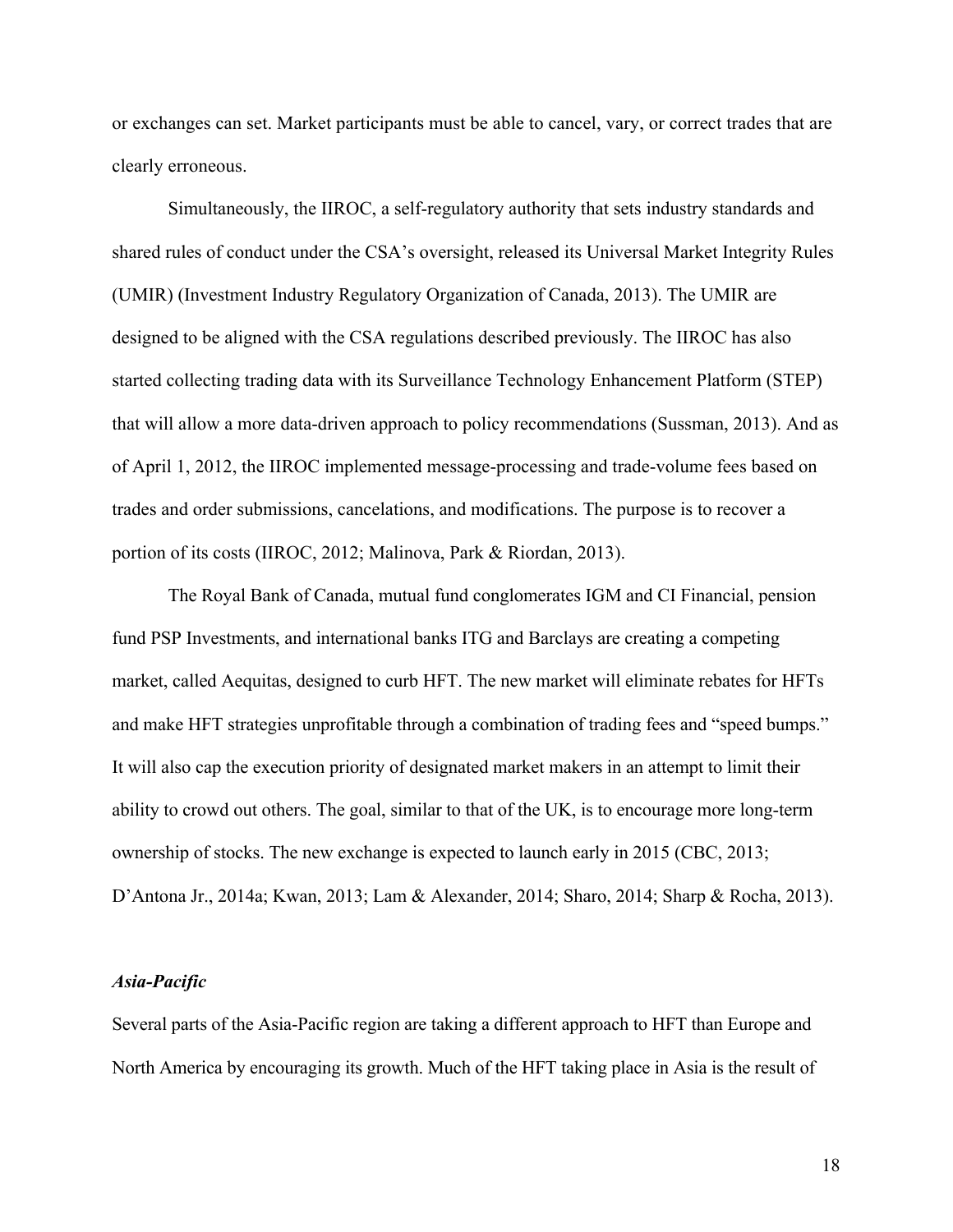US and European firms establishing the technology in the region in an effort to expand their global presence as the United States and EU consider implementing regulatory restrictions on HFT.

#### *Japan*

In Japan, HFT accounted for approximately 45 percent of trading volume in 2011 (Grant, 2011). Direct, high-speed trading routes between Japan and Singapore and the Chicago Mercantile Exchange were established in March 2014 (KVH Co. Ltd. 2014).

In 2010, the Tokyo Stock Exchange (TSE) launched the Arrowhead Trading System to remove existing capacity constraints and accommodate the order-response time and informationdistribution speeds required for low-latency algorithmic trading, reducing speeds from 2–3 seconds to 3 milliseconds. The more efficient system decreased trading costs by as much as 36 percent during early 2010. It also keeps transaction data in its memory, and triply redundant servers providing robust data integrity process these data in parallel. The system is designed to support HFT in particular and has allowed the TSE to introduce colocation services. According to Yuichiro Yamamoto, manager of the TSE IT Development Department, the Arrowhead system allows the TSE to "monitor and manage traffic on each participant's gateway server," thereby increasing transparency, and lets it apply a "fixed maximum limit to each gateway in terms of orders per second so as to prevent message flooding" (Webb, 2010). The new trading system has increased HFT volume on the TSE to approximately 50 percent of volume, making it equivalent to US and European markets, according to Ko Nakayama, director of the Financial Markets Department at the Bank of Japan. Rather than attempting to regulate away HFT, Japan has embraced it while monitoring it and putting systemic limitations in place (Fangqin, 2010; Fujitsu, 2010; Markets Media, 2013; Webb, 2010; World Federation of Exchanges, 2013).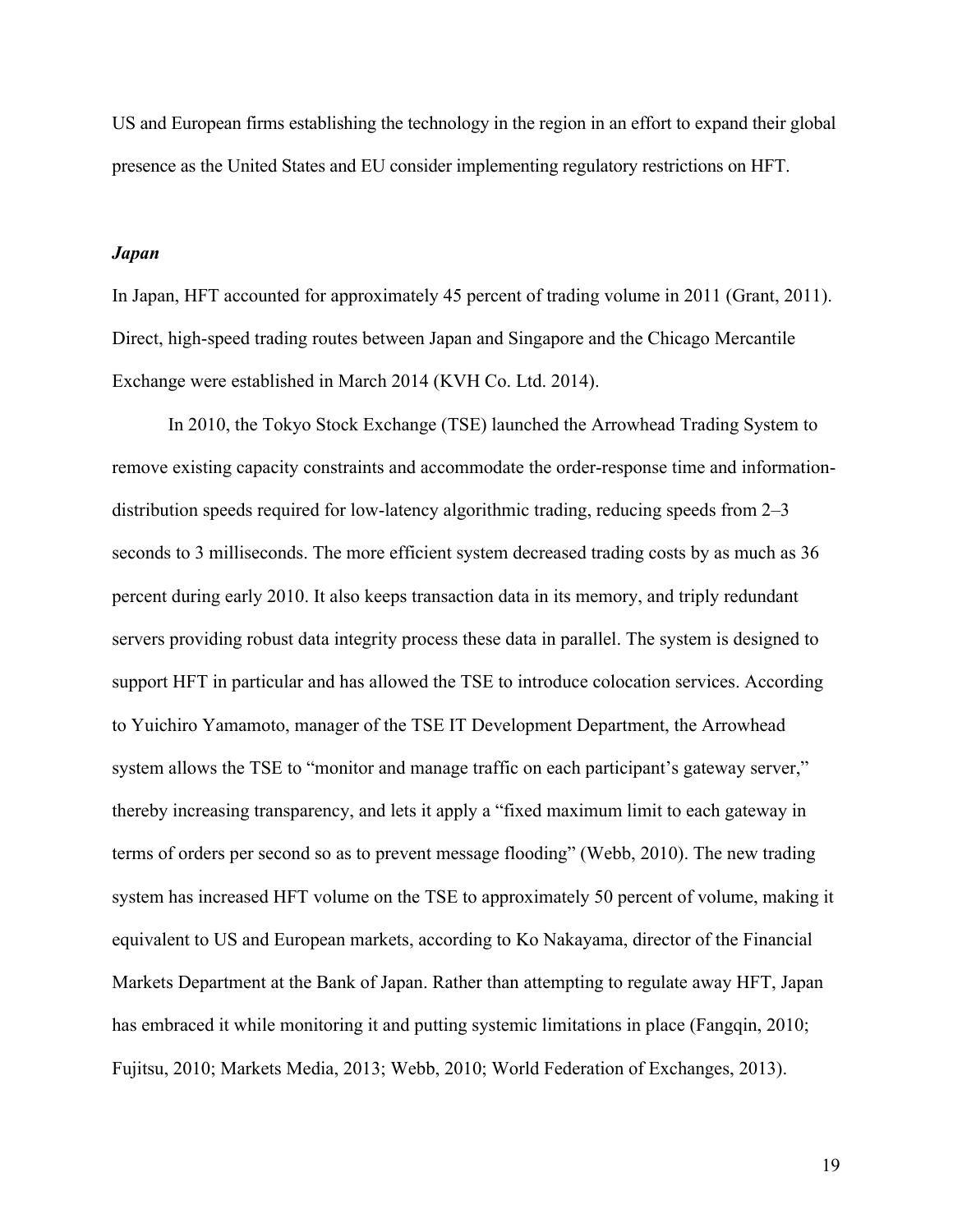#### *Singapore*

Singapore has also embraced HFT in derivatives trading, with approximately 30 percent of derivatives trading volume attributed to HFT on the Singapore Exchange (SGX). Due to a stamp duty of \$0.20 per \$100 of the value of shares transferred, the percentage of equities trading using HFT in Singapore is near zero. While SGX launched a new, faster trading engine called "Reach" in 2012, it may still be difficult to attract new HFTs due to the stamp duty. However, Singapore is considering offering rebates to HFTs that will make trading there more affordable. It has also installed ultralow latency routes to the Chicago Mercantile Exchange to increase HFT (Burgos, 2013; Ho, 2013; Inland Revenue Authority of Singapore, 2013; Kingsley, Phadnis & Stone 2013; Kok, 2012; Kuen, 2013; KVH Co. Ltd., 2014).

# *Hong Kong*

The Hong Kong Securities and Futures Commission reports that approximately 20 percent of volume comes from HFT (Kingsley, Phadnis & Stone, 2013). Relatively low HFT volumes are due, in part, to a 0.1 percent stamp tax on securities transactions (GovHK, 2013). Hong Kong has taken a somewhat cautious approach to HFT even while undertaking a major technology upgrade to Hong Kong Exchanges and Clearing (HKEx). The lack of HFT opportunities in Hong Kong has recently caused some firms to consider a move to India, which is establishing itself as the world's fastest-growing derivatives market. However, GETCO, one of the world's largest highfrequency trading firms, entered the Hong Kong market in 2012 as Dutch rival IMC was leaving. Charles Li, chief executive of HKEx, describes a desire to maintain "speed bumps" in the HFT arena in Hong Kong (Cave, 2012; *Futures & Options World*, 2013).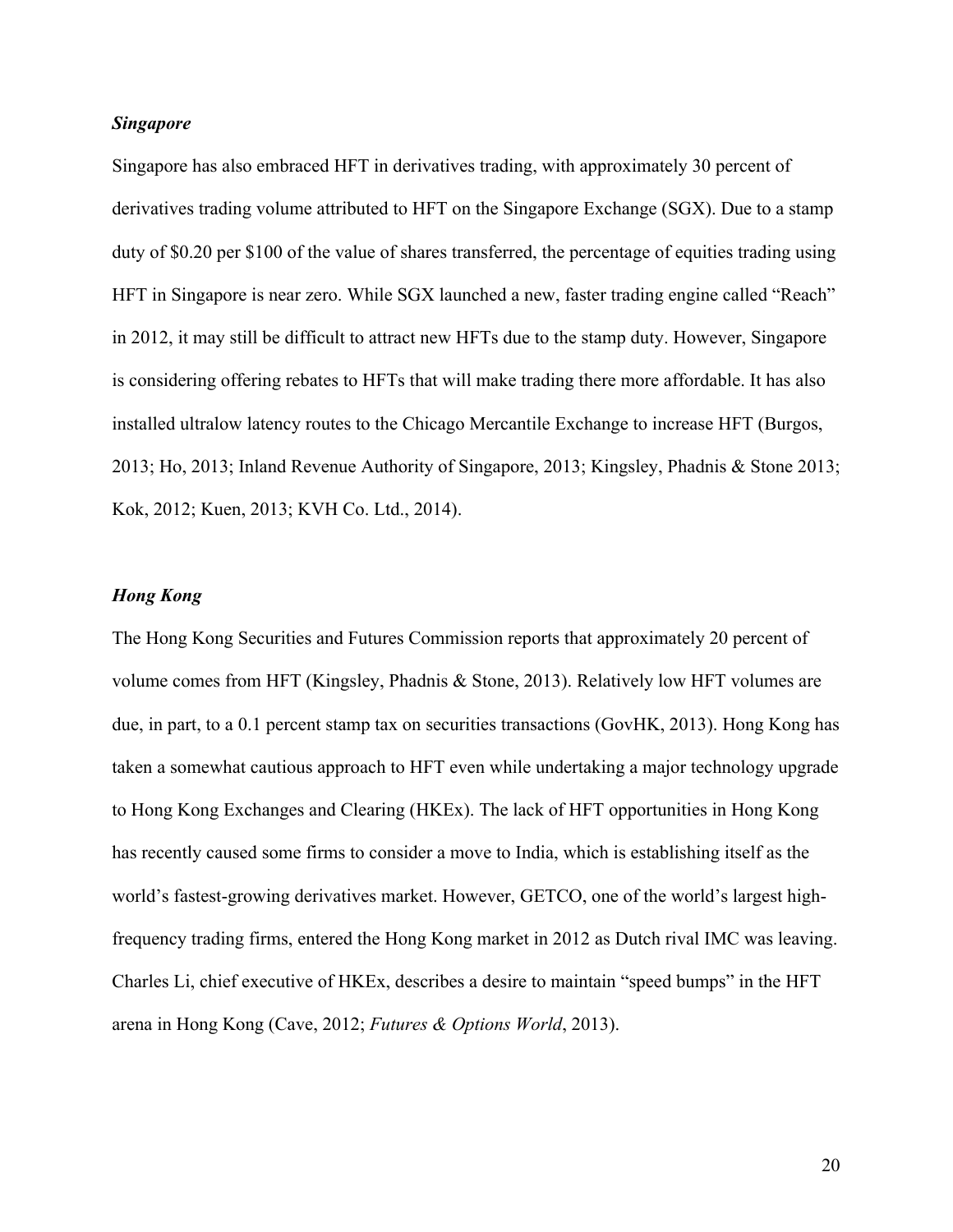A consultation study conducted by the Securities and Futures Commission (2012) on the regulation of electronic trading resulted in several recommendations that HFTs will implement in Hong Kong in 2014. Among the new "Code of Conduct" policies, HFTs must implement policies and procedures to control and supervise orders, manage and supervise the "design, development, deployment and operation of the electronic trading system," ensure adequate security, reliability, and capacity, and keep detailed records of all aspects of the trading system including audit logs. Service providers must monitor for and prevent erroneous orders and identify any orders or trading activities post-trade that may be "manipulative" or "abusive" in nature. All systems need to be tested at least once per year with adequate recordkeeping maintained for at least two years, and risk management controls must be in place (King & Wood Mallesons, 2013; Securities and Futures Commission, 2013).

#### *China*

Algorithmic traders are beginning to enter China as regulatory and tax structures have driven traders out of other markets and into developing countries. The CME Group anticipates significant influx in China, Singapore, Malaysia, South Korea, and Indonesia as new regulations are implemented in Europe. China recently began centrally clearing over-the-counter derivatives, which provides a more attractive environment for HFT in the derivatives market as it can reduce credit risk and provide increased liquidity and transparency (Chitkara, 2013). China does have a stamp duty on stock trading that has fluctuated between 0.1 and 0.3 percent in recent years; however, the government has been willing to eliminate it completely—at least temporarily—to encourage investment, as it did in 2008 (Bloomberg News, 2013; China Knowledge, 2013; Taxation, 2013b; Reuters, 2008). Unstable tax rates may be discouraging HFTs, but with costs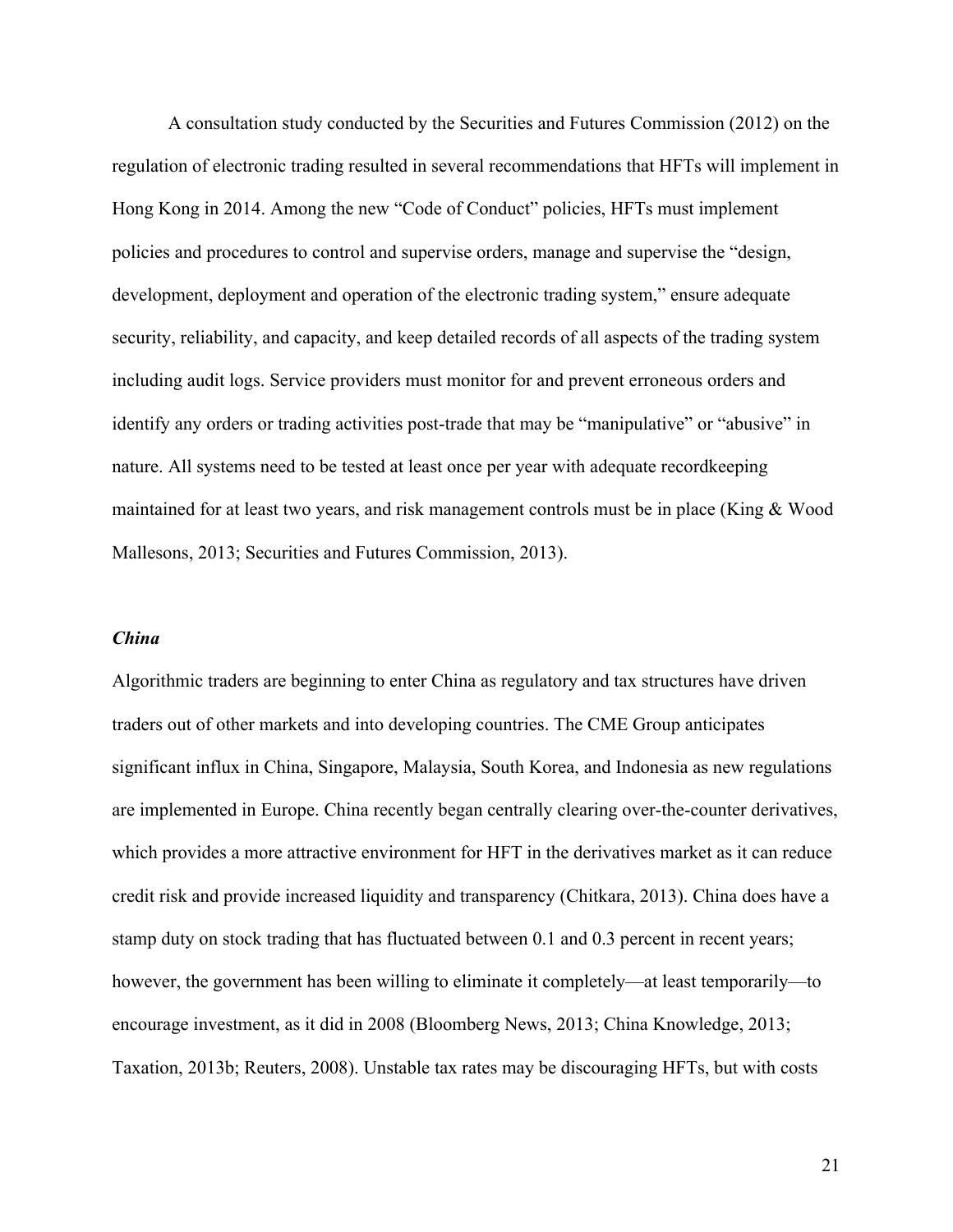rising in other countries, China could attract HFTs by lowering or eliminating its taxes. Ronald Gould, then-CEO of Asia Pacific, Chi-X Global, sees additional challenges before HFT will be a significant part of Chinese markets, including development of a regulatory and user environment that supports change and encourages innovation and significant technological development (Gould, 2010). There also remain complex rules for foreign investors in China that may dissuade some from moving algorithmic trading and HFT to Chinese markets (see Robinson, Egbert, Tao & Lovel, 2013).

China is moving somewhat slowly into algorithmic trading in general, and the HFT speeds found in other markets do not exist there (Grant, 2012). Discussions about HFT as it relates to China generally appear to be referring to algorithmic trading as a whole and not to trading at high speeds and holding securities for milliseconds. In 2012, Song Liping, general manager of the Shenzhen Stock Exchange, said, "China is not ready for HFT" (Nan, 2012, para. 5). (In this case, he is referring to high-speed trading, not algorithmic trading.)

The "flash spike" that occurred when Everbright Securities sent 26,082 erroneous buy orders directly to the Shanghai Stock Exchange on August 16, 2013, may cause China to consider more aggressive monitoring and controls of algorithmic trading. The China Securities Regulatory Commission (CSRC) found significant flaws in Everbright's information-technology and risk-control systems. The CSRC has already announced it will scrutinize all 110 brokerages operating in China and will be inspecting all systems (Junli, 2013; Miller & Wildau, 2013; Yu, 2013). While the trading systems are undergoing broad scrutiny, shortly after the "flash spike," the CSRC ordered Everbright "to suspend lead-underwriting of any new debt financing instruments of non-financial enterprises in the country's interbank bond market, after an unrelated trading mistake—this one caused by human error—resulted in a trading loss of \$32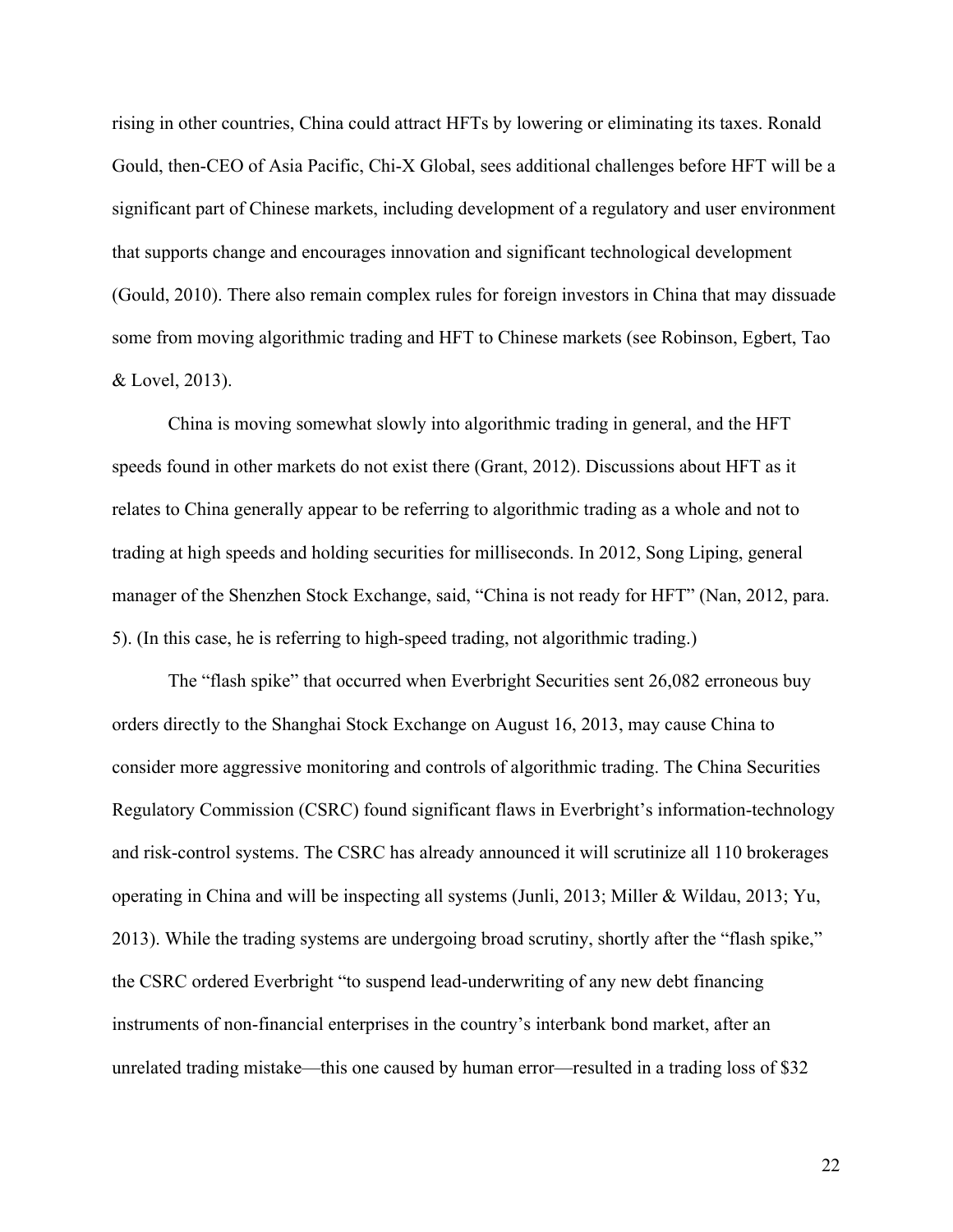billion" (Miller & Wildau, 2013, Mercrtsoft Software section, para. 7 ). This additional problem suggests there may not be a systemic algorithmic trading problem, but rather procedural and risk management problems, at Everbright.

#### *Australia*

HFT in Australia currently accounts for approximately 22–27 percent of daily trading volumes (Australian Securities and Investments Commission, 2013c; Kingsley, Phadnis & Stone 2013). Australia recently imposed market integrity rules on high-frequency traders. Its goals are to "improve transparency and integrity of crossing systems and strengthen the requirements for market participants to deter market manipulation" (Australian Securities & Investments Commission, 2013a). The rules for HFT are designed to minimize "manipulative trading" and noise in the form of frequently placing, canceling, or amending orders with thresholds determined by market operators (see Australian Securities & Investments Commission, 2013b).

While Australian regulatory authorities have established new rules to harmonize and more specifically describe what constitutes manipulative trading (Australian Securities and Investments Commission, 2013d), a study by the Australian Securities & Investments Commission (ASIC) determined that HFT was not a threat to Australian markets and led to a rejection of previous proposals to implement a pause of 500 milliseconds for small orders of \$500 or less. According to ASIC's report, "some of the commonly held negative perceptions about high-frequency trading are not supported by our analysis of Austrian markets" (Australian Securities and Investments Commission, 2013c, p. 6; Alembakis, 2013; Pearce, 2013).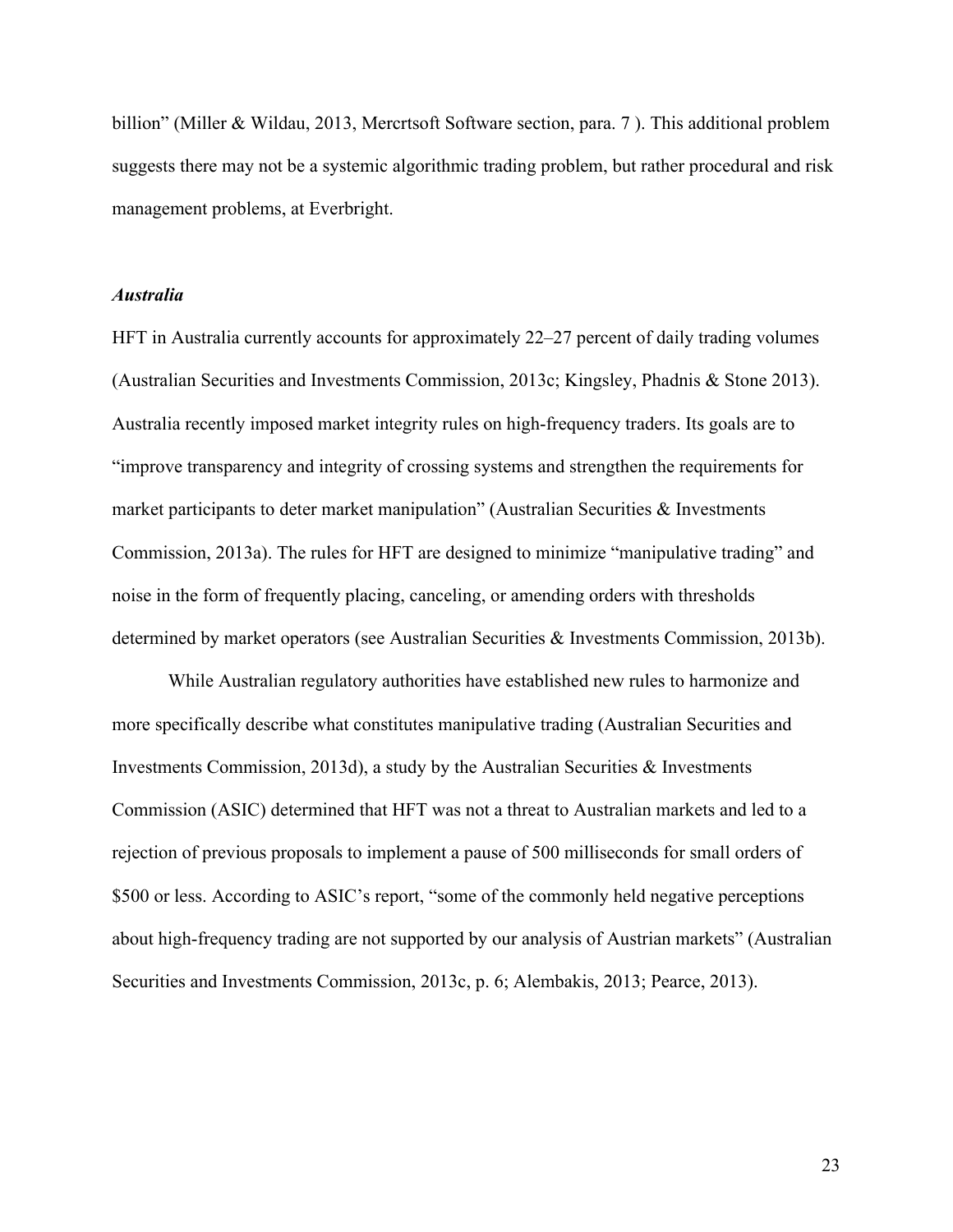|                      | E = Existing regulation; P = Proposed regulation                                                                                                                                                                                                                                                                                                                                                                                                                                                                         |                                                                                                                                                                     |
|----------------------|--------------------------------------------------------------------------------------------------------------------------------------------------------------------------------------------------------------------------------------------------------------------------------------------------------------------------------------------------------------------------------------------------------------------------------------------------------------------------------------------------------------------------|---------------------------------------------------------------------------------------------------------------------------------------------------------------------|
| Country/region       | Regulation                                                                                                                                                                                                                                                                                                                                                                                                                                                                                                               | Purpose                                                                                                                                                             |
| 긊                    | P: Risk controls; report algorithmic strategies to regulators; audit trail; negotiated market-making agreements<br>OTR; minimum tick size; ability to cancel erroneous orders; creation of volume and price thresholds; financial<br>designed to provide market liquidity regardless of market conditions; controls for direct market access; 500<br>millisecond hold times (believed to be struck from final proposal); circuit breakers; algorithmic testing; max<br>transaction taxes on executed and canceled orders | "Level the playing field,"<br>government revenue                                                                                                                    |
| Germany              | E: Registration with BaFin; licensing; ability to deny use of any algorithmic trading strategy; OTR; minimum<br>tick size; fee for order amendments and cancelations; flagging of algorithmic orders; risk management<br>processes and procedures; documentation of algorithms; clarification of market abuse definition                                                                                                                                                                                                 | Market integrity, fairness                                                                                                                                          |
| š                    | P: Financial transaction tax set at the average HFT profit                                                                                                                                                                                                                                                                                                                                                                                                                                                               | factors in markets to obtain social<br>Reduce trading, control market<br>outcomes, remove behavioral<br>optimality, fairness                                        |
| France               | executed within half a second; 0.20% transaction tax on French companies with market cap of at least €1B;<br>E: Financial transaction tax of 0.01% on modified or canceled orders that exceed 80% of all orders or are<br>registration with French regulators; audit trails; documentation of algorithms                                                                                                                                                                                                                 | "speculative" financial activities<br>and encourage "useful" ones<br>Reduce trading, discourage                                                                     |
| <b>United States</b> | te to maintain operational capability; scheduled testing; continuity and<br>standardized order types; testing of algorithms; documented evidence of capacity, integrity, resiliency,<br>controls; system safeguards; mandatory registration and reporting;<br>edundancy; financial transaction taxes<br>P: Pre-trade controls; post-trade<br>availability, and security adequat<br>disaster recovery plans; system r                                                                                                     | Fairness, market stability, income<br>redistribution, creating formal<br>regulation for existing market<br>integrity practices utilized by<br>traders and exchanges |
| Canada               | P: Risk management and supervisory controls; price and volume thresholds; cancelation and/or modification<br>E: Message processing and trade volume fees on trades and order submissions, cancelations, and<br>of erroneous orders<br>modifications                                                                                                                                                                                                                                                                      | Government/regulator income<br>generation, market integrity                                                                                                         |
| <b>neder</b>         | E: Monitoring; systemic limitations                                                                                                                                                                                                                                                                                                                                                                                                                                                                                      | Encourage HFT growth, lower<br>transaction costs                                                                                                                    |
| Singapore            | of value for equities<br>E: Stamp duty of \$0.20 per \$100<br>P: Stamp duty rebates for HFTs                                                                                                                                                                                                                                                                                                                                                                                                                             | Encourage HFT growth                                                                                                                                                |
| Hong Kong            | required recordkeeping including audit logs; post-trade controls; required testing schedule; risk management<br>supervision of orders; management and supervision of design, development,<br>deployment, and operation of electronic trading; provision of adequate security, reliability, and capacity;<br>P: Code of conduct; control and<br>controls                                                                                                                                                                  | Market integrity, discourage HFT<br>growth                                                                                                                          |
| China                | E: Stamp duty on equities fluctuating between 0.1% and 0.3%                                                                                                                                                                                                                                                                                                                                                                                                                                                              | Discourage HFT                                                                                                                                                      |
| Australia            | banning manipulative trading practices<br>E: Recent market integrity rules                                                                                                                                                                                                                                                                                                                                                                                                                                               | Market integrity                                                                                                                                                    |

Table 1. HFT Regulation Summary for Developed HFT Markets **Table 1. HFT Regulation Summary for Developed HFT Markets**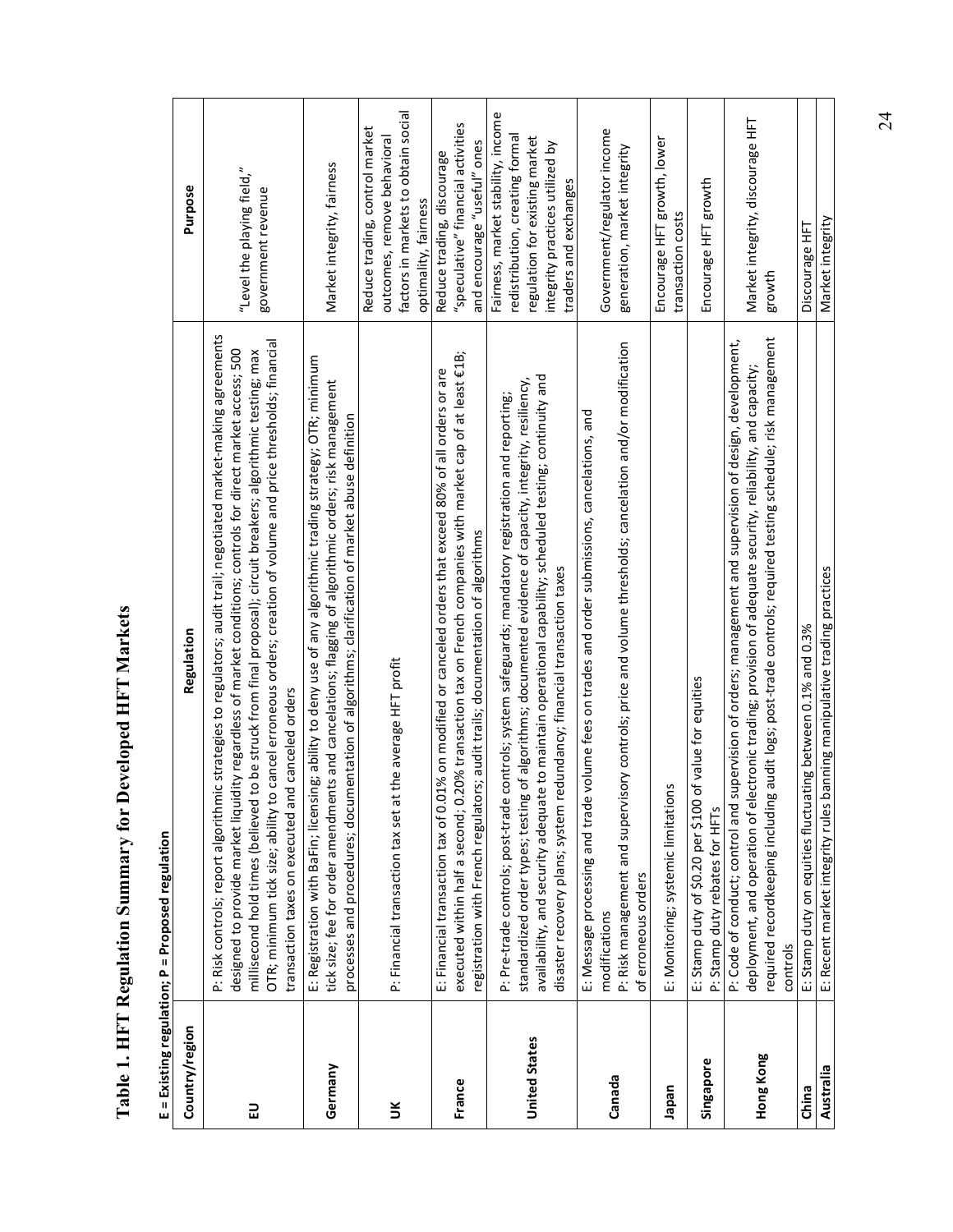#### **2. Emerging HFT Markets**

Several countries are looking for ways to improve their liquidity, market quality, depth of book, and spreads and are using the trend toward curbing HFT in Europe and the United States as an opportunity to attract HFT to their markets. These markets have been described as having a "second mover advantage," as they will be able to develop systems and procedures that will avoid many of the problems other markets have experienced. They also benefit from having more centralized markets, making some problematic HFT strategies ineffective (High-frequency traders, 2013; Timms, 2013). Next, we describe the aggressive steps four countries are taking to increase HFT in their markets.

#### *New Zealand*

New Zealand is actively seeking ways to increase algorithmic trading and in particular HFT. According to Sean Hughes, then–chief executive of the Financial Markets Association (FMA), regulator of New Zealand Markets (NZX), "the NZX is largely populated by small players and it's largely illiquid," and HFT could add the liquidity the market needs. To this end, the FMA is recommending fee reductions and is undergoing a review of the New Zealand markets to seek other ways to attract and incentivize HFT (Australian Legal Business, 2013). These changes are ongoing so it is too early to determine whether New Zealand will be a significant HFT destination.

#### *Brazil*

HFT currently represents approximately 10 percent of total market volume in Brazil, but the country is actively trying to attract HFTs by upgrading market technology. The BM&FBovespa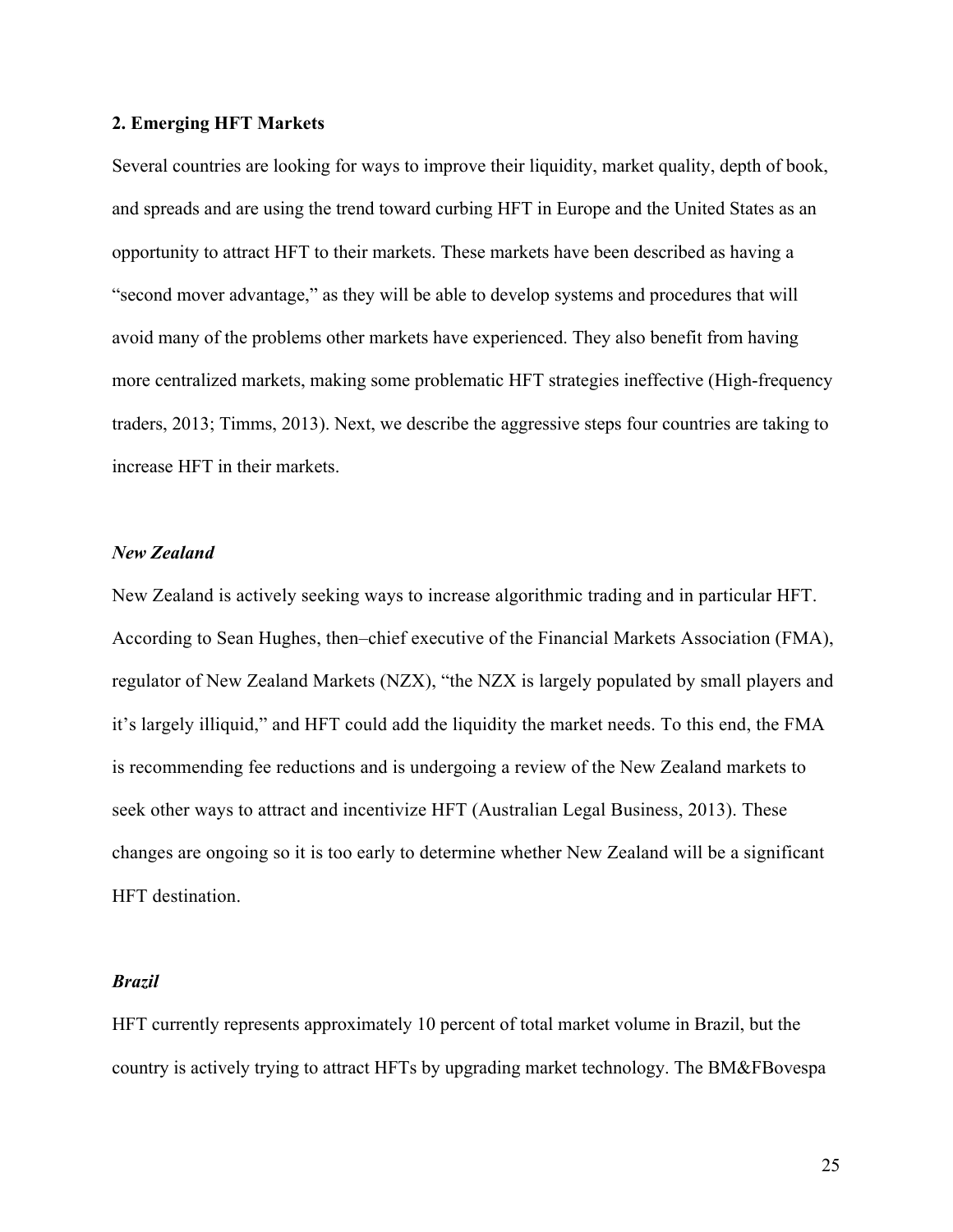stock exchange moved from open trading pits to electronic trading networks in 2009 and is taking the next steps to support algorithmic trading. It added a new computer system called "Puma" that will support high-speed traders, and order execution times have been cut from 30 milliseconds nearly down to 1 millisecond. It has also put in place messaging limits designed to disrupt high order cancelation rates, and it already has transparency practices in place to make it easy for regulators to track the "life cycle" of a trade. To facilitate HFT and encourage growth in the sector, Brazil removed its 6 percent financial transaction tax, but there remain some complexities associated with the tax structure on equities that may not yet make Brazil an HFT destination of choice (Horch & Popper, 2013; Timms, 2013).

#### *Russia*

With a new low-latency connection between Moscow and London with a sub-40-millisecond round trip, Russia is continuing to embrace a move to algorithmic trading and HFT. The goal is to increase liquidity and open Russia's exchanges to international trading firms. The Moscow Exchange estimates HFT to be 40 percent of total trading volume, but expects this figure to rise significantly. Other estimates put HFT at 25 percent of equity volume and 35 percent of derivatives. To help prevent harmful market consequences from an influx of HFT, Russia has put pre-trade controls in place that prevent erroneous orders (Kilburn, 2011; Murray, 2013; O'Hara, 2013; Puaar, 2013; Timms, 2013).

There is evidence that trading volumes in the foreign exchange (FX) market are growing overall as a result of low latency trading in Russia. Average daily volumes across all FX instruments on the Moscow Exchange rose 25 percent during 2012. Average daily volumes grew 40 percent for dollar-ruble swaps longer than overnight during the first nine months of 2012 (The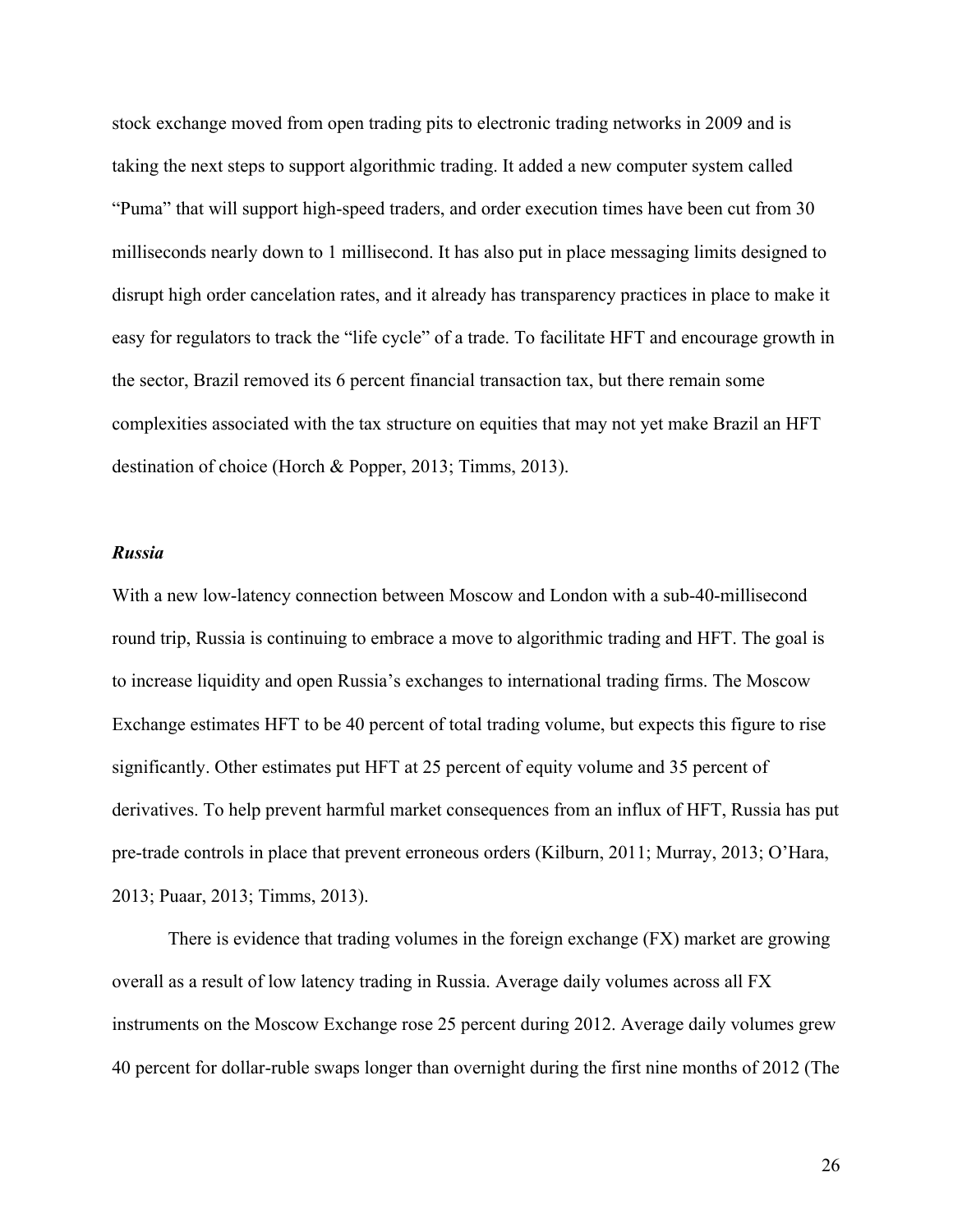hammer, 2013). In February 2014, the Exchange Council of the Moscow Exchange recommended moving forward with developing a unified collateral and margining system, as well as a single trading and clearing platform for all markets. These initiatives, in addition to establishing a task force to promote algorithmic trading on the Moscow Exchange, are designed to further increase the presence of HFT in Russia (Moscow Exchange, 2014). Tim Bevan, managing director at BCS Prime Brokerage, describes the Russian market as attractive to HFT due to risk-return or benefit-cost factors, as it has become much easier to enter the Russian market as a high-frequency trader in recent years (High-frequency traders, 2013).

#### *Mexico*

The Mexican Stock Exchange operated by BMV Group is the second largest exchange in Latin America and also an emerging HFT market. The exchange has invested more than \$20 million in technology over the past two years to attract HFTs, increasing daily trade capacity from 75,000 in 2005 to 3.9 million in 2013. Mexico is unique because it is the only country in Latin America that allows dark pools—trading of large blocks of equities away from the central exchanges so they do not cause price shocks in public exchanges—making it more attractive as an HFT destination. To avoid potential market problems, foreign HFT firms cannot connect directly to the exchange, but must go through a local broker (Rodier, 2011; Rogow, 2013; Timms, 2013).

#### **3. Discussion: Motivations, Alternative Outcomes, and Market Efficiency**

The following strategies and goals associated with proposed and existing regulations appear repeatedly throughout the literature reviewed:

• Level the playing field; create fairness.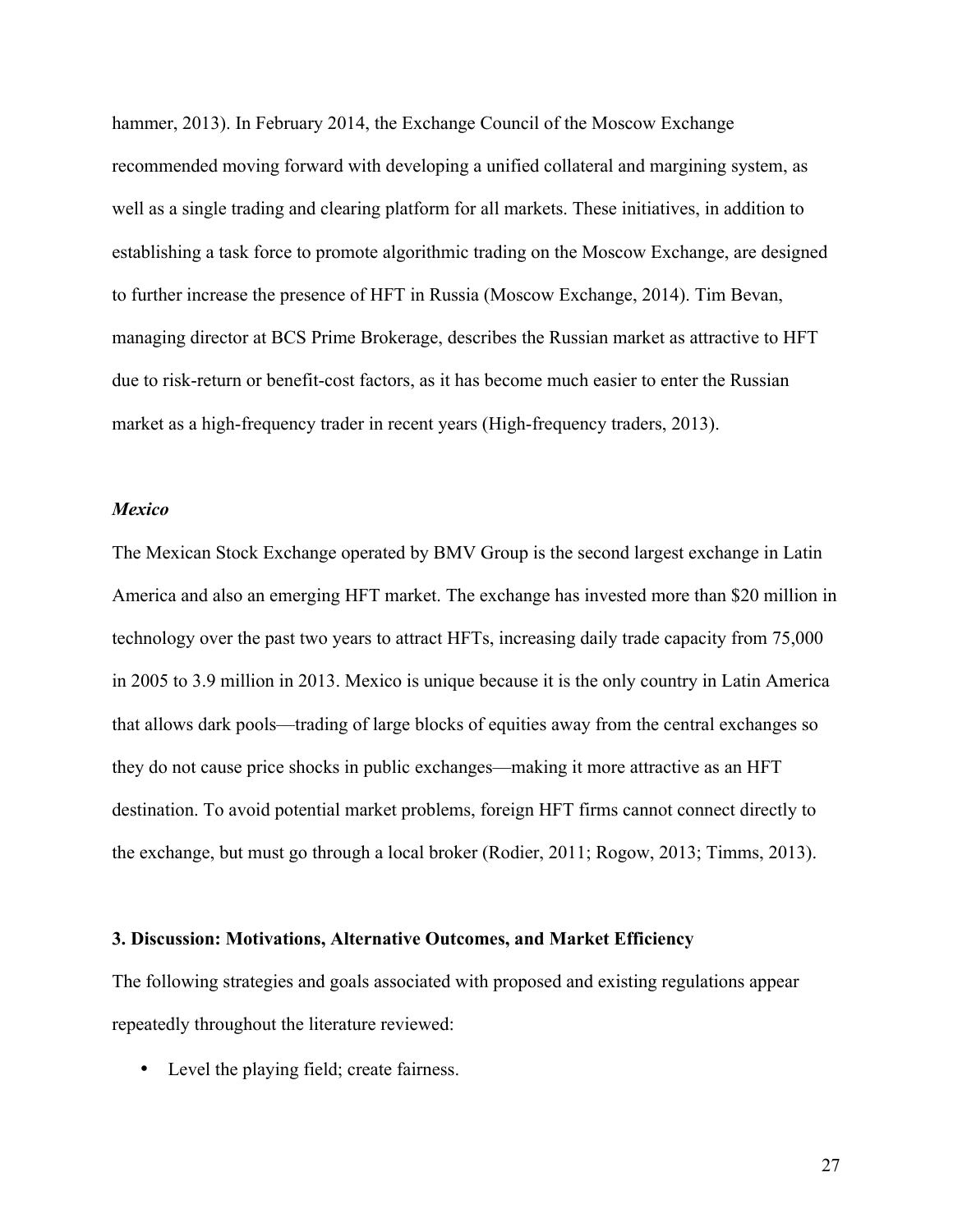- Create formal regulatory requirements for market-integrity practices that exchanges and traders already engage in voluntarily.
- Require adequate safeguards for firms offering direct market access to HFTs.
- Maintain orderly markets and price discovery.
- Minimize volatility due to overreactions to market information or market "problems."
- Ensure regulators' ability to monitor HFTs' market activity; maintain transparency.
- Ensure that HFTs continue to provide liquidity regardless of market conditions.
- Ensure adequate and effective testing of algorithms.
- Reduce order-to-trade ratios.
- Increase market stability and integrity; minimize market risk; protect investors; improve investor confidence.
- Discourage short-term trading and encourage and protect long-term investing.
- Improve competitiveness in financial markets.
- Curb or eliminate HFT; slow down the speed of trading.
- Generate tax revenue.

Not all countries share all these goals, but together these strategies encompass a broad spectrum of market regulatory intervention.

#### *Classifications of Regulatory Purpose*

Our first two qualitative research question asked, (1) Are there broad classifications or regulatory purposes that emerge from a comprehensive review of global HFT regulation? (2) If so, are these motivations or purposes consistent with the need for additional regulatory intervention to remedy market failures associated exclusively with HFT? Our review of the global HFT regulatory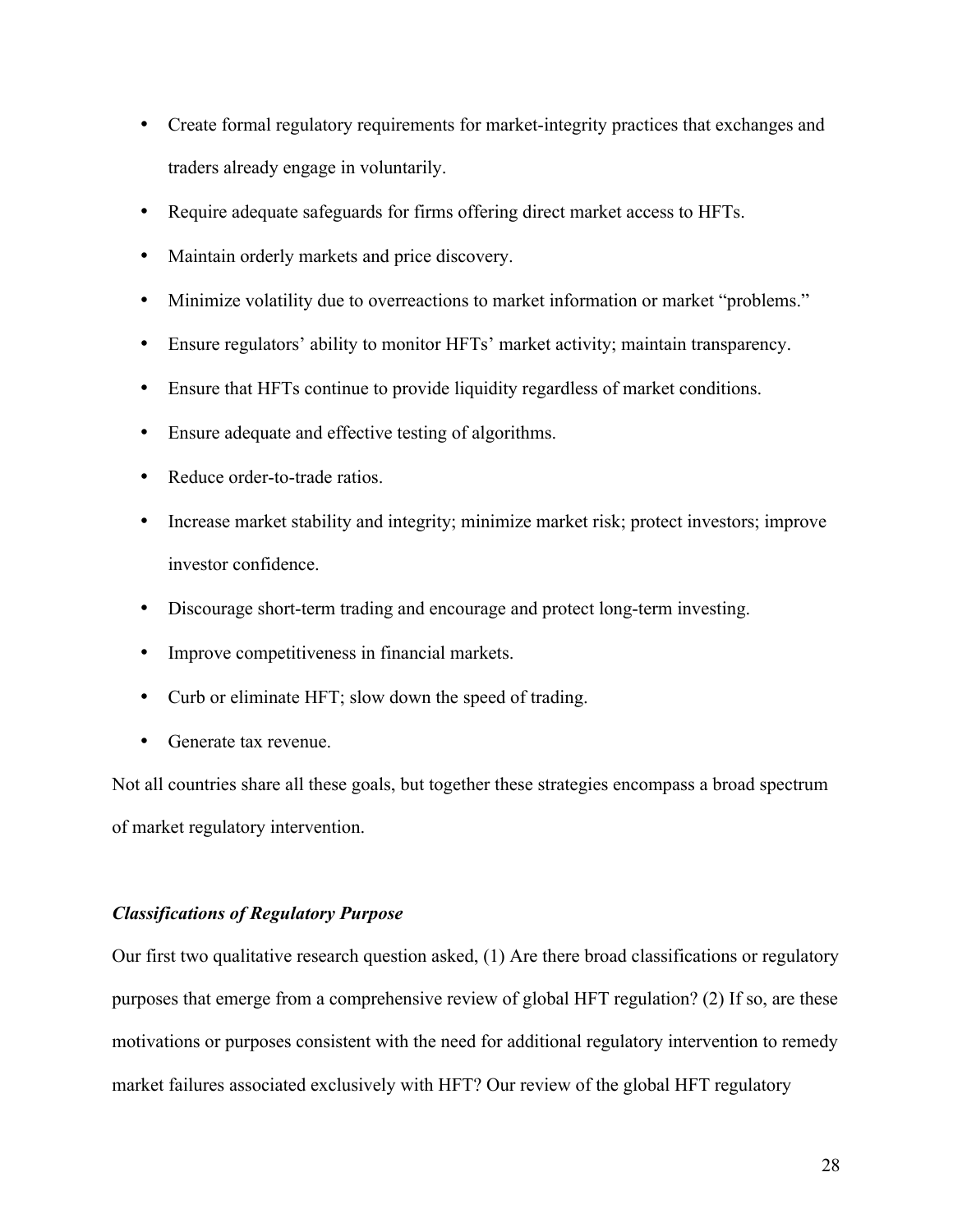environment found two broad classifications or motivations of regulatory purposes: (1) shared (or market integrity) goals, and (2) divergent (or "fairness") goals. The following sections describe these goals in depth.

While the goals are generally qualitative in nature, there is little evidence to suggest they are related to a market failure associated exclusively with HFT. We consider a market failure to exist in informationally efficient financial markets when securities prices do not fully reflect all available information in an efficient manner. A broader definition of market failure in this context could include the market's inability to transfer ownership of securities (a good) efficiently or its inability to process information (a service) efficiently. One key to identifying a financial market failure is determining whether there is another possible market outcome in which one market participant can be made better off without making someone else worse off. A market failure can also exist when a change in the market environment occurs and the market fails to adequately adjust. The risk of a market failure is greater when the interests of the involved parties—in this case, exchanges, traders, and regulators—are not compatible. The following sections address more specific discussions of market failures.

#### *Shared (or Market Integrity) Goals*

Several of the regulatory goals listed previously are at low risk of being associated with a market failure because all parties generally have compatible goals. Exchanges, traders, and regulators all agree that financial markets should be secure, reliable, and orderly to enable effective price discovery and limit market manipulation and abuses. No market participant ultimately has anything to gain in an unstable or chaotic market. While HFTs may trade more actively and have greater opportunities for profits during times of relative volatility, no reasonable market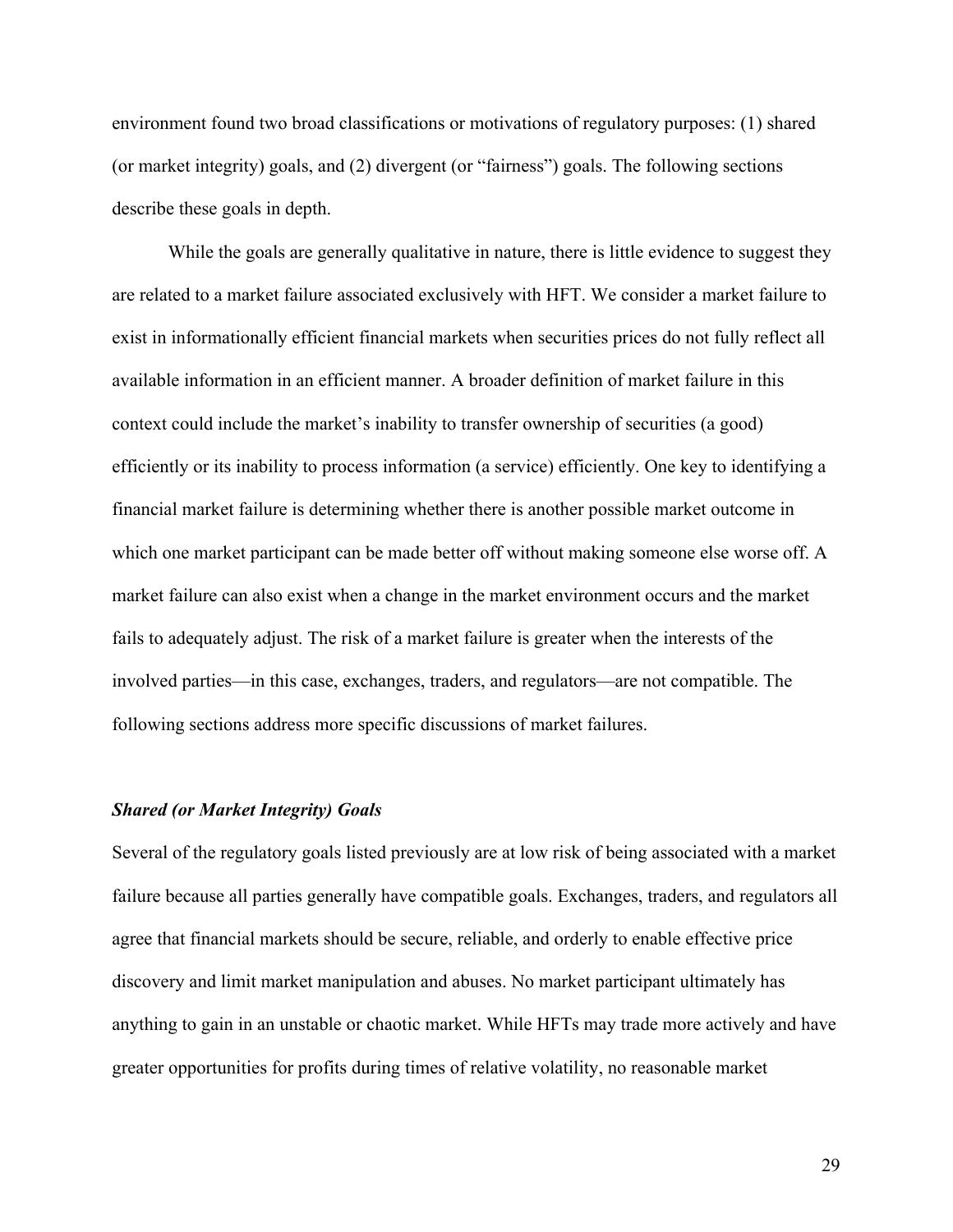participant desires to create extreme volatility or introduce inadequately tested algorithms into the marketplace. In these cases there are significant market incentives to self-regulate. There also already exist regulations and voluntary market integrity practices that help to control these factors. Some examples of how the market and its participants are managing these shared goals along with existing regulation include the following:

- circuit breakers
- limit-up/limit-down controls
- controlled and monitored sponsored market access programs
- improved algorithms that sort through and ignore "noise," and algorithms that neutralize HFT strategies
- market systems with pre- and post-trade controls that detect erroneous orders
- the implementation of the MIDAS system by US regulators and of STEP in Canada to improve market monitoring
- the emergence of non-HFT exchanges
- IPO test runs by the New York Stock Exchange
- voluntary market surveillance
- the self-reporting and subsequent repairing of system loopholes (see Bell, 2013; McCrank, 2013; D'Antona, 2014b; Patterson & Hope, 2014)

Serious problems with market integrity, reliability, extreme volatility, or out-of-control algorithms related to HFT are also not widespread; nor are they caused by a failure of the market to execute trades or to adequately reflect all available information in the price of a security. One challenge facing high-frequency traders is that even when market events are not directly related to HFT, the media often assigns cause to HFT due to a widespread lack of understanding of what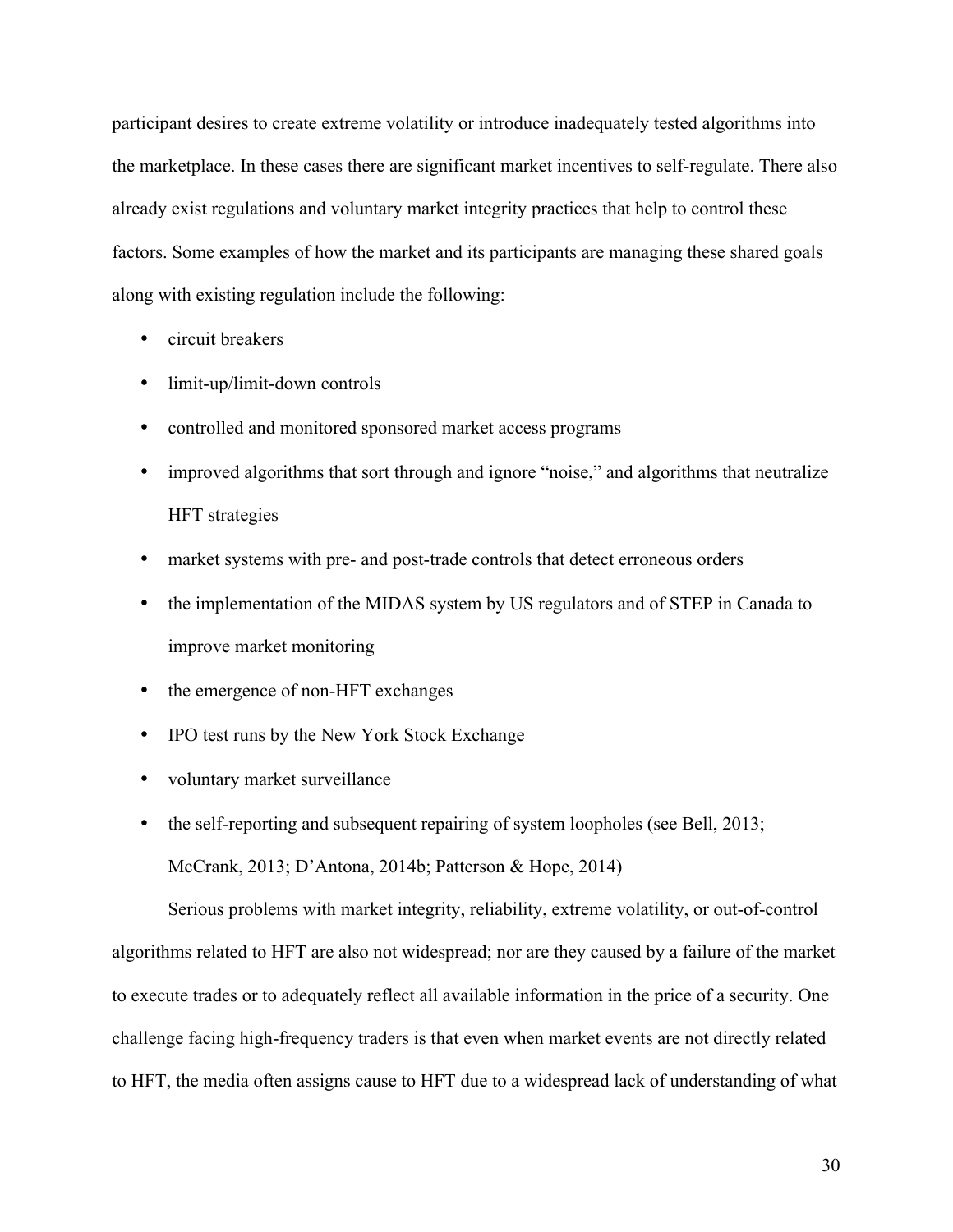HFT is and how it operates within markets. One recent example involved journalists and academics using the NASDAQ "flash freeze"—caused by a connection problem with its securities information processor—as an opportunity to declare HFT dangerous to markets and the source of all disruptions (see Kimball, 2013; Najarian, 2013; Watts & Reklaitis, 2013), even though the problem was not directly related to HFT. Such commentators also perpetuate the myth that HFT caused the "flash crash" when the CFTC and SEC's report emphatically stated otherwise (Commodity Futures Trading Commission & Securities & Exchange Commission, 2010; Ackerman, 2013; Lynch, 2013).

The reality of financial markets is that they are going through a major structural transformation to an all-electronic marketplace. At the same time, market speeds have increased, stressing systems that are not always designed to handle them. This issue is not associated exclusively with HFT, as market speeds overall are increasing at a time when HFT is declining in the US and European marketplaces. Yet academics, journalists, and regulators are subject to the same propensity to overreact to the most recent information and events as the market participants they criticize. They do this while ignoring the fact that, overall, markets are functioning well, technical issues are being resolved as they emerge, and the transition to faster, automated market systems is moving forward, making HFT a less competitive strategy. At a recent Brookings Institute–sponsored forum, Gregg E. Berman, associate director of the Office of Analytics and Research at the SEC, made similar assertions. He does not believe that the market overall is "broken," but that the debate on market structure is, particularly the assertion that high-frequency trading, algorithms, and market complexity and fragmentation are harming the market. He states, "In spite of what you read everywhere, in spite of what many market participants say, and in spite of what many jurisdictions and other regulators might say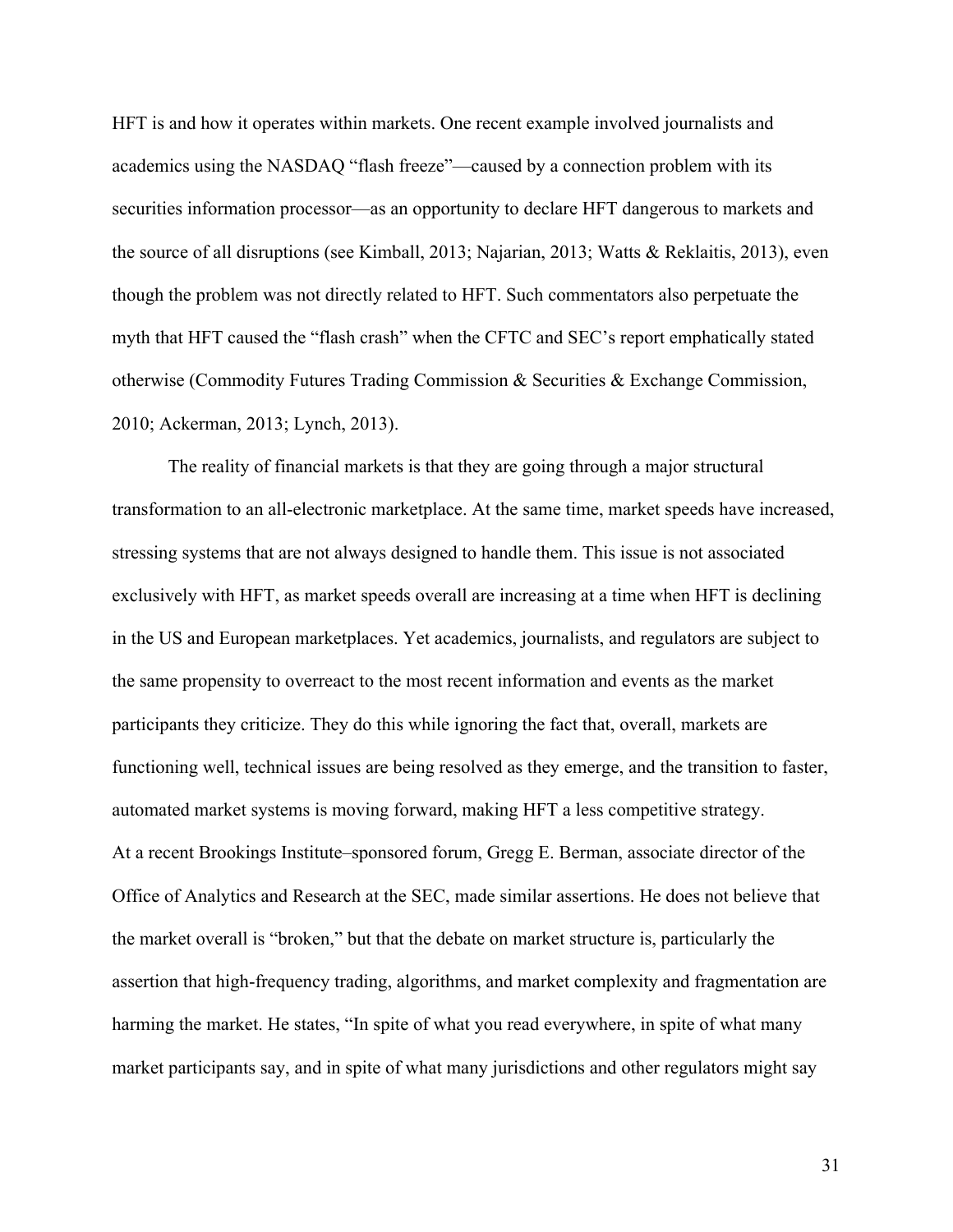about the equity markets, they're not broken" (Brookings Institute, 2014, p. 9). Berman bases his statement on the fact that 5 billion to 6 billion shares continue to be efficiently and effectively traded every day with an extremely low failure rate. Unfortunately, it is only the rare failure that makes the news, thereby perpetuating the broken debate on market structure.

HFT and algorithmic trading in general enhance markets' ability to execute trades and to rapidly reflect available information in the prices of securities. These benefits have been manifested in improved liquidity, lower transaction costs, price synchronization, greater overall market speed, more efficient price discovery, reduced impacts of volatility, and increased availability of direct market access (Gerig, 2012; Hendershott & Riordan, 2009; Brogaard, 2010; Brogaard, Hendershott & Riordan, 2010; Hasbrouck & Saar, 2010; Hendershott, Jones & Menkveld, 2011; Hendershott & Riordan, 2012; Menkveld, 2012). As the velocity of information within society as a whole has sped up due to electronic communications and other factors, financial markets have adjusted by increasing their speed for everyone, not just HFTs, also indicating that a market failure does not exist.

Adding regulations to accomplish shared goals where participants are already engaging in cooperation and self-regulation assumes there is an alternative Pareto-optimal outcome that insiders (exchanges and traders) are not identifying and that a benevolent external third party must identify. The lack of apparent market failure associated with the shared goals does not support this assertion and creates a risk of government failure. Technology challenges will always be an issue in a computerized market environment, but market stakeholders are working to install safeguards to minimize market disruptions.

Efforts to create formal, one-size-fits-all regulation for practices that traders and exchanges already engage in voluntarily or in cooperation with regulators imply the desire to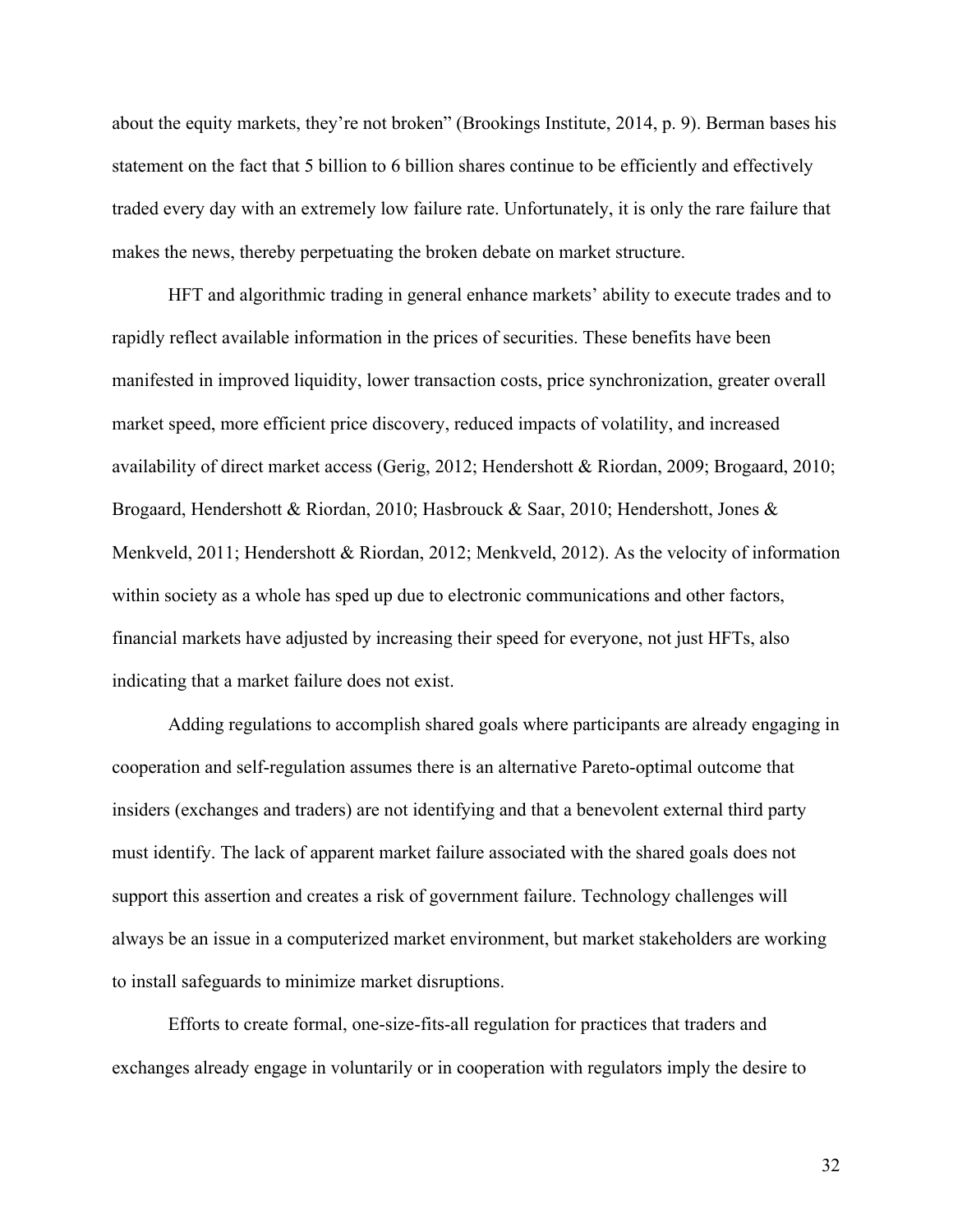impose sanctions when there is an unintentional technological or other type of problem with trading systems or practices. Sanctions diminish the incentive to publicly self-report, as firms may try to evade detection to avoid fines. Additionally, they discourage private investment in system and risk-mitigation innovations and create significant implementation delays, as changes would require new regulation or exceptions.

Some participants will engage in manipulative market practices with or without HFT, but since most countries already have regulations that prohibit manipulative trading practices, the rational approach is for exchanges, traders, and regulators to continue to work together to maintain and improve the self-regulation of shared goals.

#### *Divergent (or Fairness) Goals*

Where the discussion of compatible self-interest becomes more difficult is in the areas of a "level playing field," "fairness," slowing down the speed of trading, reducing order-to-trade ratios, minimizing market risk, requiring the continuous operation of algorithms to provide liquidity regardless of market conditions, discouraging short-term trading while encouraging long-term investing, generating tax revenue and/or redistributing income, creating formal regulation for market integrity practices that traders and exchanges are already engaging in, and significantly "curbing" or eliminating HFT. In these areas all parties do not agree on the goals or on how to achieve them. Many of these goals are not new or exclusive to HFT, so are not necessarily consistent with the need for regulatory intervention. They are essentially normative value judgments about what market outcomes *should* be based on subjective ideals of social optimality. They lead us to consider our third research question: Will regulation be effective in resolving perceived problems and/or are alternative outcomes possible?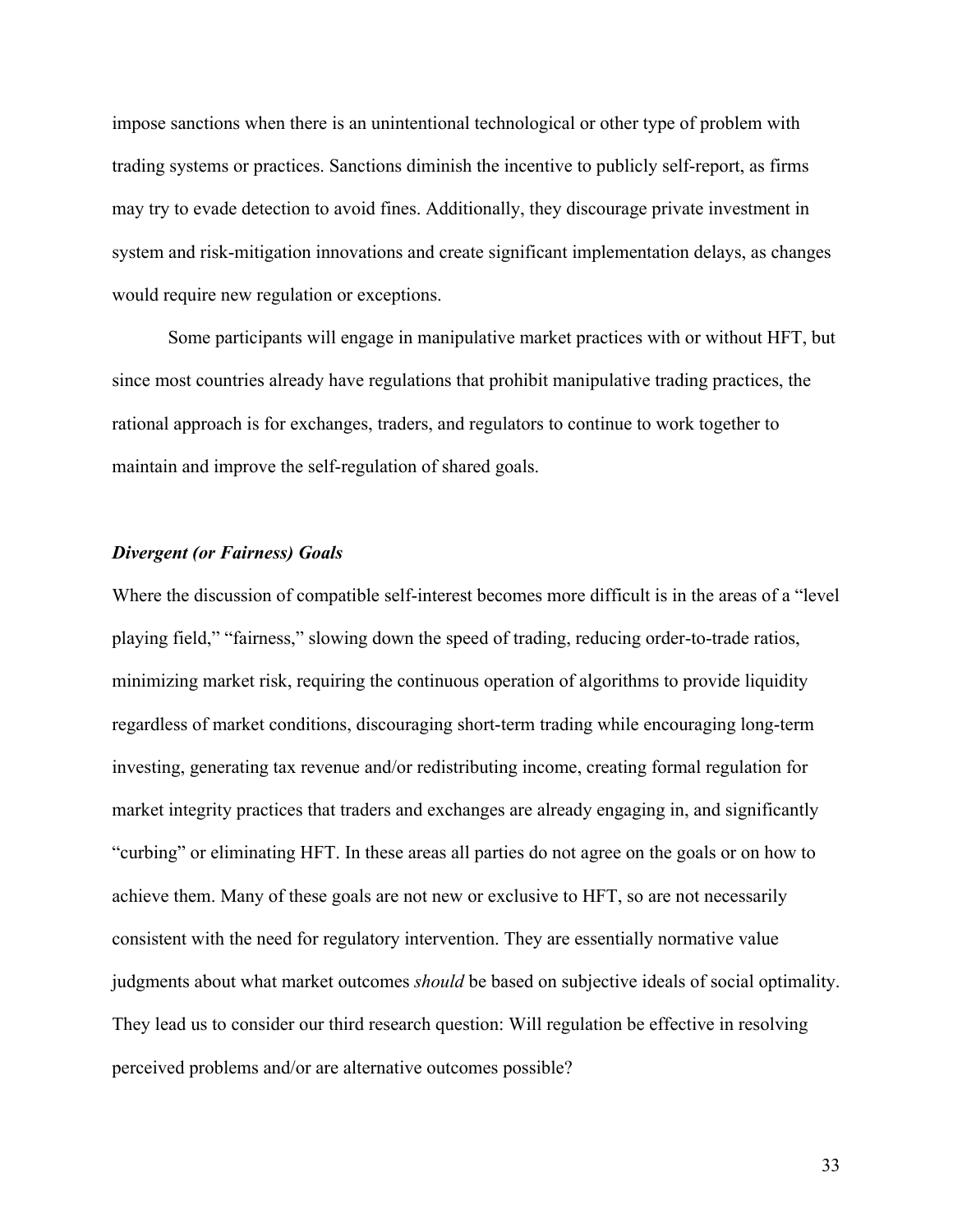Market critics often cite concerns about the need to level the playing field or improve fairness as reasons to impose regulation. In fact, the divergent goals listed are more accurately described as nonmarket *strategies* regulators wish to implement to minimize or eliminate HFT issues and/or general market phenomena perceived as "unfair." The issue of perceptions of fairness is a motivating factor in many regulatory arguments against HFT and against free markets more generally.

Fairness is not an unusual theme in market discussions. As Angel and McCabe (2010) state, "the words 'fair,' 'unfair,' or 'fairness' are mentioned 130 times in the recently passed Dodd-Frank Wall Street Reform and Consumer Protection Act" (p. 3; Dodd-Frank, 2010). One difficulty with this basis for regulation is determining what constitutes "fairness" in a market and how to determine what perceived factors associated with "unfairness" are directly related to HFT. Unique strategies to outperform competitors, short-term asymmetric information, overreactions and overcorrections, flash crashes, market noise, and concerns about market integrity have been topics of discussion as long as there have been markets (see Bell, 2013). Since these arguments are not new, they raise concerns about the desire to utilize HFT as an excuse to manipulate market outcomes more broadly.

One problem with the issue of fairness is how it is defined and from whose perspective it is viewed. To whom is it fair? Are attempts to ban HFT fair to traders who have invested substantial capital to modernize their operations in order to compete efficiently in a highvelocity-information environment? Is it fair to all market participants to minimize the benefits of improved liquidity, lower costs, and less volatility in order to limit HFTs' profits?

One example of the precariousness of using "fairness" as a basis for regulation is the EU's proposed MiFID II. It states in Article 51(5a) (European Parliament, 2012a, p. 104) that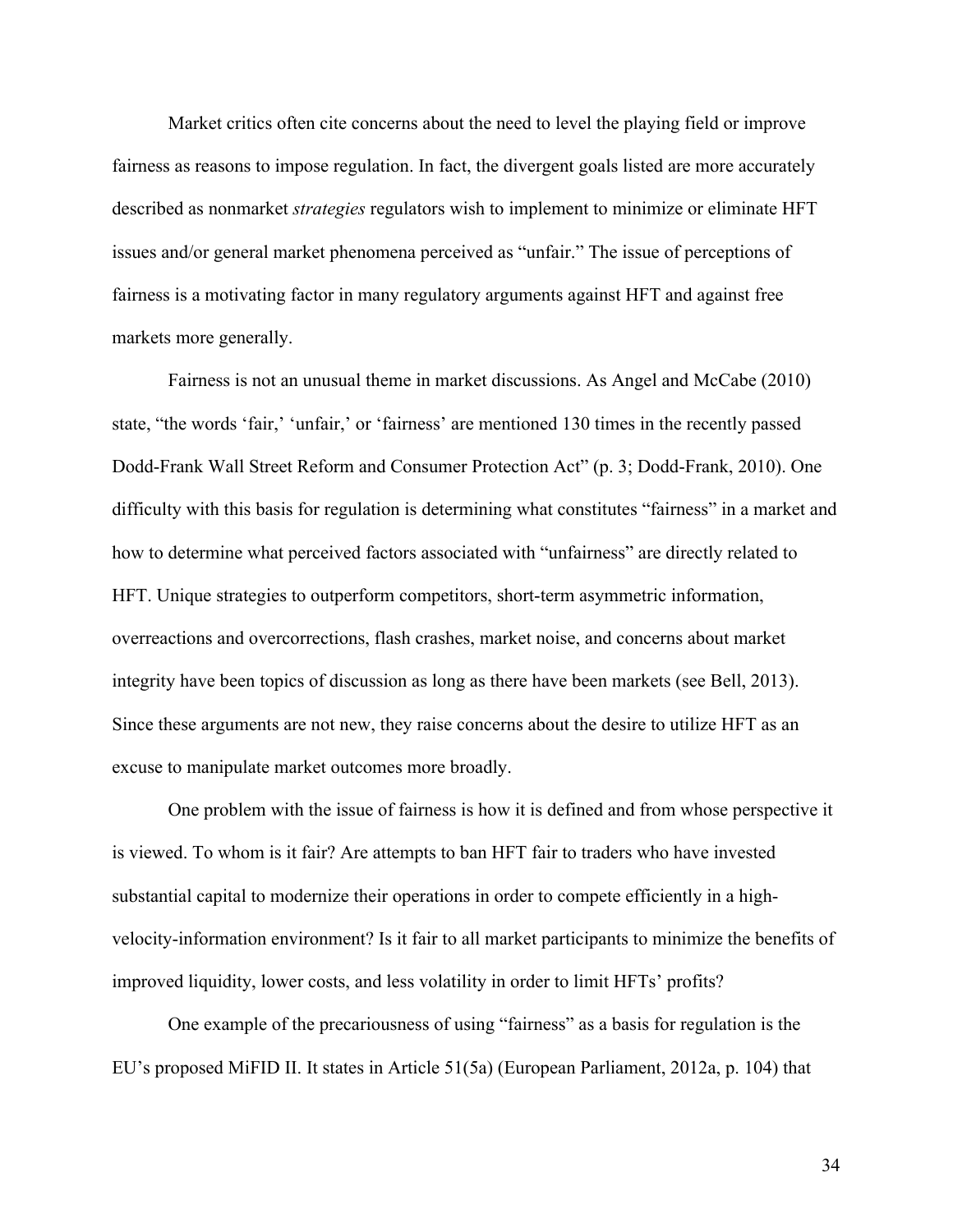one of the regulation's goals is that all fee structures must be "transparent, fair, and nondiscriminatory," *and higher fees should be placed on participants* "*placing a high ratio of canceled orders to executed orders and on those operating a high-frequency trading strategy*" (emphasis ours). It appears that the terms "fair" and "nondiscriminatory" are being used for political purposes to impose "fairness" on a portion of the market, but not on all aspects of it.

Those who have a vested interest in their own profits—or other financial or political gain—and who base their arguments on an inability to "compete" with HFTs or others in the market often make the argument for "fairness" in financial markets as a whole; however, this argument does not indicate a market failure, only a difference in outcomes associated with different strategies. It does not make HFT undesirable from an informationally efficient market perspective. It does, however, make efforts to curb or eradicate HFT look less like a pursuit of fairness and more like rent-seeking.

A study by James J. Angel and Douglas McCabe (2010) on the impacts of market fairness related to HFT found that in the case of procedural fairness (equal opportunity) in markets, the same rules applied to HFTs as to other traders. Any trader is permitted to "buy a computer and colocate it in an exchange data center" (p. 22) so it is procedurally fair. Regarding the equality of outcomes (distributive fairness), they found that HFT strategies are beneficial to both HFTs and other market participants in the form of "reduced trading costs and prices that accurately reflect related instruments" (p. 23), so one cannot categorically denounce HFT as unfair. In fact, neither markets nor regulation guarantee equality of outcome nor, in the case of informationally efficient markets, do they guarantee that everyone will receive information that informs pricing decisions at exactly the same time (Fama, 1965a; 1965b). Even though markets can still be efficient without equal information or outcomes, this does not mean that low-latency and high-frequency traders do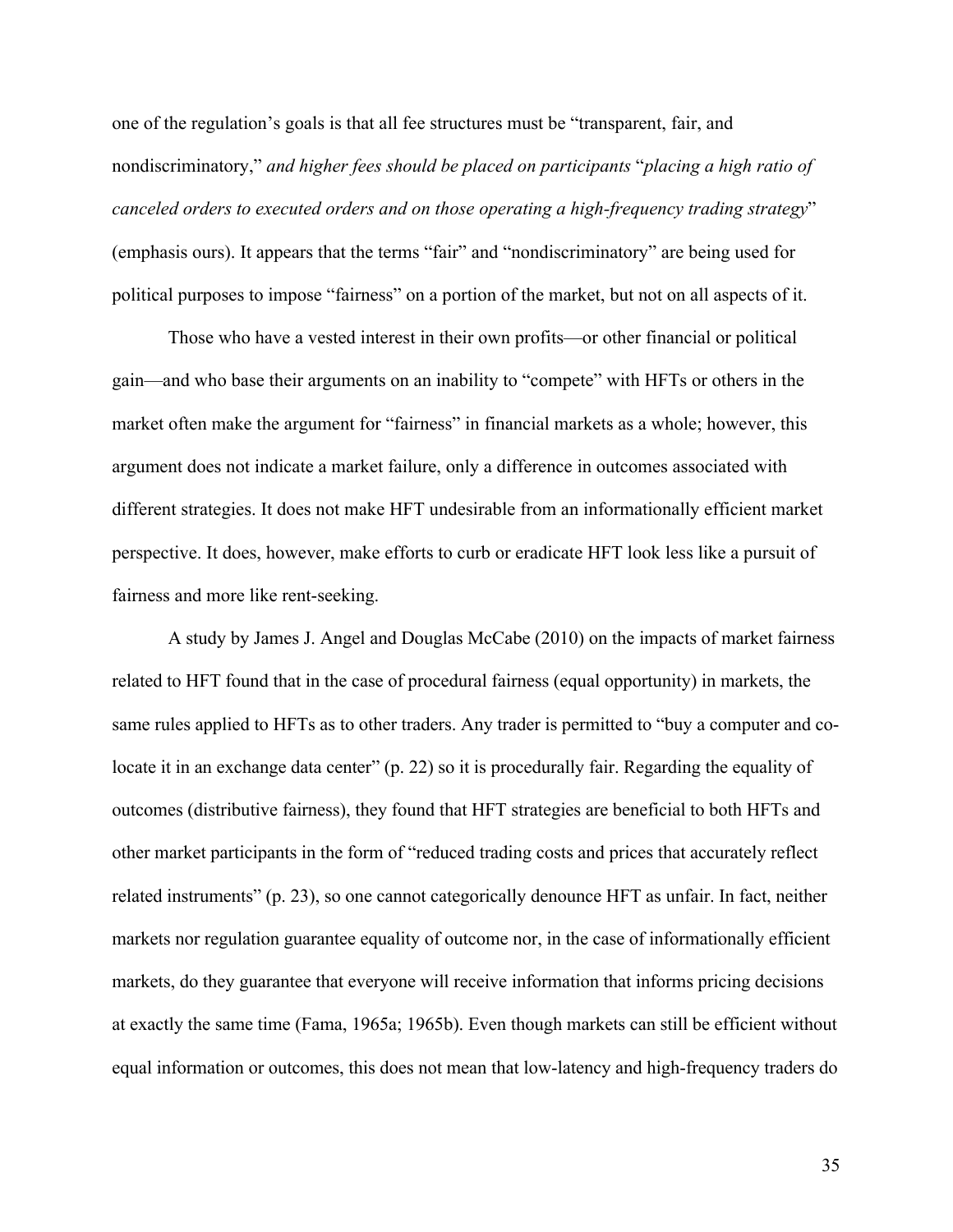not engage in practices inconsistent with market efficiency, but there are generally already regulations in place that predate HFT to cover these practices. This is why we need to differentiate between HFT and algorithmic *technology* and strategies and practices *both inside and outside* HFT and algorithmic trading that are manipulative and do not promote efficient price discovery. The strategies of "layering" or "spoofing" are good examples of manipulative practices that are already illegal in many countries, as evidenced by the recent fines levied by multiple countries on Panther Energy Trading and its owner, Michael J. Corsica, for using these practices.

#### *Alternative Outcomes*

Our third research question asks us to consider whether regulatory efforts will be effective in resolving perceived problems and/or whether alternative outcomes are possible. Several potential alternative outcomes emerged when we considered the application of formal one-size-fits-all regulation of shared goals, including fewer incentives to self-report technological or trading problems, disincentives for investment in system and risk-mitigation innovations, and informational inefficiencies in markets. To explore this question further, we look more closely at specific strategies within the divergent goals category that are designed to enhance "fairness."

*Eliminating HFT.* Two regulatory strategies designed to increase market fairness and stability are to slow down the speed of trading and to "curb" or eliminate high-speed trading. These strategies assume that the speed of trading by HFTs is creating an unfair, volatile, or dangerous market environment. Regulatory tactics being executed to accomplish these goals include eliminating HFT profits through FTTs, introducing required minimum hold times, and implementing policies that encourage holding securities long-term rather than short-term.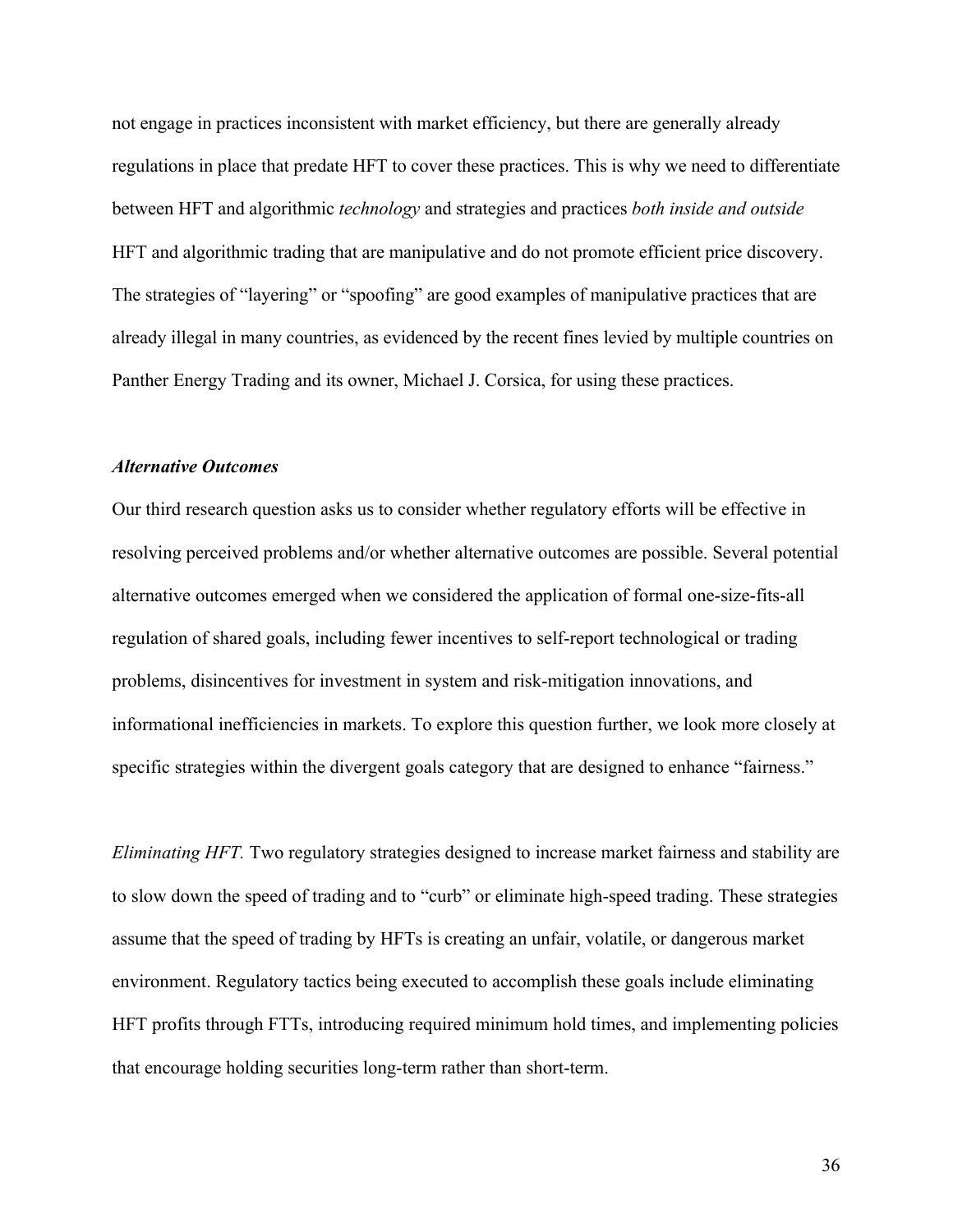Regarding market volatility, Eugene Fama (2011) said that one of the greatest misconceptions about the efficiency of markets is that it "implies low volatility. It doesn't. It implies high volatility. Prices adjust quickly to new information. When uncertainty is very high, you expect volatility to be very high" (para. 4). Supporting Fama's assertion, a review of 150 years of financial data from around the world found that stock market volatility is highest during episodes of economic and political turbulence and is exacerbated during wars (Gerlach, Ramaswamy & Scatigna, 2006). As most of these observations of market volatility predate HFT, we can assume that even if HFT is eliminated, periods of market volatility, including flash crashes, will continue to emerge—as they did before HFT in 1962 and 1987 (Jones, 2013; Bell, 2013).

One problem with the tactics described previously is that it is difficult to reduce market speed without eliminating the benefits of improved liquidity, reduced transaction costs, and efficient market pricing, especially since the speed of market transactions has increased for all traders. Regulators in the UK admit that setting a transaction tax to eliminate HFT would be impossible without diminishing the benefits produced by high-frequency trading technology. The speed of trading alone does not cause instability in markets; it is simply the reality of a hightechnology market environment. High-speed market transactions are not a market failure; they are a key to contemporary market efficiency. Eliminating HFT will not prevent overreactions, overcorrections, or other forms of volatility, as these market phenomena predate HFT (see Mills, 1927; Gerlach, Ramaswamy & Scatigna, 2006; Fama, 2011; Bell, 2013).

Rather than improving market stability, the alternative outcome would be a redistribution of profits to less competitive, non-HFT firms and governments, and lower overall returns for all investors as rising taxes, fees, and transaction costs would be passed on to them. Declines in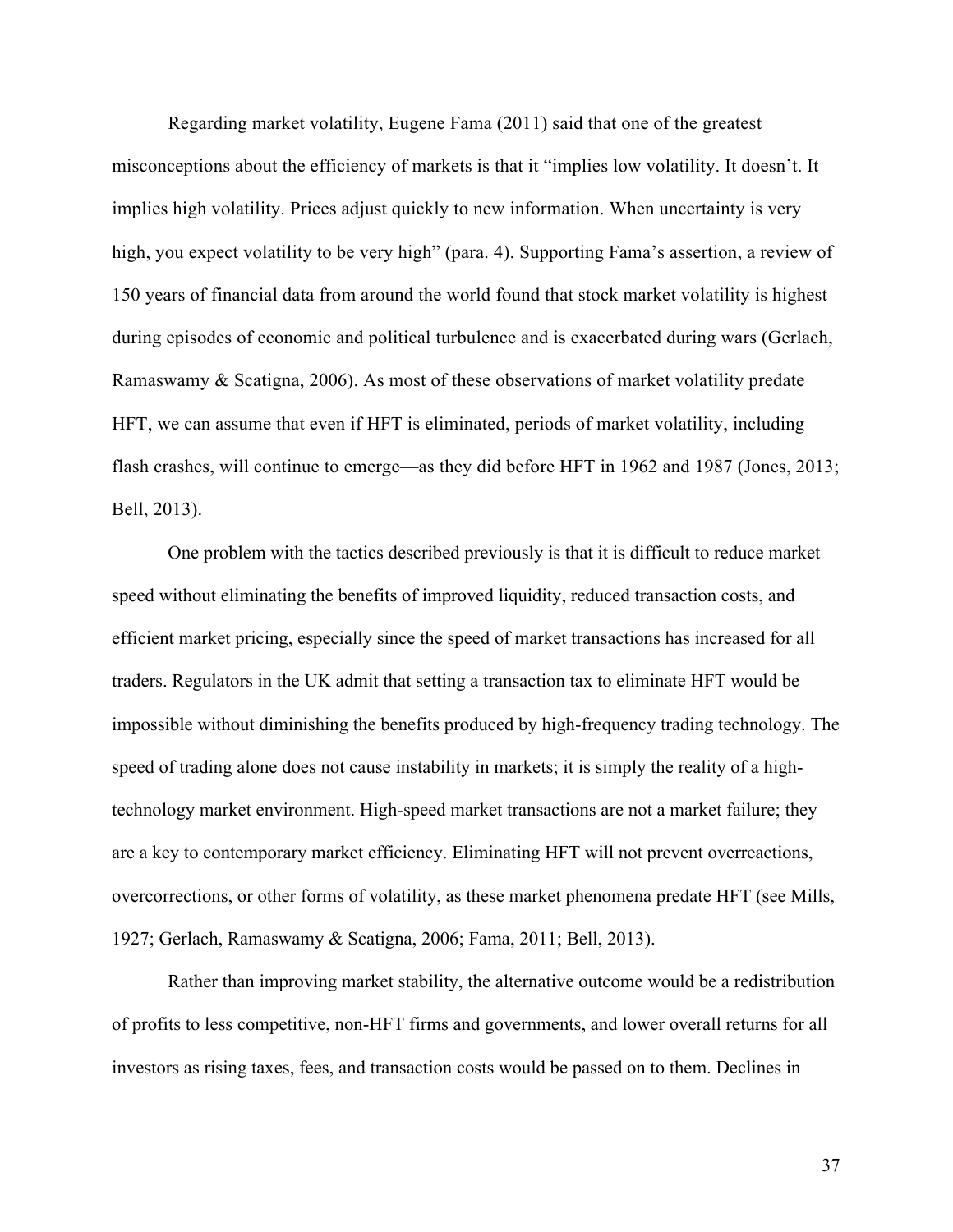trading volume caused by new global regulations and decreases in HFT through competition are already increasing transaction costs overall, with US costs remaining the lowest according to a report by Credit Suisse (Mackintosh & Baudewyn, 2014). It is not clear how the disruption of market outcomes and the redistribution of income can be more "fair" than the market outcome in quality or efficiency.

Detractors often argue that HFT should be eliminated because the technology arms race associated with HFT provides no social benefit and traders are trading on speed, not price. Yet speed is designed to obtain the best price for investors. Eliminating HFT will not necessarily eliminate the desire for speed, as the desire to be first to get the best price has existed as long as there have been markets. Someone will always be first regardless of overall market speed. It is this very desire to be first that keeps markets liquid and informationally efficient. Regulation designed to eliminate HFT in France and Italy has demonstrated how quickly liquidity can decline significantly without HFT (*The Trade*, 2013).<sup>1</sup>

Trading speed is also subject to the same economic limitations of marginal cost and marginal benefit as any other infrastructure investment. There is some empirical evidence that nanosecond-trading speeds may not actually increase profits for HFTs (Ye, Yao & Gai, 2013). As diminishing marginal returns set in for HFT technology, there will be less incentive to compete in an "arms race." As with any market, those HFT firms that were first to enter the market made the most profit. Additional competitors have since entered, driving profits toward zero. There is no reason to think the market for HFT will continue to function any differently.

 $<sup>1</sup>$  Both France and Italy implemented transaction taxes on canceled orders to reduce order-to-trade ratios. France's</sup> share of European equity turnover has declined from 23 percent in 2011 to an estimated 12.85 percent in 2013. In Italy equity turnover has dropped from  $E101$  billion in 2012 to  $E50$  billion in 2013.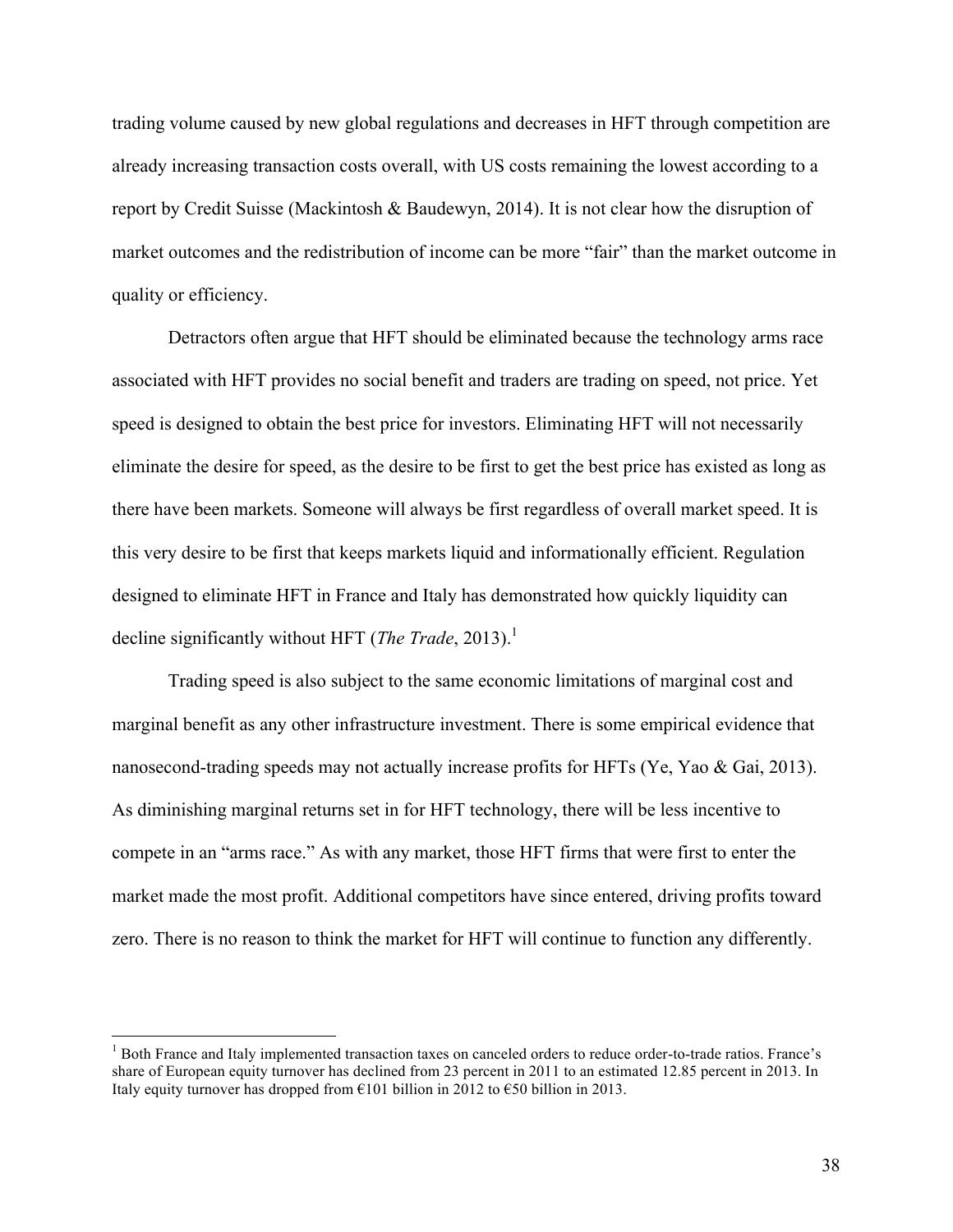Another challenge associated with the elimination of HFT is that the regulatory proposals reviewed here generally failed to provide a vivid definition of HFT or to make a distinction between HFT and algorithmic trading. Increasingly, the term "HFT" is being used in the public forum and the language of regulation to describe algorithmic trading as a whole, rather than a form of algorithmic trading in which firms use high-speed market data and analytics to look for short-term supply-and-demand trading opportunities that often are the product of predictable behavioral or mechanical characteristics of financial markets (Bell, 2013). While this definitional creep is not surprising, as changes in algorithmic trading more broadly have blurred the line between it and HFT, it can be problematic because the lack of distinction appears to direct accountability toward HFT for events that are caused by a variety of forms of algorithmic and technology-related issues and not by HFT specifically.

As we are operating in a global financial market, eliminating HFT in one or a number of countries will not eliminate it on a global scale or eliminate the negative impacts of market manipulation strategies. Countries like Japan, Singapore, Russia, Brazil, and Mexico are actively seeking to attract HFT, as they believe it will improve their markets by increasing liquidity and attracting foreign traders and capital. Eliminating or significantly "curbing" HFT in any country—rather than engaging in oversight and monitoring—may result in the offshoring of HFT to emerging HFT markets. When offshoring of HFT occurs, the losing country will no longer be able to monitor HFT or enforce penalties for manipulative market practices undesirable to market efficiency. Such a country also risks losing capital to more liquid markets. As discussed previously, HFT volumes in FX are already growing substantially in Russia as firms are leaving countries like Germany (The hammer, 2013; Cave, 2013). Regulators should give the risks of offshoring HFT serious consideration before eliminating it domestically.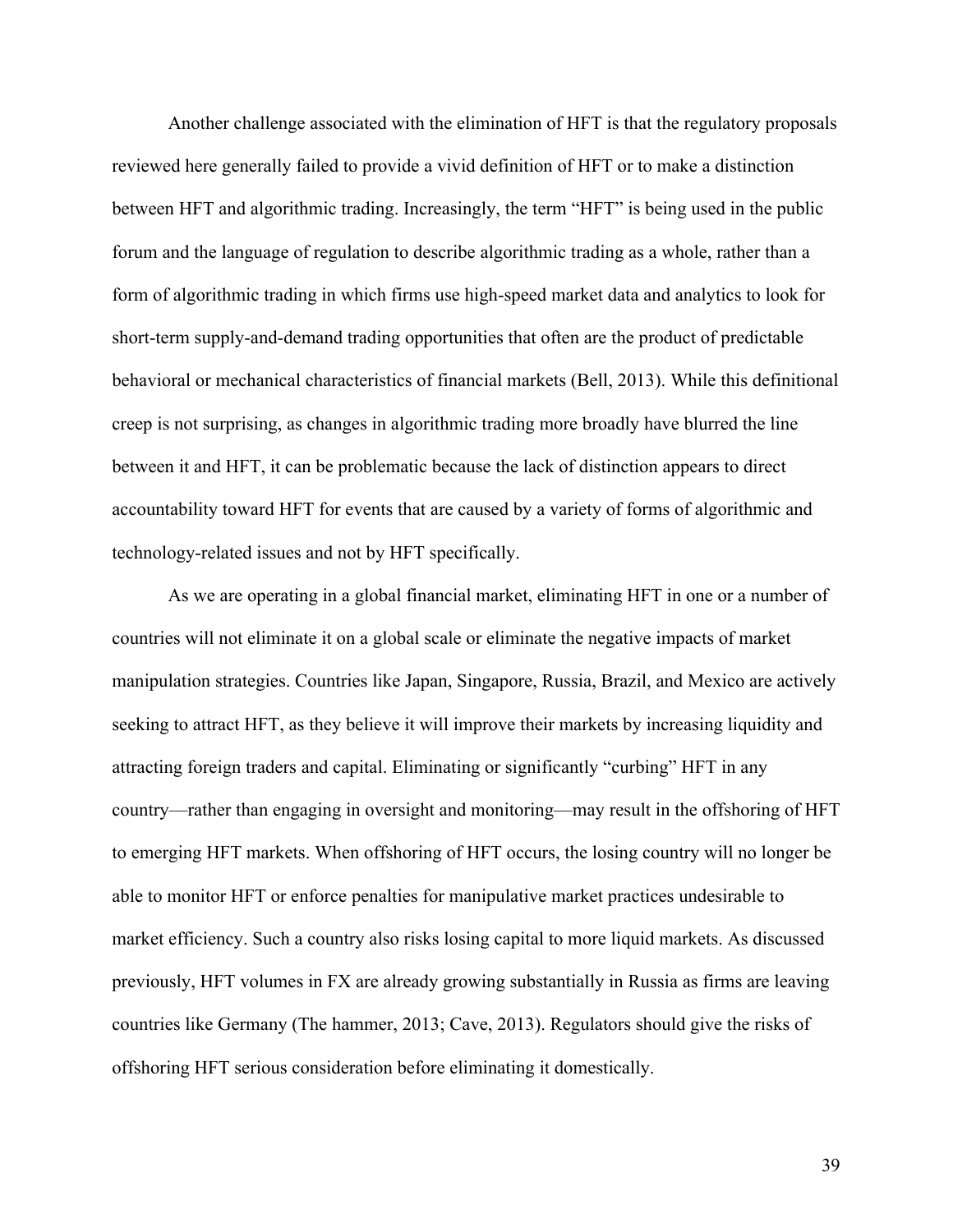*Minimum hold times, financial transaction taxes, and order-to-trade ratios.* The tactic of introducing minimum hold times makes trend trading much more difficult for HFTs and other algorithmic traders. Trend trading is not a new strategy; pit traders used it to attempt to determine an impending price-breakout level. In the case of HFT, algorithms try to find similar price-trend indicators and act on them. This strategy is risky, just as it was for pit traders, but it provides valuable liquidity to markets (see Kingsley, Phadnis & Stone, 2013).

The SEC has also found that high-frequency traders are not canceling orders nearly as often as people had suspected and that market speed has increased for all participants. SEC chair Mary Jo White stated,

Though we can clearly see that quotes are sometimes canceled within a millisecond or faster, the data show that the high-speed market is not dominated by such cancellations. . . . In fact, over a quarter of all exchange-based trades in corporate stocks are executed against orders that have rested for only half a second or less (Lynch, 2013, SEC Seeing Trends section, para. 5).

Minimum hold times would significantly decrease market efficiency by not allowing HFTs or other algorithmic traders to respond to new information in a timely manner and would discourage traders from buying, once again reducing liquidity and informational efficiency in the market. One of the concerns with HFT is that small and "fleeting" orders (those not held for a meaningful period of time) lead to increased market volatility; however, there is no significant empirical research that confirms this perception (Bollen & Whaley, 2013). The study of Australian markets (Australian Securities & Investment Commission, 2013) found that the vast majority of small and "fleeting" orders are not associated with HFT, but are shared with other algorithmic traders. Again, market speed has increased for all traders and is not an HFTexclusive phenomenon.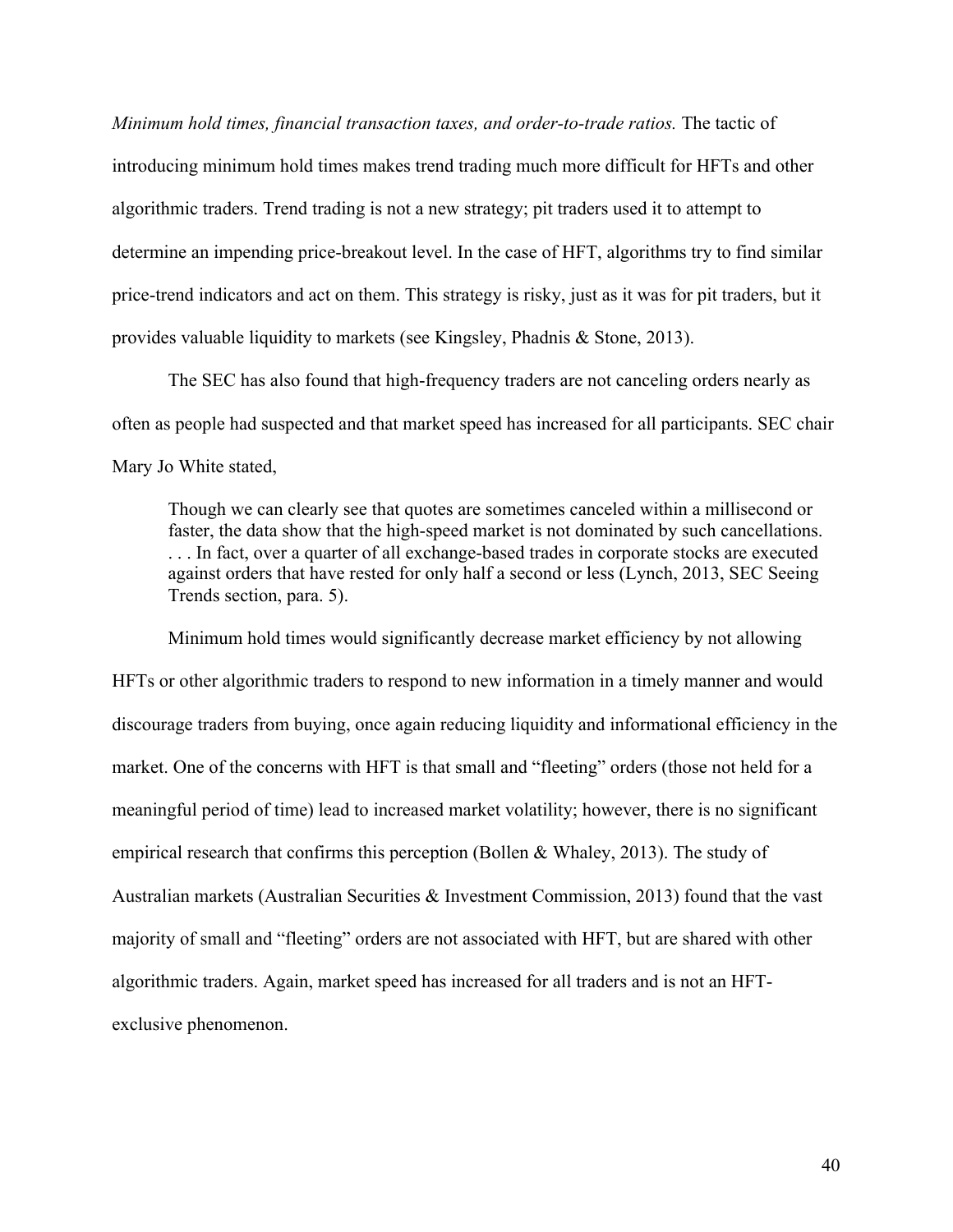Both minimum hold times FTTs on canceled orders make price discovery difficult for all types of algorithmic traders. Markets are dynamic and evolving environments, and the high velocity of available information makes it necessary for traders to quickly change their opinions about appropriate pricing. An alternative outcome is that government intervention creates significant informational distortions through minimum hold times that do not allow markets to reflect via price the most recent information, creating significant informational inefficiencies. FTTs can also create informational distortions by not allowing prices to adjust to "minor" information (i.e., small price changes) because any profits would be taxed away. These informational distortions will result in wider spreads and less liquidity.

A recent study finds that "speed competition may be a consequence of failed price competition" (Ye, Yao & Gai, 2013, p. 13) in large part because of the regulated minimum tick size. The authors suggest deregulating the tick size to allow for smaller price adjustments, which will take the speed advantage away from HFTs because they are less likely to trade on a smaller tick size. As discussed earlier, minimum hold times and FTTs will only increase spreads and not allow prices to reflect minor information, making markets even less informationally efficient and price competitive. Plus, even if HFTs were eliminated, the speed of algorithmic trading in general is increasing and the speed race would continue there.

Financial transaction taxes on canceled orders will also decrease liquidity. Liquidity has decreased in both France and Italy, where financial transaction taxes have been recently implemented. France's share of European equity turnover has been reduced from 23 percent in 2011 to an estimated 12.85 percent in 2013. In Italy equity turnover has dropped from  $E101$ billion in 2012 to  $\epsilon$ 50 billion in 2013 over the same time period for each year, according to information from TABB Group (*The Trade*, 2013).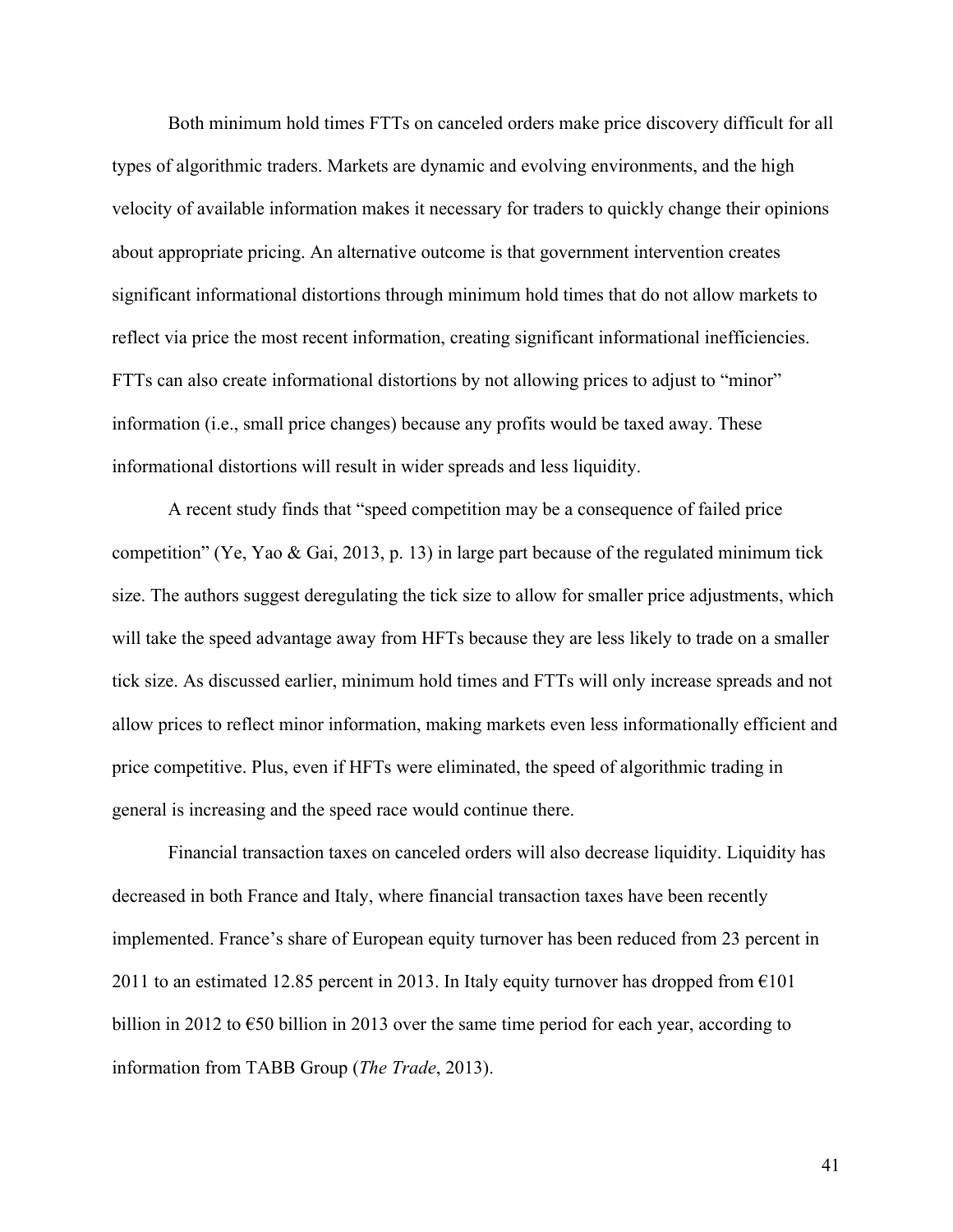Along with minimum hold times and FTTs, another related strategy, reducing order-totrade ratios, is designed to slow market speed while reducing "noise" and improving market integrity. As discussed earlier, attempts by HFTs to create noise with the desire to manipulate markets by creating a false sense of demand in order to trigger other algorithms to behave in a way that will benefit the noise-creating algorithm are already illegal under existing regulation in most countries. Plus, algorithms are getting better at sniffing out false signals from other algorithms, and developing algorithms that neutralize HFT strategies makes this tactic of market manipulation less effective.

In April 2012, Canada's IIROC began "charging a portion of its cost recovery fees based on the number of market messages (i.e., trades and order submissions, cancelations, and modifications)" (Malinova, Park & Riordan, 2013, p. 2). The result, according to the same study, was that trades, quotes, and order cancelations dropped by 30 percent; however, bid-ask spreads marketwide increased by 9 percent. The study, conducted by the University of Toronto, found that a 1.6 percent decline in HFT messaging leads to a 0.48 basis point increase in spreads.

The idea of noise in the form of competing or contradictory information in financial markets is also not a new phenomenon, nor is it associated exclusively with HFT. As Bell (2013) discusses, economist Frank W. Taussig noted in 1921 "that insider information, rumors, and technical knowledge held by some professionals cause markets to act in ways we would not expect based on supply and demand for securities alone" (p. 8). The challenge is to determine what, if any, noise being created by HFT—not already illegal due to intentional market manipulation—is related to a market failure that requires additional regulatory intervention.

It also may not be feasible to force algorithms to operate continuously to provide liquidity regardless of market conditions. It will be nearly impossible if market conditions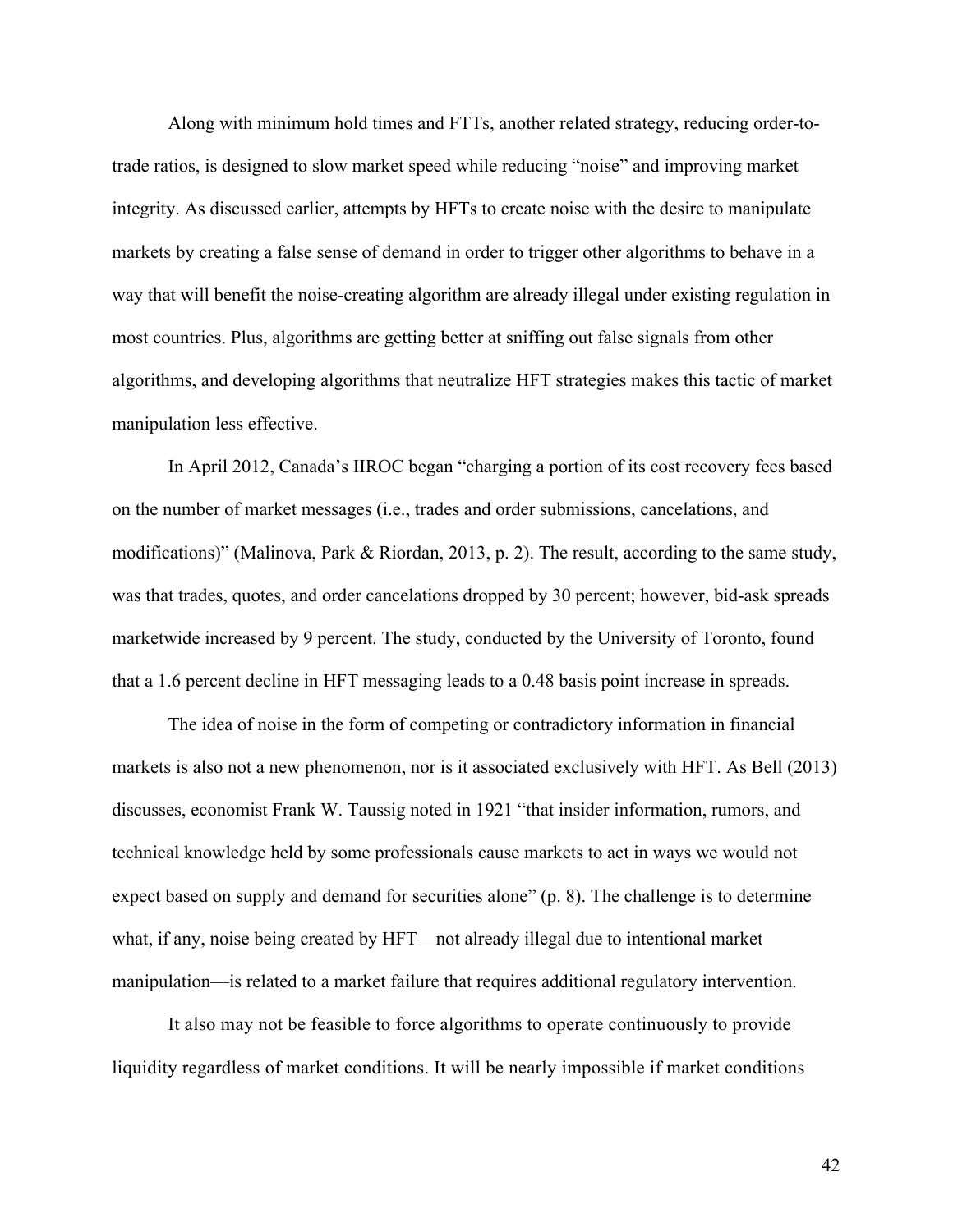change dramatically for algorithms to continue to operate as they did before the change in market condition. For example, during the "flash crash" in the US market, a large number of securities flooded the market at the same time, and high-frequency traders initially continued to operate as they usually do. However, once an imbalance existed in the market between shares entering the market and available buyers, they quit trading because while they could continue to provide *some* liquidity by purchasing stock, they were unable to turn shares over in the short run. Continuing to purchase stock would have been irrational given the market uncertainties present at the time and the inherent limit of capital available to HFTs when they could not turn equities over. HFTs did what any investor would have done when a security turns toxic.

*Short-term vs. long-term investing.* The UK, Canada, and others have taken a more behavioral perspective by expressing an interest in minimizing "short-termism" (trading) in equity markets and encouraging "long-termism" (owning) in their proposed regulation designed to essentially eliminate HFT in their markets. The House of Commons Business, Innovation and Skills Committee is basing its concerns about HFT in UK markets on The Kay Review of UK Equity Markets and Long-Term Decision Making (Kay, 2012), which identified short-term decision-making as a problem associated with long-term performance of UK markets, even though Kay specifically stated in the report and in testimony before the committee that HFT is not the root cause.

Kay describes how human beings, motivated by human tendencies, can make decisions based on short-term desires that they end up regretting in the long term. He calls this short-term thinking (or "short-termism") "myopic behavior." This behavior causes individuals to place too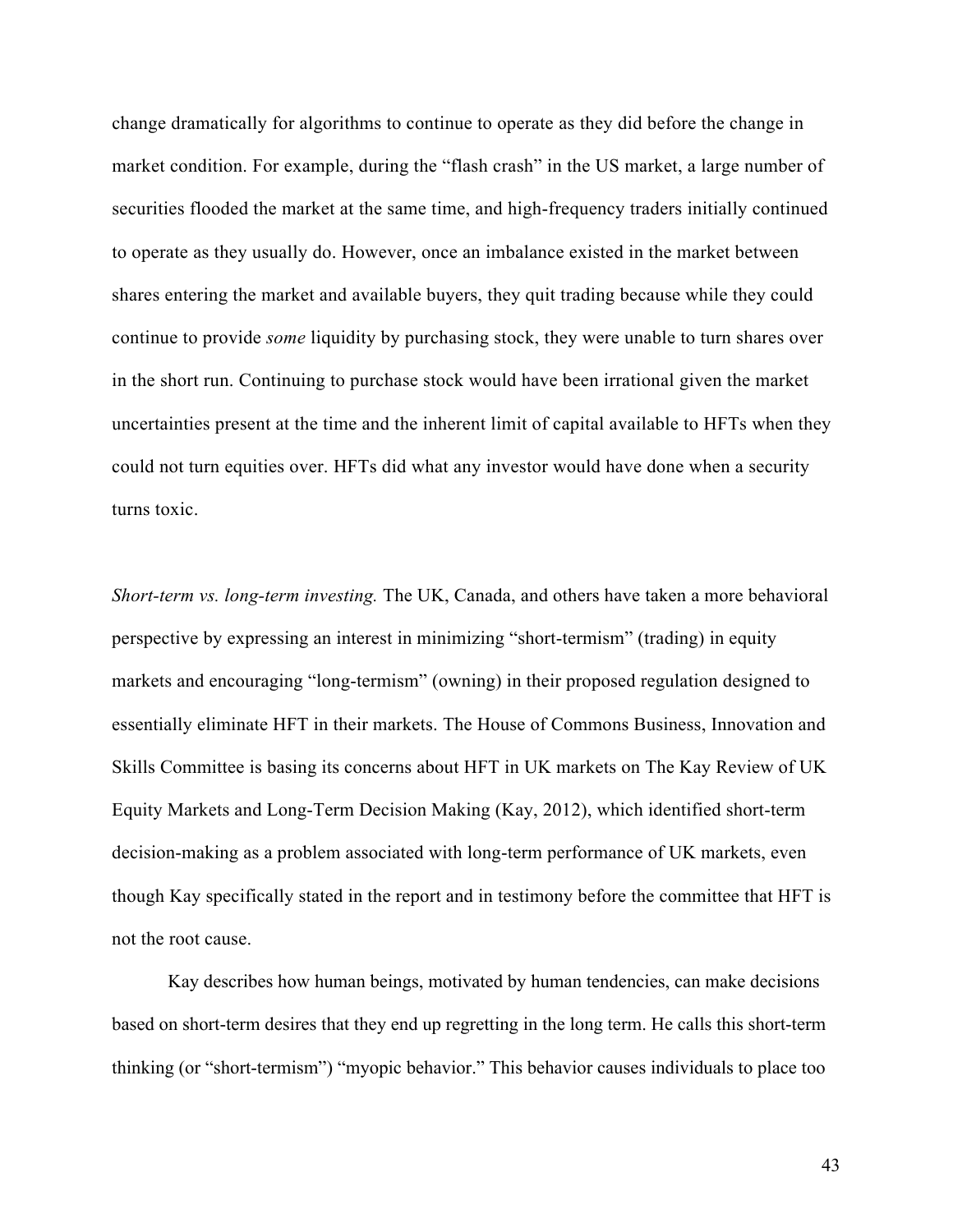much weight on recent events or information and not enough on the long-term "big picture," a theme raised in financial markets long before HFT (Mills, 1927) and in contemporary market theories of behavioral economics (DeBondt & Thaler, 1985)*.* Kay suggests that patterns of aggregated myopic behavior result in regretted decisions across the economy, exchanging a longterm Pareto-superior state for a short-term payoff, resulting in a state of the world that regulation could improve.

Kay's argument—that trading decisions that maximize traders' utility in the short run cannot possibly result in an outcome that is best for society—is the essence of the global HFT debate. His assumptions, and those of critics of HFT and of free markets in general, are based on the tenets of prospect theory that assume individuals and their agents cannot make rational decisions due to cognitive errors that do not "correctly reflect their long-term financial interests" or the interests of society. In particular, he states, "Optimism bias, anchoring and loss aversion have been widely documented in human behavior generally, and in business and financial contexts specifically" (Kay, 2013, p. 35).

Yet he does not see the process of HFT as "damaging short-term behavior" that is harmful to the economy as a whole because he is not concerned with the decision-making process, only the outcomes. He states, "The outcome, not the process, is what matters, and that perspective has been central to this Review" (p. 14). In other words, it doesn't matter how financial markets arrive at an outcome. What matters is that the outcome is controlled and acceptable to society because individual decision makers are not inherently capable of reaching the socially optimal decision. He does not, however, suggest how the correct socially optimal decision should be determined.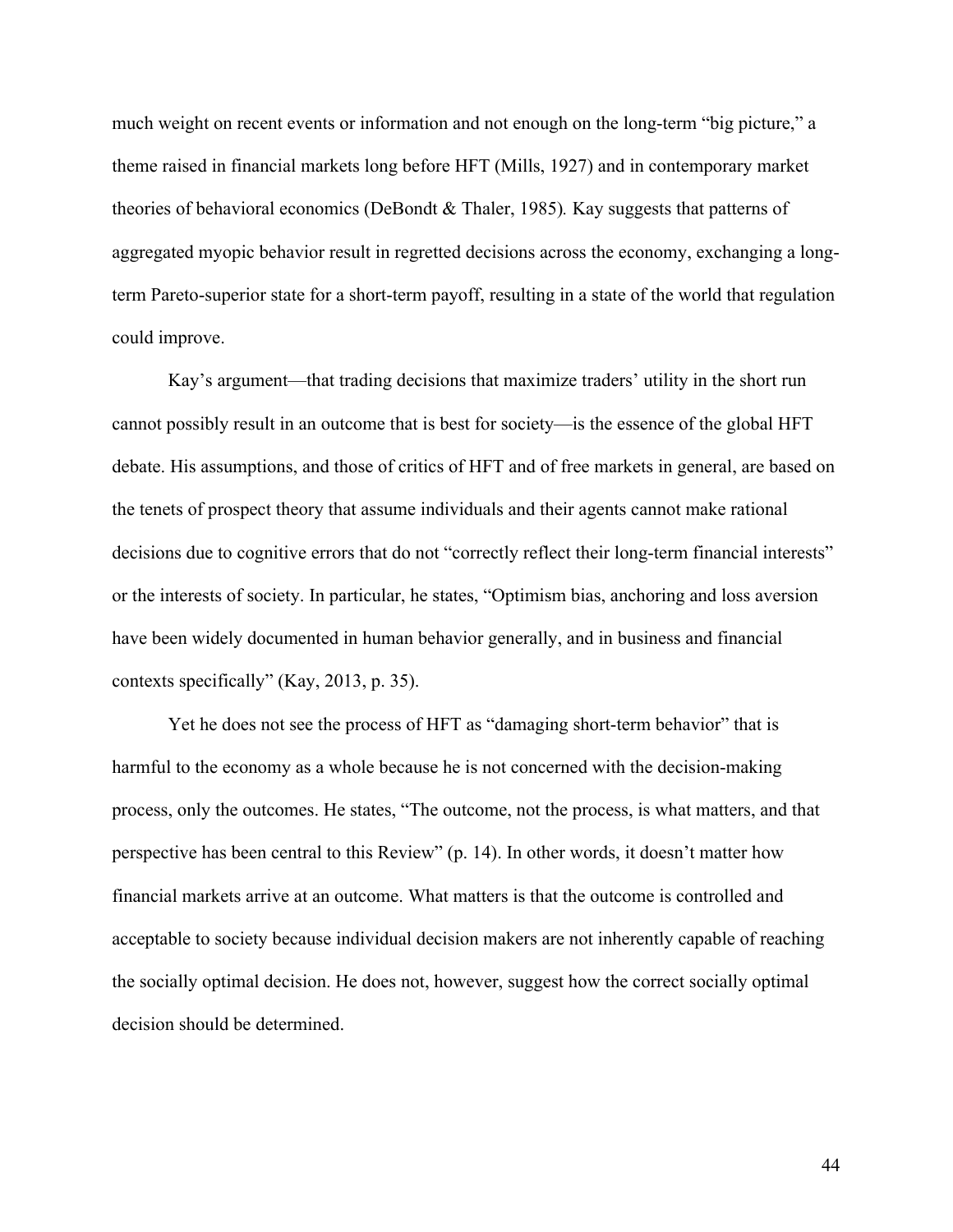However we wish to describe or arrange markets is ultimately irrelevant to critics of HFT and of free markets in general who wish to control market outcomes in the pursuit of "fairness." But it cannot be emphasized enough that, as James M. Buchanan famously stated,

the "order" of the market emerges *only* from the *process* of voluntary exchange among the participating individuals. The "order" is, itself, defined as the outcome of the *process* that generates it. The "it," the allocation-distribution result, does not, and cannot, exist independently of the trading process. Absent this process, there is and can be no "order" [emphasis in original] (Buchanan, 1982, RF.1.2)

Efficient financial markets are indifferent about whether participants are behaving as fully rational "global" optimizers or as myopic "individual" decision makers, as long as they are making the best personal utility-maximizing choice possible in response to the decision-making of others. Individuals making decisions in a purely myopic sense can reach an outcome in which no other market participant will be better off by unilaterally changing his or her strategy, implying that the social optimum is being achieved—or more accurately, being perpetually moved toward at any point in time—even in rapidly evolving high-speed markets. The relative transparency of the price mechanism makes this possible. To declare there is a better method, or speed, of price discovery than the market outcome, we must assume that a benevolent outsider has all available information, including future information, which allows this individual to determine the most socially optimal market outcome at any moment in time; that this outcome can never be determined or achieved by society; and that it is fixed and does not evolve or emerge as part of a process. As no all-knowing benevolent and impartial observer exists, we must assume regulation designed to disrupt market outcomes will only serve to distort the market process and render markets inefficient and thereby ineffective as a means of social optimization of allocation-distribution.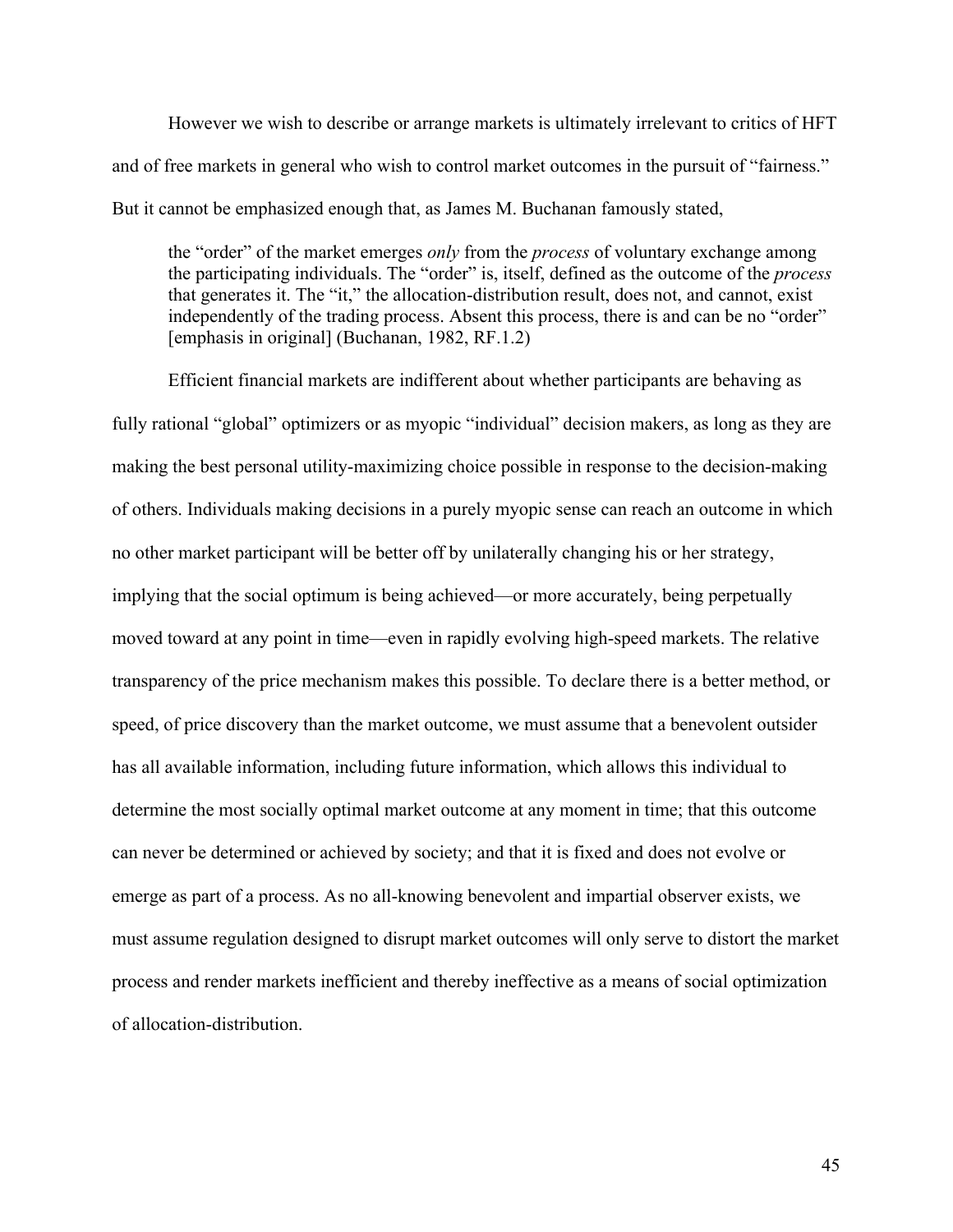#### **Conclusions**

The regulatory goals of legislators and regulatory authorities globally appear to fall into two broad categories: shared, market integrity goals and divergent, fairness goals. Market integrity is a goal shared by traders, exchanges, and regulators, as no party will be made better off if there is a significant market failure that results in chaos. As a result, several existing regulations and cooperative nonregulatory solutions have been implemented to maintain the integrity of markets. Circuit breakers, HFT-neutralizing algorithms, exchange systems that detect erroneous orders, the self-reporting of system issues and their subsequent repair, the emergence of non-HFT exchanges, and the implementation of systems that allow regulators to monitor market activity are some examples of these solutions.

The concept of "fairness" and the regulatory strategies designed to foster it create divergences between traders, exchanges, and regulators. Evidence suggests that HFT is already fair from both a procedural and a distributive perspective. Attempts to treat HFTs differently than other market participants from a regulatory perspective—by creating specific fees or taxes, limiting speeds and price discovery mechanisms, or eliminating HFT as a technology—deviate from the concept of procedural fairness. Instead, they move toward rent-seeking activities designed to transfer wealth to governments or to other competitors that have not increased their productivity to compete in a high-velocity-information environment. Rent-seeking decreases social wealth by reducing market efficiency and liquidity and by increasing spreads, costs of trades, and volatility currently smoothed by HFT.

There is little evidence suggesting a market failure exists that requires additional regulatory intervention. The price of securities reflects all available information in a rapid and efficient manner, and the market continues to transfer ownership of securities efficiently. The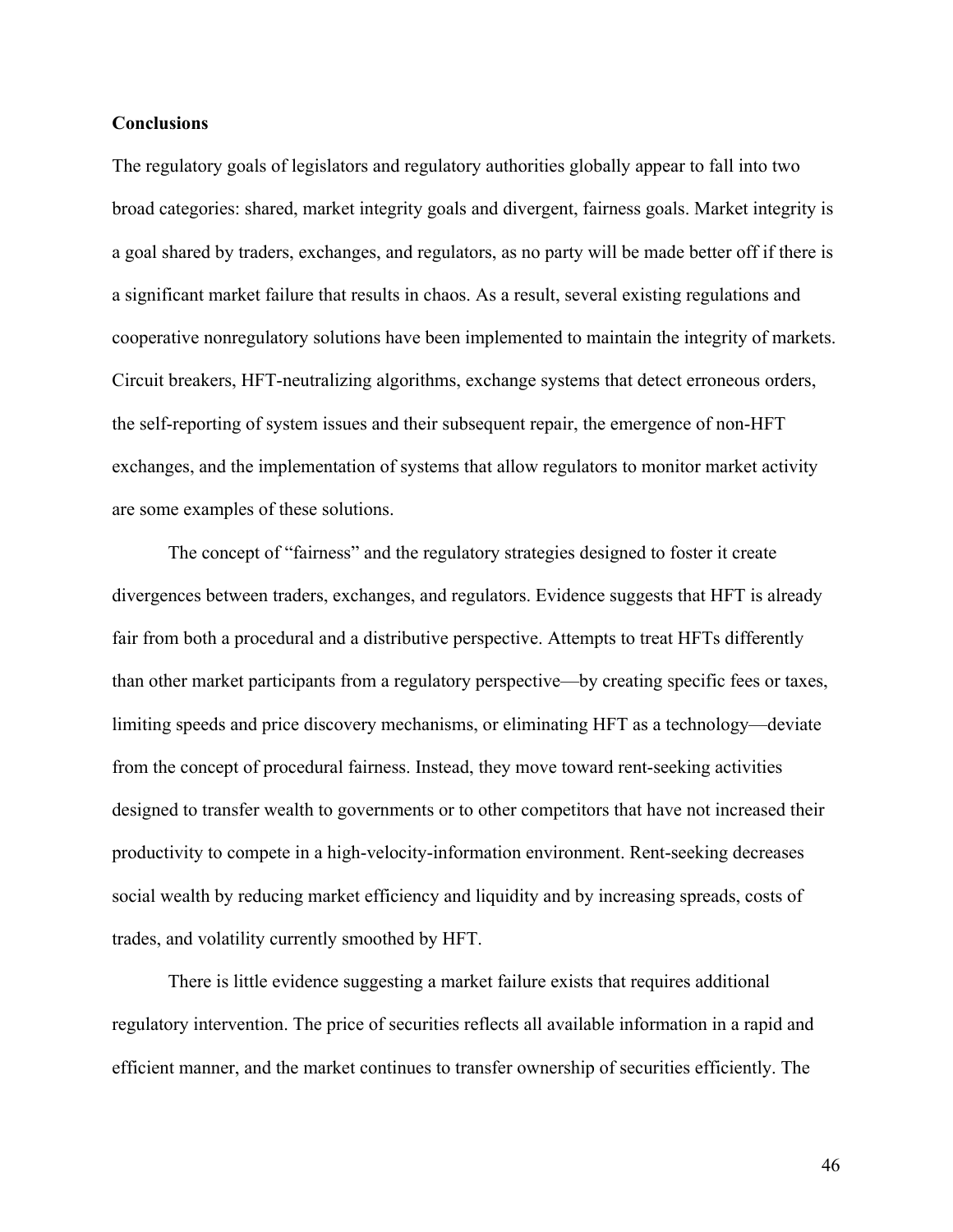market is adjusting to the increased speed of information in the external environment by finding ways to process and respond to it at similar speeds inside the market. Shared goals associated with market integrity are leading to market-driven solutions by traders, exchanges, and regulators. Regulators need to be cautious not to engage in "regulatory creep" into areas that the market and its participants are already managing. Too much regulatory formalization of existing practices, including stiff consequences, can create disincentives for market participants to do what is best for the market. For example, if stiff penalties are in place for algorithmic or exchange technology problems, traders and exchanges have little incentive to self-report and make public such problems.

Kay suggests that behavioral failures are leading to less than socially optimal long-run market outcomes and that regulation would create more responsible outcomes regardless of the market process utilized. Accomplishing this goal requires the assumption of a benevolent and impartial observer who has all information past, present, and future and thereby can determine the social optimum. However, we are forced to cope with the unavoidable human ignorance about what the optimal arrangements of resources in future states of the world should be and whether HFT contributes to the hypothetical negative outcomes. Not even Kay believes HFT is the problem driving the short-term holding of stocks, yet UK regulators and others continue to focus on it as an issue. Markets are complex systems that require the interaction of a variety of factors to reach an outcome. Focusing on a single factor as the cause of a market behavior is not helpful in determining its root causes.

The media, regulators, and academics are all subject to the same behavioral flaws Kay describes. In assigning blame for inherent market phenomenon to HFT, they are often overreacting to infrequent and recent market events and ignoring the fact that flash crashes and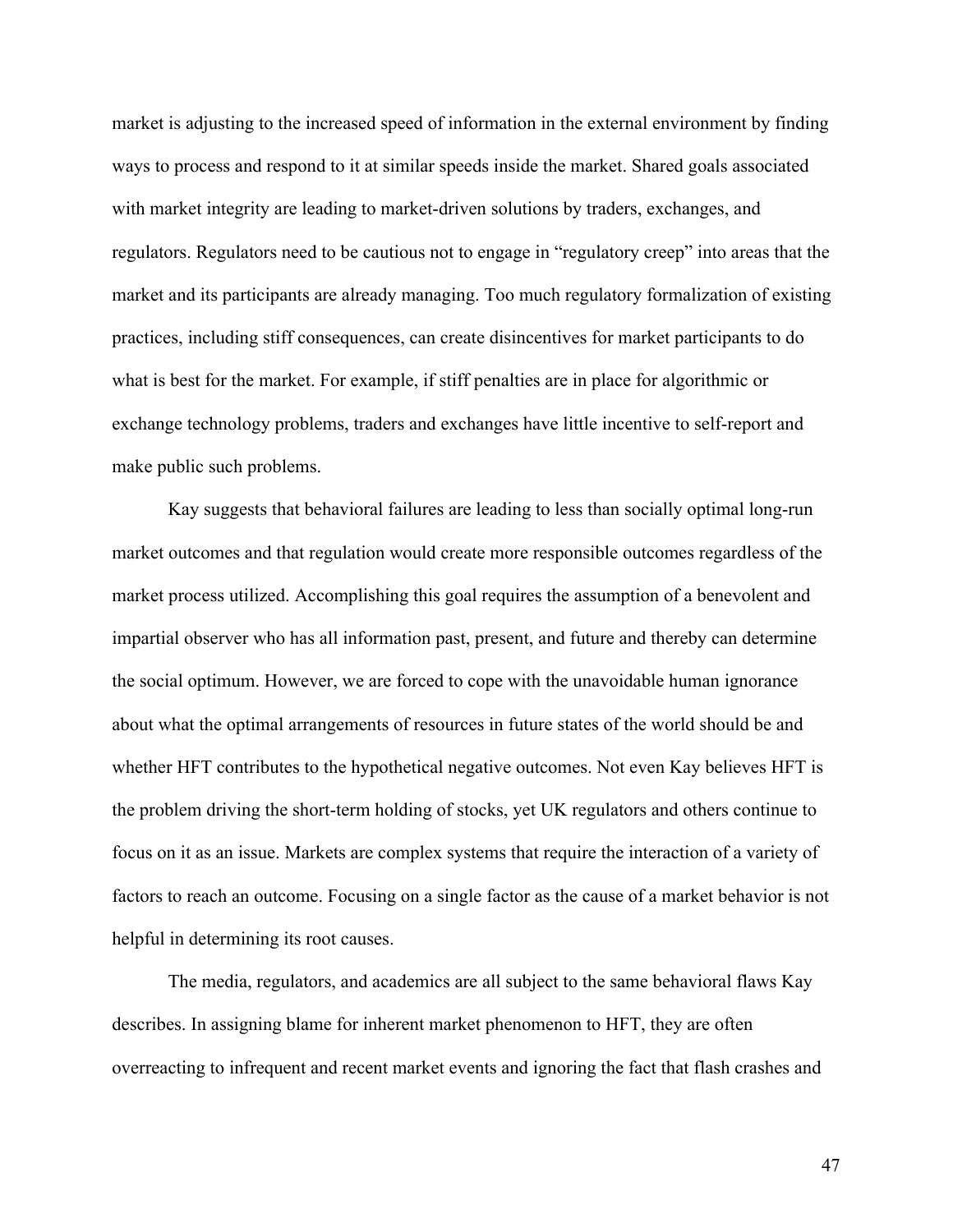other market disruptions have happened before. Reacting to these events, they observe that markets as a whole have sped up, so they blame speed. When they think of speed, they focus on HFT. In their overreaction, they clamor for fast and aggressive regulation, forgetting that their criticism of HFT is that it is too fast and too aggressive. One of the issues creating this environment is the definitional "creep" of HFT, as fewer commentators are differentiating between HFT and computer- or algorithm-based trading technology and strategies in general. This definitional failure may be leading regulators to recommend regulation designed for financial markets broadly, rather than designed for specific practices used by high-frequency traders that negatively impact market price discovery. Regulators should be careful to utilize empirically based evidence of market failures before proposing regulatory intervention.

Where no market failure exists, as in the case of HFT, we do not want to introduce a government failure, since there is little indication that additional government intervention will improve market integrity or "fairness" more than the market has. The market and its participants can use open competition through alternative exchanges and/or algorithms designed to neutralize HFT if the market determines HFT is undesirable. HFT strategies can be beaten, and the market will determine whether HFT's extinction or survival is ultimately beneficial. Markets have already contained the proliferation of HFT and driven its profits down consistently since 2009.

The regulatory strategies described here will fail to meet each country's goals while simultaneously diminishing the benefits of HFT. Aggressive regulation may cause highfrequency traders to seek out growing and emerging HFT markets like those in Japan, Singapore, Russia, and Brazil, and highly regulated or taxed countries will lose capital and the ability to monitor HFT to minimize manipulative practices in the global marketplace. There is evidence of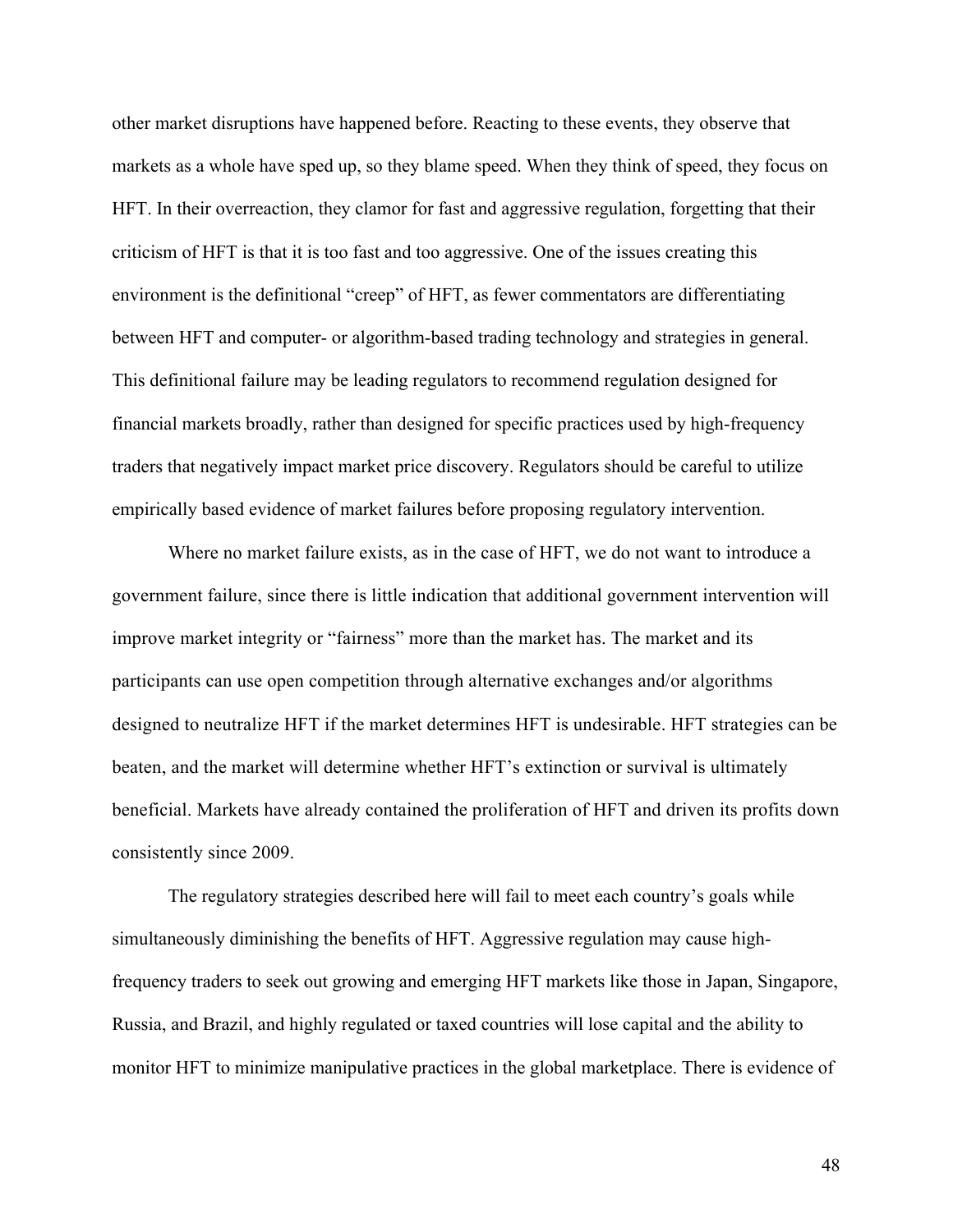at least one firm leaving Germany due to the burdens of regulation, and HFT in FX is growing substantially in Russia. The potential for offshoring is real and the risks of lost capital and the inability to monitor HFT activities for manipulative practices must be considered.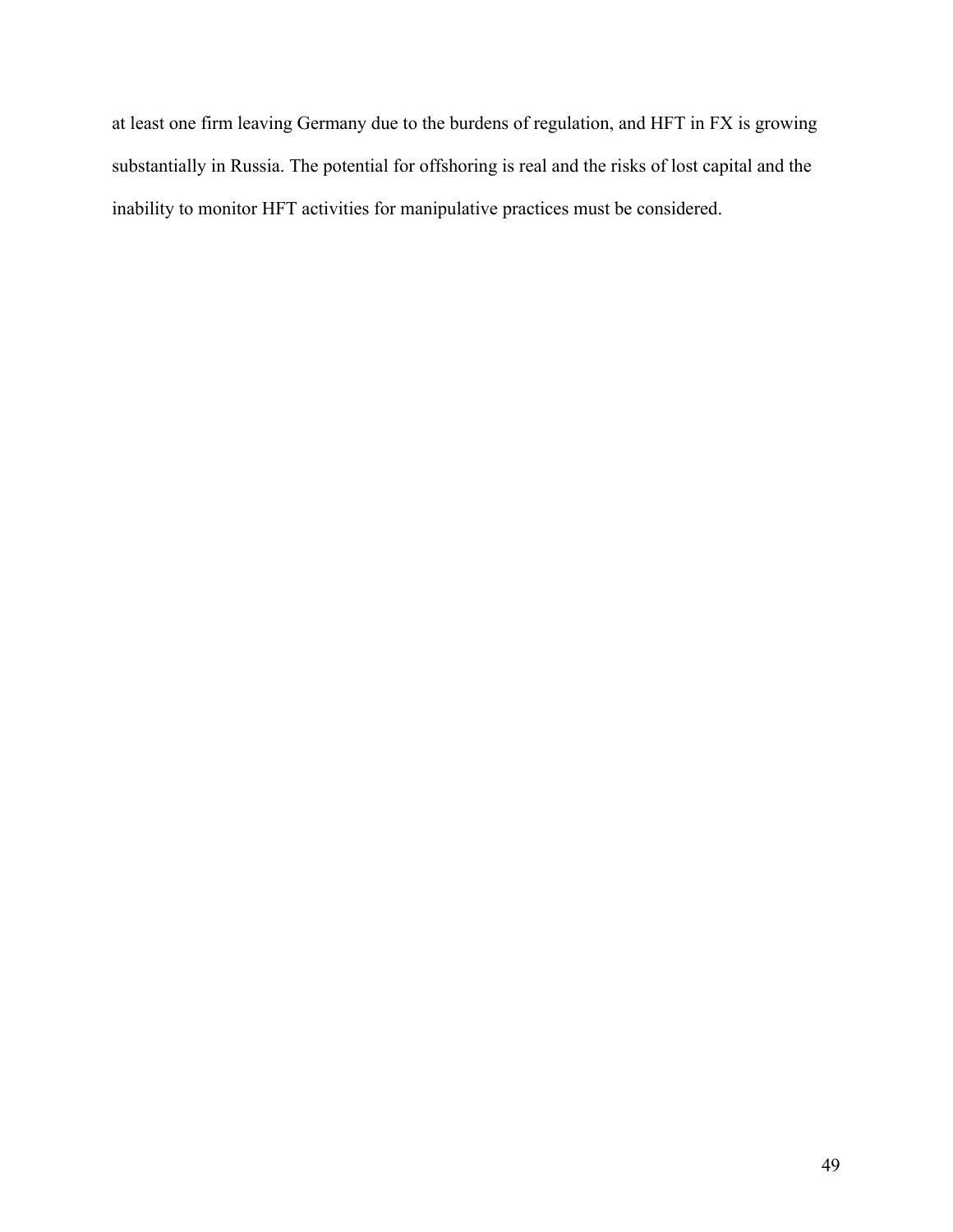#### **Appendix A. MiFID II**

The amended version of MiFID II (European Parliament, 2012a), which regulators have voted in favor of but have not yet released a final document for, sets forth in its draft the following regulatory guidelines for HFTs:

- HFTs must develop effective systems and risk controls [Article 17(1), p. 61; Article 51(1), p. 102].
- HFTs must report their algorithmic strategies to regulators [Article 17(2), p. 61].
- HFTs must create and store a raw audit trail that contains all quotation and trading activities that can be made available to regulators on request [Article 17(2a), p. 61].
- Firms must enter into market-making agreements with the trading venue that must include a liquidity provision. The HFT firm must operate the algorithm continuously to provide liquidity regardless of market conditions unless the written agreement provides otherwise [Article 17(3), p. 62].
- Firms may not "provide sponsored and naked market access to a trading venue." They may provide direct market access with proper controls [Article 17(4), p. 62].
- Firms must hold orders, unchanged, for a minimum of 500 milliseconds [Article 51(1b), p. 103].
- Trading firms must be able to "reject orders that exceed pre-determined volume and price thresholds or are clearly erroneous" and have circuit breakers in place in the event of "significant price movement in a financial instrument," and they must be able to cancel or correct any transaction should it become necessary [Article 51(2), p. 116].
- All algorithms must be tested [Article 51(3), p. 103].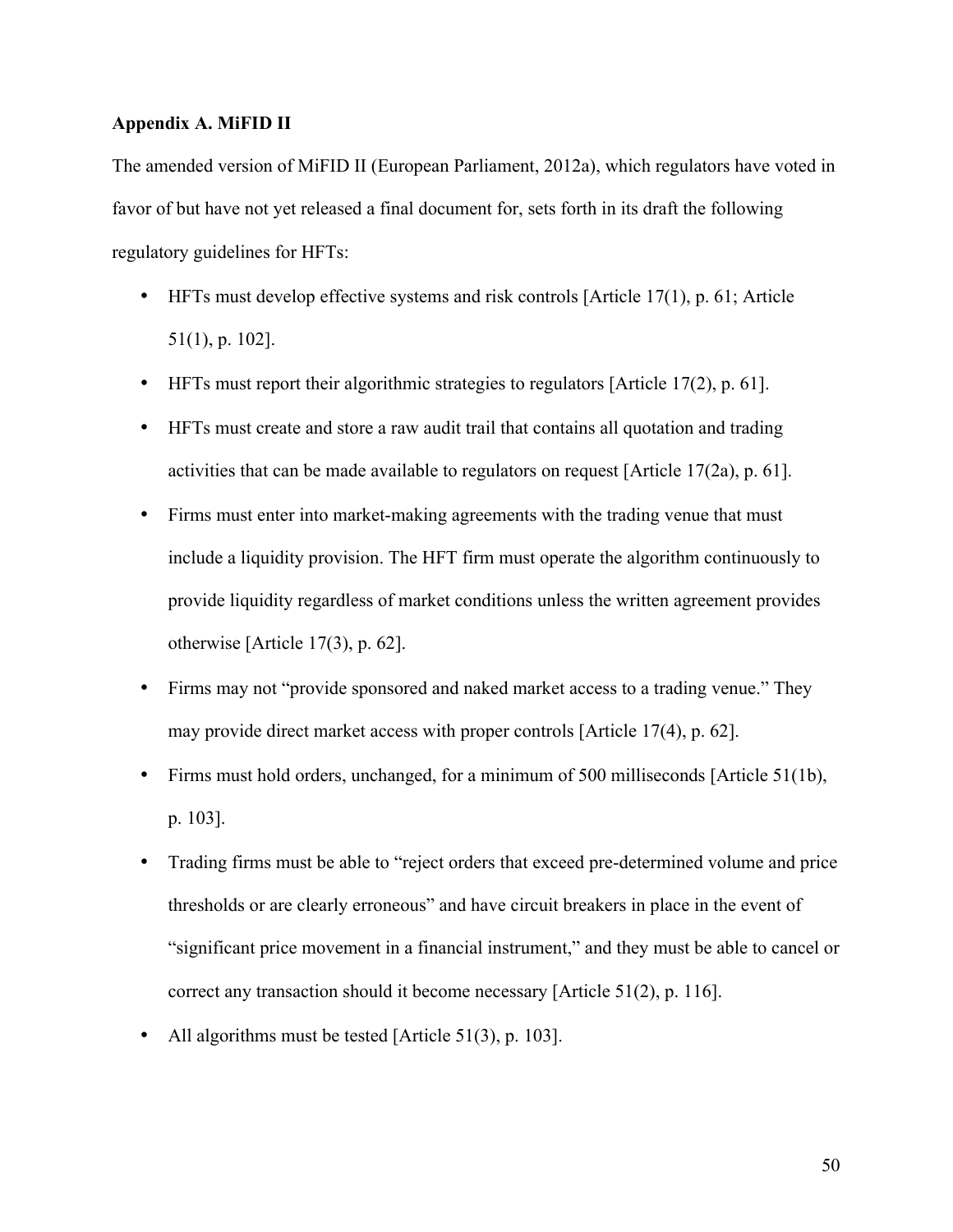- Member states shall impose a maximum order-to-trade ratio and minimum tick size [Article 51(3), p. 103].
- All fee structures must be transparent, fair, and nondiscriminatory, and higher fees should be placed on participants placing a high ratio of canceled orders to executed orders and on those operating a high-frequency trading strategy [Article 51(5a), p. 104].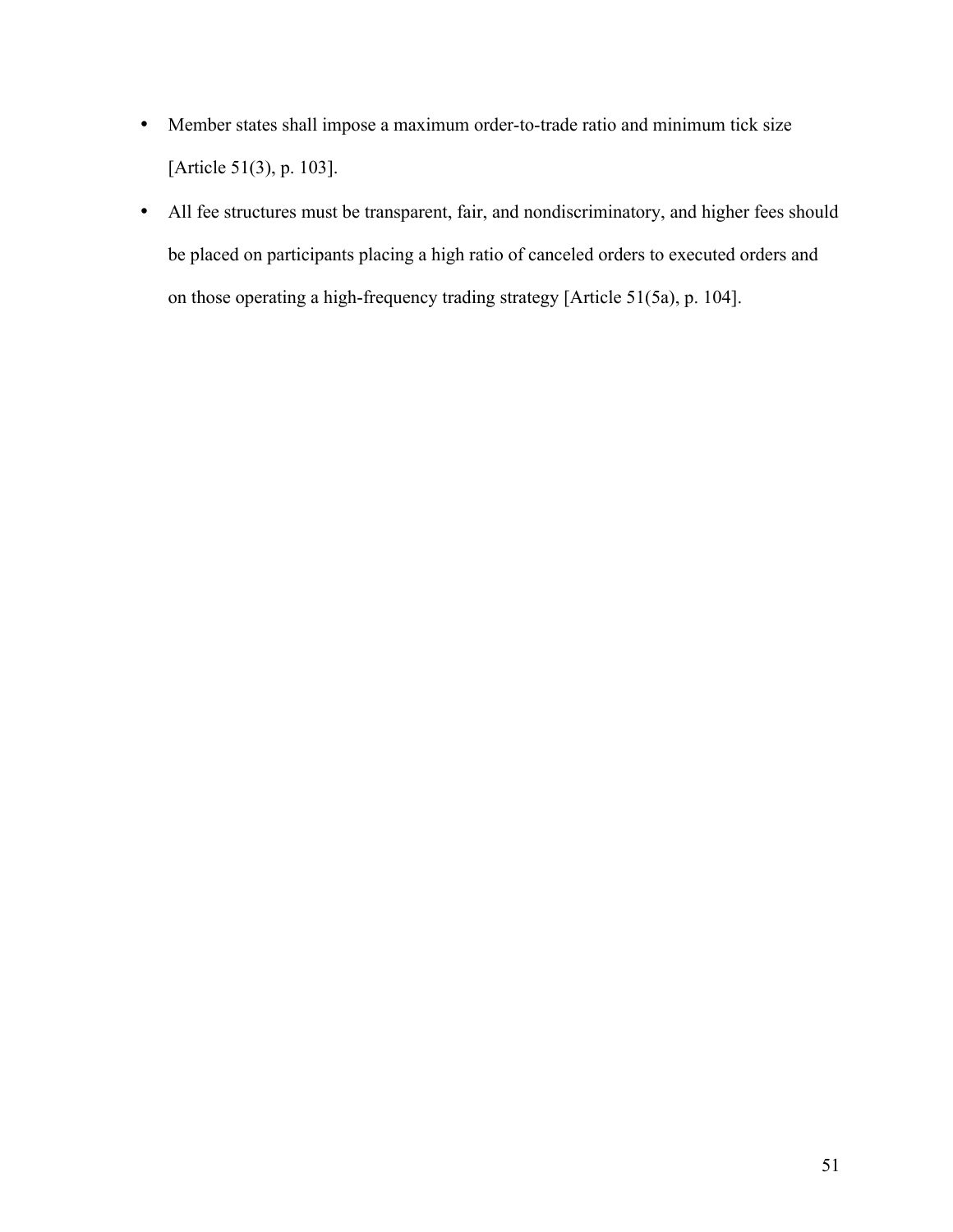#### **Appendix B. CFTC Concept Release**

The Commodity Futures Trading Commission (2013) has published a Concept Release "intended to serve as a high-level enunciation of potential measures intended to reduce the likelihood of market disrupting events and mitigate their impact when they occur" (p. 38). It published the Concept Release recognizing that derivatives market participants are already taking steps to manage the risks of automated trading, with HFT as a subset. The document states, "The Commission acknowledges these efforts, and, through this Concept Release, seeks public comment on the extent to which measures already in place may be sufficient to safeguard markets in automated trading environments" (p. 7).

While the CFTC recognizes the existence of risk controls, the Concept Release is designed to determine whether enforced standardization via regulation is in the market's best interest. The proposed regulations fall into four broad categories: pre-trade controls, post-trade reports and measures, system safeguards, and other protections.

#### *Pre-trade Controls*

The CFTC recommends message rate and execution throttles. A maximum message rate could be established to mitigate strategies like "order stuffing" that the CFTC describes as "manipulative" or "disruptive." Execution throttles would "prevent an algorithm from exceeding its expected message rate or rate of execution, and when tripped, [could] alert monitors at both the exchange and the trading firm" (p. 42). The CFTC also suggests implementing volatility awareness alerts, which "could be triggered when price movements in a given product move beyond a certain threshold within a previously specified time period" (p. 45).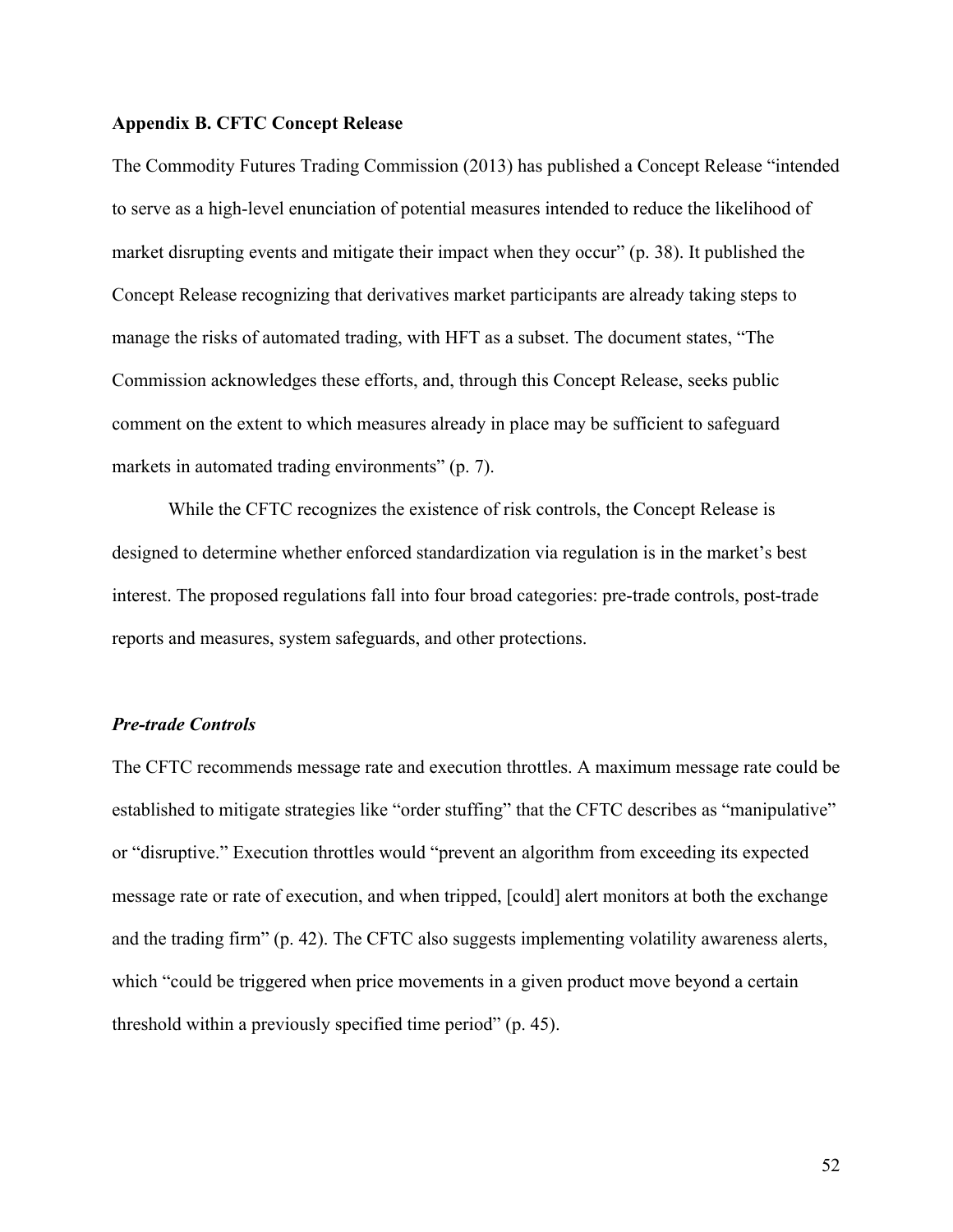The Concept Release recommends self-trade controls that would prevent traders from executing trades with themselves and price collars that would require trading platforms to develop a range of acceptable order and execution prices for each of their products. If an order came in outside that range, it would not be executed. Additional recommended pre-trade controls include maximum order sizes, trading pauses, and more aggressive pre-trade credit risk limits.

#### *Post-Trade Controls*

Trading platforms would be required to generate order and trade reports that provide duplicate copies of each order and executed trade to the originating market participant. Derivative clearing organizations could be asked to submit a position report on net position per maturity per contract to the originating market participant and the market participant's clearing firm. Trading platforms and market participants might be asked to develop "uniform adjust or bust error trade policies" that would adjust or remove trades executed due to an error with policies favoring adjustments rather than cancelations being the priority. Standard reporting for trade errors is another post-trade control recommendation.

#### *System Safeguards*

Trading platforms, clearing members, and market participants must have systems and processes in place to be able to auto-cancel orders upon a system disconnection, cancel select working orders and deploy kill switches for all orders when appropriate, and automatically turn off trading when maximum orders have been reached (this is the system support mechanism of execution throttles discussed earlier). Systems must utilize "system heartbeats" to indicate proper connectivity between systems.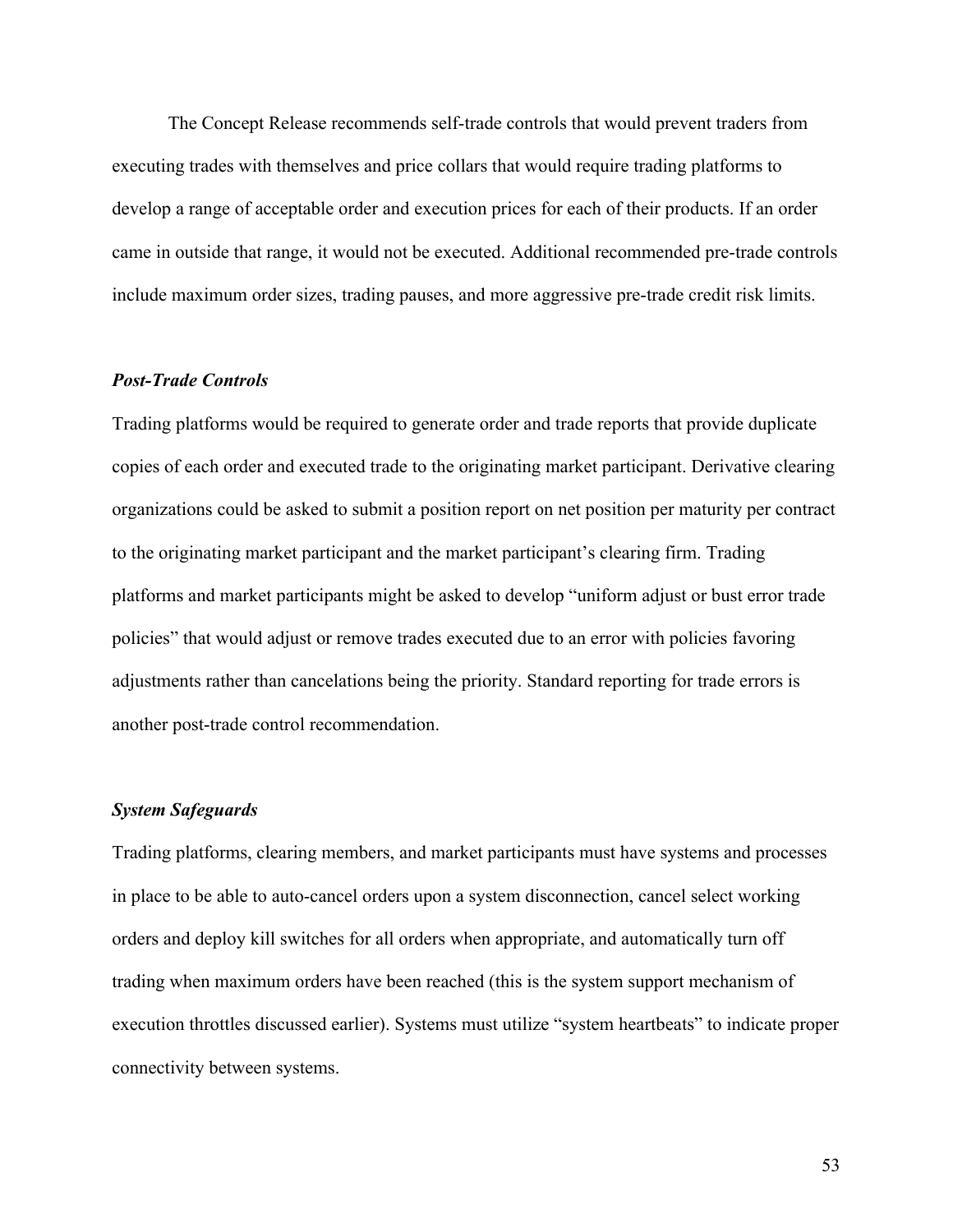The automated trading system (ATS) must (1) be designed in a way that does not violate any rules or laws, (2) maintain a development environment isolated from the marketing system that is in operation, (3) maintain a source code repository, (4) document all system functionality, changes, and communications, and (5) develop and maintain documented policies and procedures to allow representatives from trading, risk, and software management to approve changes and verify adequate internal testing. All ATSs must be adequately tested internally, and trading platforms must provide test environments to simulate the trading environment.

Market participants operating ATSs must provide trained and qualified staff to monitor and supervise all systems while engaged in trading. These individuals must be empowered to take action if a problem occurs. Crisis management procedures must be in place for all trading platforms and market participants operating ATSs. All firms operating ATSs, as well as clearing firms, require annual self-certification of ATSs, and the firm must notify the CFTC when an algorithm violates its design parameters or whenever risk-control technologies or processes do not function as planned. Algorithms should be assigned identifiers that will be attached to all orders, and firms operating ATSs should implement "reasonability checks" on incoming market data or external information, including social media sources.

#### *Other Protections*

All firms operating ATSs would be required to register with the CFTC and all trading platforms must provide a daily summary of market quality to market participants. The report should include the following information:

- 1. effective spreads
- 2. order-to-fill ratios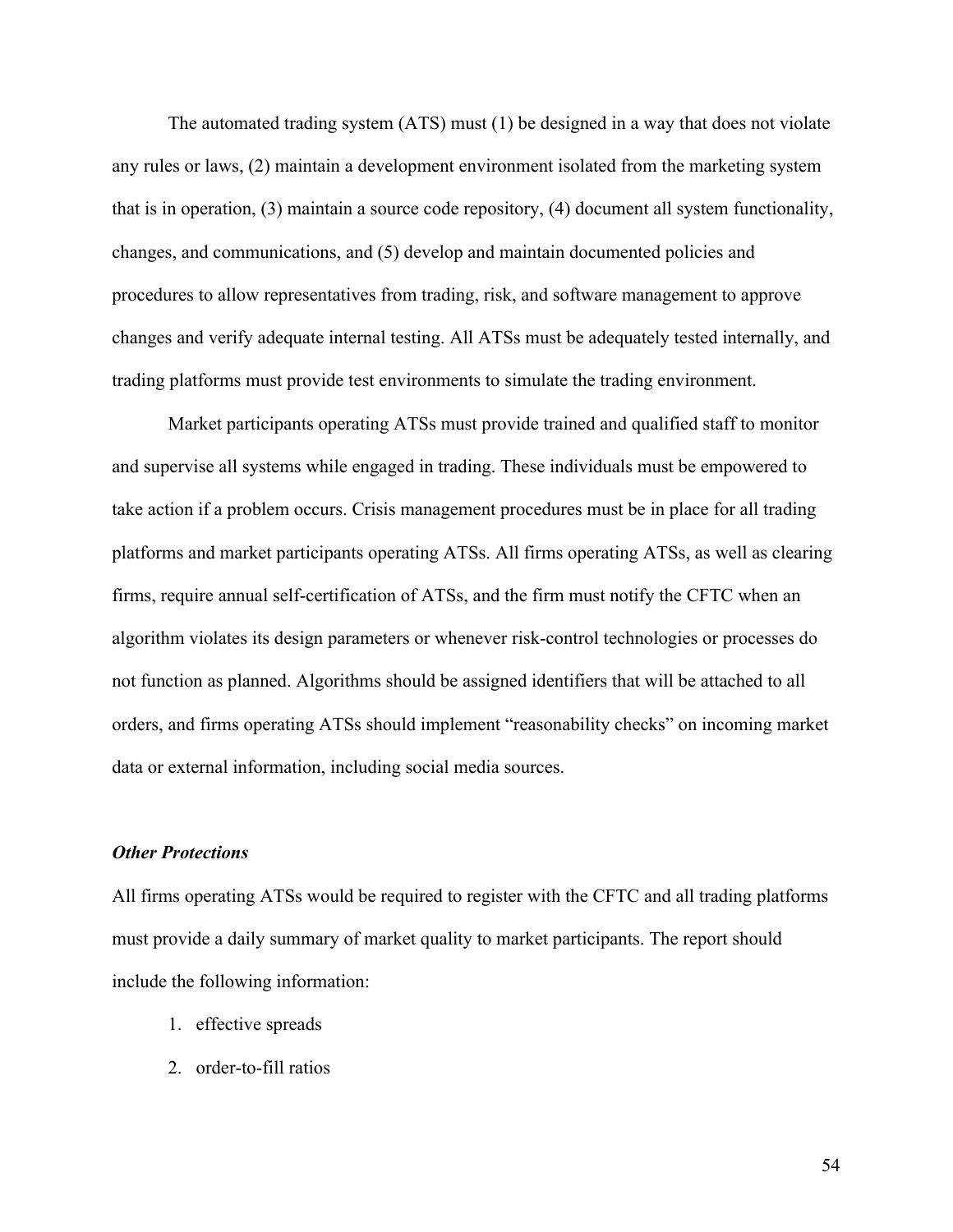- 3. execution speed for different order types and sizes
- 4. aggressiveness imbalance
- 5. price impact for given trade sizes
- 6. average order duration
- 7. order efficiency
- 8. rejection order ratio
- 9. net position changes versus volume
- 10. branching ratios
- 11. volume imbalance and trade intensity
- 12. Herfindahl-Hirschman indexes based on market share of open positions under common control
- 13. metrics on the number of price-changing trades involving ATSs (pp. 130–31)

Trading platforms must work with the CFTC to standardize order types across exchanges and to implement policies and procedures for identifying securities or products listed on other exchanges that would constitute "related" contracts to those listed on their own exchanges.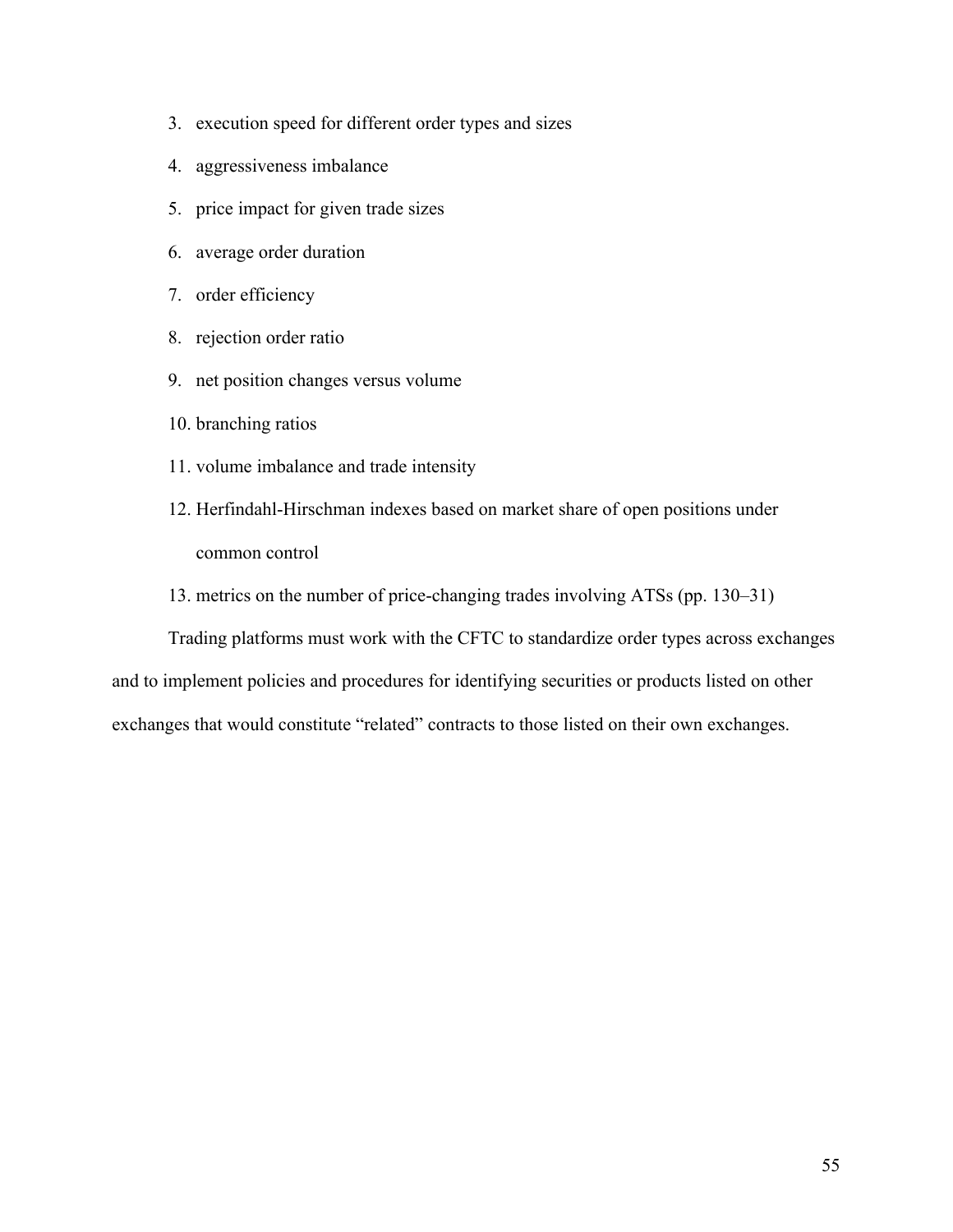# **References**

- Ackerman, A. (2 October 2013). SEC's White: Recent trading glitches not byproducts of highfrequency trading, dark pools.
- Alembakis, R. (19 June 2013). ASIC vetoes HFT and dark liquidity regulation. *Global Custodian*. Retrieved from [http://www.globalcustodian.com/au/news/news\\_article.aspx](http://www.globalcustodian.com/au/news/news_article.aspx?id=2147484408#.UhaAxVOE6iY) [?id=2147484408#.UhaAxVOE6iY](http://www.globalcustodian.com/au/news/news_article.aspx?id=2147484408#.UhaAxVOE6iY)
- Angel, J. J., & McCabe, D. (2010). Fairness in financial markets: The case of high frequency trading. Retrieved from <http://www.sec.gov/comments/s7-02-10/s70210-316.pdf>
- Asness, C. S., & Mendelson, M. (1 April 2014). High-frequency hyperbole. *The Wall Street Journal*. Retrieved from [http://online.wsj.com/news/articles/SB100014240527023039783](http://online.wsj.com/news/articles/SB10001424052702303978304579475102237652362?mg=reno64-wsj) [04579475102237652362?mg=reno64-wsj](http://online.wsj.com/news/articles/SB10001424052702303978304579475102237652362?mg=reno64-wsj)
- Australian Legal Business. (28 May 2013). NZ: Regulator to push for more algorithmic trading. Retrieved from [http://au.legalbusinessonline.com/news/breaking-news/nz-regulator-to](http://au.legalbusinessonline.com/news/breaking-news/nz-regulator-to-push-for-more-algorithmic-trading/110931) [-push-for-more-algorithmic-trading/110931](http://au.legalbusinessonline.com/news/breaking-news/nz-regulator-to-push-for-more-algorithmic-trading/110931)
- Australian Securities and Investments Commission. (2013a). Dark liquidity and high-frequency trading. Retrieved from [http://www.asic.gov.au/asic/asic.nsf/byheadline/Dark-liquidity](http://www.asic.gov.au/asic/asic.nsf/byheadline/Dark-liquidity-and-high-frequency-trading?openDocument) [-and-high-frequency-trading?openDocument](http://www.asic.gov.au/asic/asic.nsf/byheadline/Dark-liquidity-and-high-frequency-trading?openDocument)
- Australian Securities and Investments Commission. (2013b). ASIC market integrity rules (competition in exchange markets) 2011. Retrieved from [http://www.comlaw.gov.au](http://www.comlaw.gov.au/Details/F2013C00335) [/Details/F2013C00335](http://www.comlaw.gov.au/Details/F2013C00335)
- Australian Securities and Investments Commission. (2013c). Report 331: Dark liquidity and high-frequency trading. Retrieved from [http://www.asic.gov.au/asic/pdflib.nsf/Lookup](http://www.asic.gov.au/asic/pdflib.nsf/LookupByFileName/rep331-published-18-March-2013.pdf/$file/rep331-published-18-March-2013.pdf) [ByFileName/rep331-published-18-March-2013.pdf/\\$file/rep331-published-18-March](http://www.asic.gov.au/asic/pdflib.nsf/LookupByFileName/rep331-published-18-March-2013.pdf/$file/rep331-published-18-March-2013.pdf) [-2013.pdf](http://www.asic.gov.au/asic/pdflib.nsf/LookupByFileName/rep331-published-18-March-2013.pdf/$file/rep331-published-18-March-2013.pdf)
- Australian Securities and Investments Commission. (2013d). ASIC market integrity rules (competition in exchange markets) amendment 2013 (no. 2). Retrieved from [http://www](http://www.comlaw.gov.au/Details/F2013L01558) [.comlaw.gov.au/Details/F2013L01558](http://www.comlaw.gov.au/Details/F2013L01558)
- Bannister, D. (20 June 2013). SEC hopes for Midas touch from HFT surveillance system. *Banking Technology*. Retrieved from [http://www.bankingtech.com/149362/sec-hopes](http://www.bankingtech.com/149362/sec-hopes-for-midas-touch-from-hft-surveillance-system/) [-for-midas-touch-from-hft-surveillance-system/](http://www.bankingtech.com/149362/sec-hopes-for-midas-touch-from-hft-surveillance-system/)
- BBC. (29 April 2013). High-frequency traders face speed limit on deals. Retrieved from <http://www.bbc.co.uk/news/business-22342770>
- Bell, H. A. (2013). High frequency trading: Do regulators need to control this tool of informationally efficient markets? *Cato Institute Policy Analysis, No. 731*. Retrieved from [http://www.cato.org/publications/policy-analysis/high-frequency-trading-do](http://www.cato.org/publications/policy-analysis/high-frequency-trading-do-regulators-need-control-tool-informationally) [-regulators-need-control-tool-informationally](http://www.cato.org/publications/policy-analysis/high-frequency-trading-do-regulators-need-control-tool-informationally)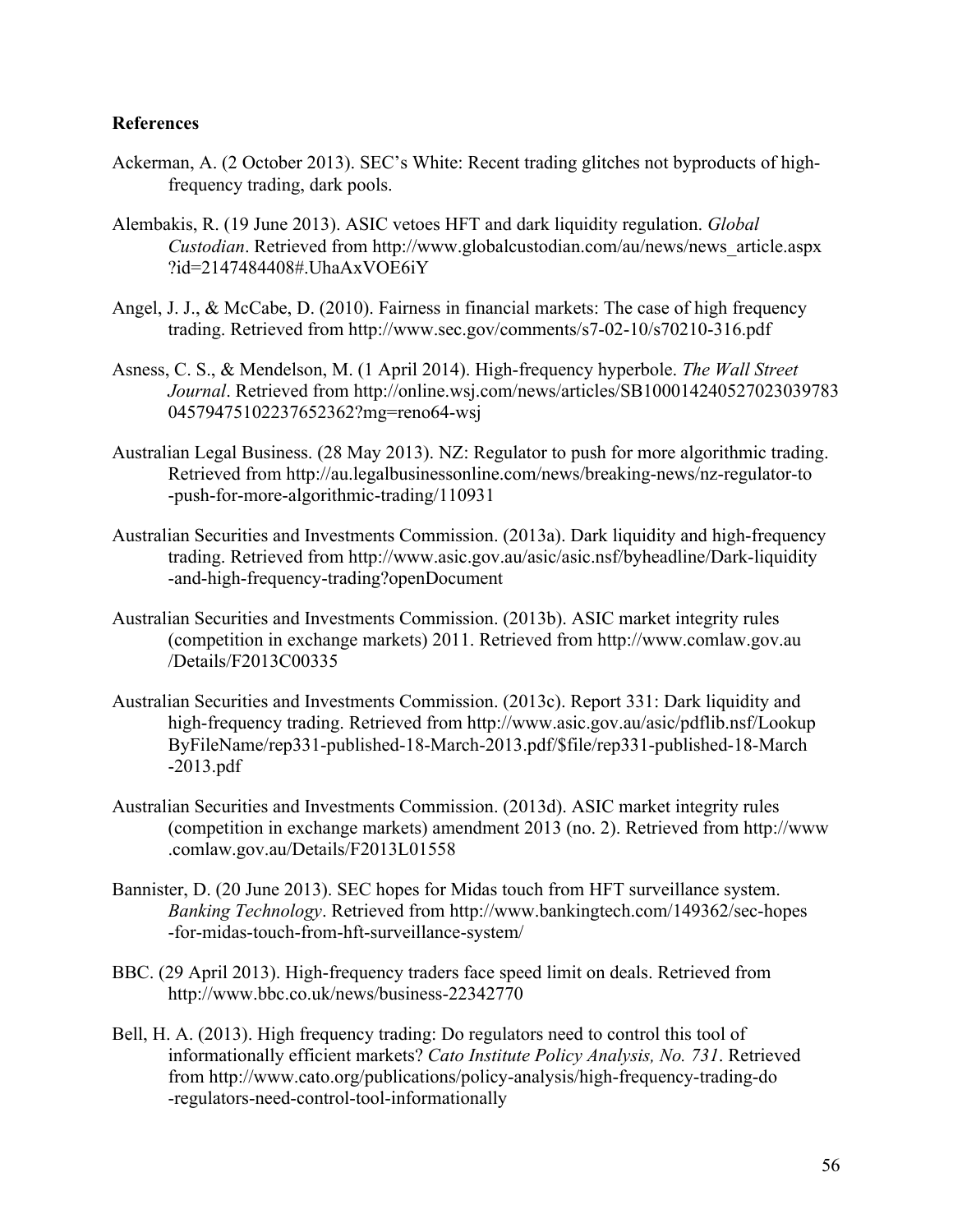- Bloomberg News. (2 August 2013). China cuts transaction fees for share trading. *Bloomberg Businessweek*. Retrieved from [http://www.businessweek.com/news/2012-08-02/china](http://www.businessweek.com/news/2012-08-02/china-cuts-transaction-fees-for-share-trading) [-cuts-transaction-fees-for-share-trading](http://www.businessweek.com/news/2012-08-02/china-cuts-transaction-fees-for-share-trading)
- Bogard, V. (2014). High-frequency trading: An important conversation. *Tabb Forum*. Retrieved from<http://tabbforum.com/opinions/high-frequency-trading-an-important-conversation>
- Bollen, N. P. B., & Whaley, R. E. (2013). Futures market volatility: What has changed? Retrieved from [http://www.futuresindustry.org/downloads/Volatility\\_Study\\_8-27](http://www.futuresindustry.org/downloads/Volatility_Study_8-27-2013.pdf) [-2013.pdf](http://www.futuresindustry.org/downloads/Volatility_Study_8-27-2013.pdf)
- Brogaard, J. A. (2010). High frequency trading and its impact on market quality (Working Paper). Retrieved from [http://www.fsa.gov.uk/static/FsaWeb/Shared/Documents/pubs](http://www.fsa.gov.uk/static/FsaWeb/Shared/Documents/pubs/consumer-research/jonathan-brogaard-hft.pdf) [/consumer-research/jonathan-brogaard-hft.pdf](http://www.fsa.gov.uk/static/FsaWeb/Shared/Documents/pubs/consumer-research/jonathan-brogaard-hft.pdf)
- Brogaard, J., Hendershott, T., & Riordan, R. (2010). High frequency trading and price discovery (Working Paper). Retrieved from [http://papers.ssrn.com/sol3/papers.cfm?abstract\\_id=](http://papers.ssrn.com/sol3/papers.cfm?abstract_id=1928510) [1928510](http://papers.ssrn.com/sol3/papers.cfm?abstract_id=1928510)
- The Brookings Institute. (30 January 2014). Trading stocks in America: Key policy issues [forum transcript]. Retrieved from [http://www.brookings.edu/~/media/events/2014/1/30](http://www.brookings.edu/~/media/events/2014/1/30%20trading%20stocks/20140130_trading_stocks_transcript) %20trading%20stocks/20140130 trading stocks transcript
- Brush, S. (24 July 2013). CFTC's Chilton seeking review of CME wash-trade restrictions. *Bloomberg*. Retrieved from [http://www.bloomberg.com/news/2013-06-24/cme-high](http://www.bloomberg.com/news/2013-06-24/cme-high-frequency-wash-trade-plan-needs-review-chilton-says.html) [-frequency-wash-trade-plan-needs-review-chilton-says.html](http://www.bloomberg.com/news/2013-06-24/cme-high-frequency-wash-trade-plan-needs-review-chilton-says.html)
- Buchanan, J. M. (1982). A note stimulated by reading Norman Berry, 'The tradition of spontaneous order,' *Literature of Liberty, V* (Summer 1982), 7–58. The Forum at The Online Library of Liberty. Retrieved from [http://www.econlib.org/library/Essays/Ltr](http://www.econlib.org/library/Essays/LtrLbrty/bryRF1.html) [Lbrty/bryRF1.html](http://www.econlib.org/library/Essays/LtrLbrty/bryRF1.html)
- Burgos, J. (28 October 2013). Singapore Exchange seeks high-frequency traders: Southeast Asia. *Bloomberg*. Retrieved from [http://www.bloomberg.com/news/2013-10-27/singapore](http://www.bloomberg.com/news/2013-10-27/singapore-exchange-seeks-high-frequency-traders-southeast-asia.html) [-exchange-seeks-high-frequency-traders-southeast-asia.html](http://www.bloomberg.com/news/2013-10-27/singapore-exchange-seeks-high-frequency-traders-southeast-asia.html)
- Canadian Securities Administrators. (2013). Canadian securities regulators establish regulatory framework to manage risks associated with direct electronic access. Retrieved from <http://www.securities-administrators.ca/aboutcsa.aspx?id=1158&terms=+NI+23-103>
- Can the HR 1579, Inclusive Property [*sic*] Act, rebuild U.S. financially? (2013). International Finance Magazine. Retrieved from [http://www.internationalfinancemagazine.com/article](http://www.internationalfinancemagazine.com/article/Can-the-HR-1579-Inclusive-Property-Act-Rebuild-US-Financially.html) [/Can-the-HR-1579-Inclusive-Property-Act-Rebuild-US-Financially.html](http://www.internationalfinancemagazine.com/article/Can-the-HR-1579-Inclusive-Property-Act-Rebuild-US-Financially.html)
- Cave, T. (11 June 2012). Leading high-frequency trading firm makes Hong Kong push. *Financial News*. Retrieved from [http://www.efinancialnews.com/story/2012-06-11](http://www.efinancialnews.com/story/2012-06-11/leading-high-frequency-trading-firm-makes-hong-kong-push?ea9c8a2de0ee111045601ab04d673622) [/leading-high-frequency-trading-firm-makes-hong-kong-push?ea9c8a2de0ee111045601](http://www.efinancialnews.com/story/2012-06-11/leading-high-frequency-trading-firm-makes-hong-kong-push?ea9c8a2de0ee111045601ab04d673622) [ab04d673622](http://www.efinancialnews.com/story/2012-06-11/leading-high-frequency-trading-firm-makes-hong-kong-push?ea9c8a2de0ee111045601ab04d673622)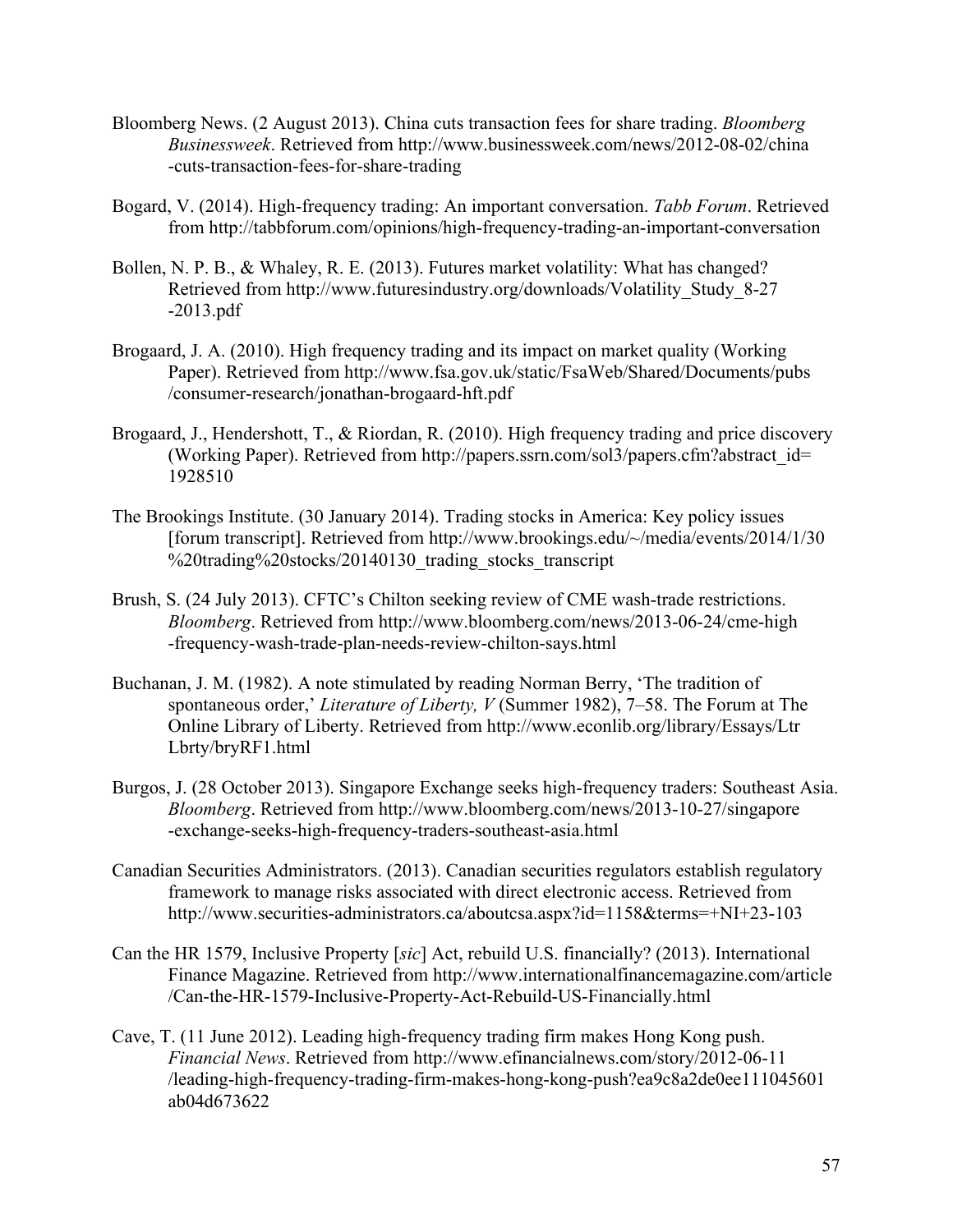- Cave, T. (5 June 2013). German firm quits over tough high-frequency trading rules. *The Wall Street Journal* [blog]. Retrieved from [http://blogs.wsj.com/moneybeat/2013/06/05](http://blogs.wsj.com/moneybeat/2013/06/05/german-firm-quits-over-tough-high-frequency-trading-rules/?mod=google_news_blog) [/german-firm-quits-over-tough-high-frequency-trading-rules/?mod=google\\_news\\_blog](http://blogs.wsj.com/moneybeat/2013/06/05/german-firm-quits-over-tough-high-frequency-trading-rules/?mod=google_news_blog)
- CBC. (25 June 2013). Aequitas, new RBC-led stock exchange, to rival TSX. *Huffington Post*. Retrieved from [http://www.huffingtonpost.ca/2013/06/25/aequitas-stock-exchange](http://www.huffingtonpost.ca/2013/06/25/aequitas-stock-exchange-canada-tsx_n_3496095.html) [-canada-tsx\\_n\\_3496095.html](http://www.huffingtonpost.ca/2013/06/25/aequitas-stock-exchange-canada-tsx_n_3496095.html)
- China Knowledge. (2013). China's stamp duty on stock trading to rise 8.7% in 2013. Retrieved from [http://www.chinaknowledge.com/Newswires/NewsDetail.aspx?type=1&cat=INV&](http://www.chinaknowledge.com/Newswires/NewsDetail.aspx?type=1&cat=INV&NewsID=50710)  $NewsID = 50710$
- Chitkara, G. (19 June 2013). OTC clearing presents HFT opportunities in Asia. Retrieved from <http://www.risk.net/asia-risk/news/2275905/otc-clearing-presents-hft-opportunity-in-asia>
- Cleary Gottlieb. (2013). Alert memo: Germany adopts new prudential rules for high-frequency trading. Retrieved from [http://www.cgsh.com/files/News/853d08bb-cb30-4c24-82b6](http://www.cgsh.com/files/News/853d08bb-cb30-4c24-82b6-27584a4a06cb/Presentation/NewsAttachment/c1eda727-f478-4b4d-a6fe-28365b166940/Germany%20Adopts%20New%20Prudential%20Rules%20for%20High-Frequency%20Trading.pdf) [-27584a4a06cb/Presentation/NewsAttachment/c1eda727-f478-4b4d-a6fe-28365b166940](http://www.cgsh.com/files/News/853d08bb-cb30-4c24-82b6-27584a4a06cb/Presentation/NewsAttachment/c1eda727-f478-4b4d-a6fe-28365b166940/Germany%20Adopts%20New%20Prudential%20Rules%20for%20High-Frequency%20Trading.pdf) [/Germany%20Adopts%20New%20Prudential%20Rules%20for%20High-Frequency%20](http://www.cgsh.com/files/News/853d08bb-cb30-4c24-82b6-27584a4a06cb/Presentation/NewsAttachment/c1eda727-f478-4b4d-a6fe-28365b166940/Germany%20Adopts%20New%20Prudential%20Rules%20for%20High-Frequency%20Trading.pdf) [Trading.pdf](http://www.cgsh.com/files/News/853d08bb-cb30-4c24-82b6-27584a4a06cb/Presentation/NewsAttachment/c1eda727-f478-4b4d-a6fe-28365b166940/Germany%20Adopts%20New%20Prudential%20Rules%20for%20High-Frequency%20Trading.pdf)
- CME Group. (2013). Advisory notice: Wash trades prohibited. Retrieved from [http://www.cme](http://www.cmegroup.com/tools-information/lookups/advisories/market-regulation/CMEGroup_RA1308-5.html) [group.com/tools-information/lookups/advisories/market-regulation/CMEGroup\\_RA1308](http://www.cmegroup.com/tools-information/lookups/advisories/market-regulation/CMEGroup_RA1308-5.html) [-5.html](http://www.cmegroup.com/tools-information/lookups/advisories/market-regulation/CMEGroup_RA1308-5.html)
- Commodity Futures Trading Commission. (2013). Concept release on risk controls and system safeguards for automated trading environments. *Federal Register, 78*(177). Retrieved from [http://www.cftc.gov/ucm/groups/public/@lrfederalregister/documents/file/2013](http://www.cftc.gov/ucm/groups/public/@lrfederalregister/documents/file/2013-22185a.pdf) [-22185a.pdf](http://www.cftc.gov/ucm/groups/public/@lrfederalregister/documents/file/2013-22185a.pdf)
- Commodity Futures Trading Commission & Securities and Exchange Commission. (2010). Findings regarding the market events of May 6, 2010. Retrieved from [www.sec.gov/news](www.sec.gov/news/studies/2010/marketevents-report.pdf) [/studies/2010/marketevents-report.pdf](www.sec.gov/news/studies/2010/marketevents-report.pdf)
- Credit Suisse. (5 December 2012). AES Analysis: High frequency trading—The good, the bad, and the regulation. *Trading Strategy*.
- D'Antona Jr., J. (21 January 2014a). HFT-free Aequitas gets the "go-ahead." *Traders Magazine*. Retrieved from [http://www.tradersmagazine.com/news/hft-free-aequitas-gets-the-go](http://www.tradersmagazine.com/news/hft-free-aequitas-gets-the-go-ahead-112017-1.html) [-ahead-112017-1.html](http://www.tradersmagazine.com/news/hft-free-aequitas-gets-the-go-ahead-112017-1.html)
- D'Antona Jr., J. (1 April 2014b). Careful speed traders: ITG unveils anti-HFT algo. Retrieved from [http://www.tradersmagazine.com/issues/26\\_362/Careful-Speed-Traders-ITG](http://www.tradersmagazine.com/issues/26_362/Careful-Speed-Traders-ITG-Unveils-Anti-HFT-Algo-112326-1.html) [-Unveils-Anti-HFT-Algo-112326-1.html](http://www.tradersmagazine.com/issues/26_362/Careful-Speed-Traders-ITG-Unveils-Anti-HFT-Algo-112326-1.html)
- DeBondt, W. F. M., & Thaler, R. (1985). Does the market overreact? *Journal of Finance, 40*(3), 793–805.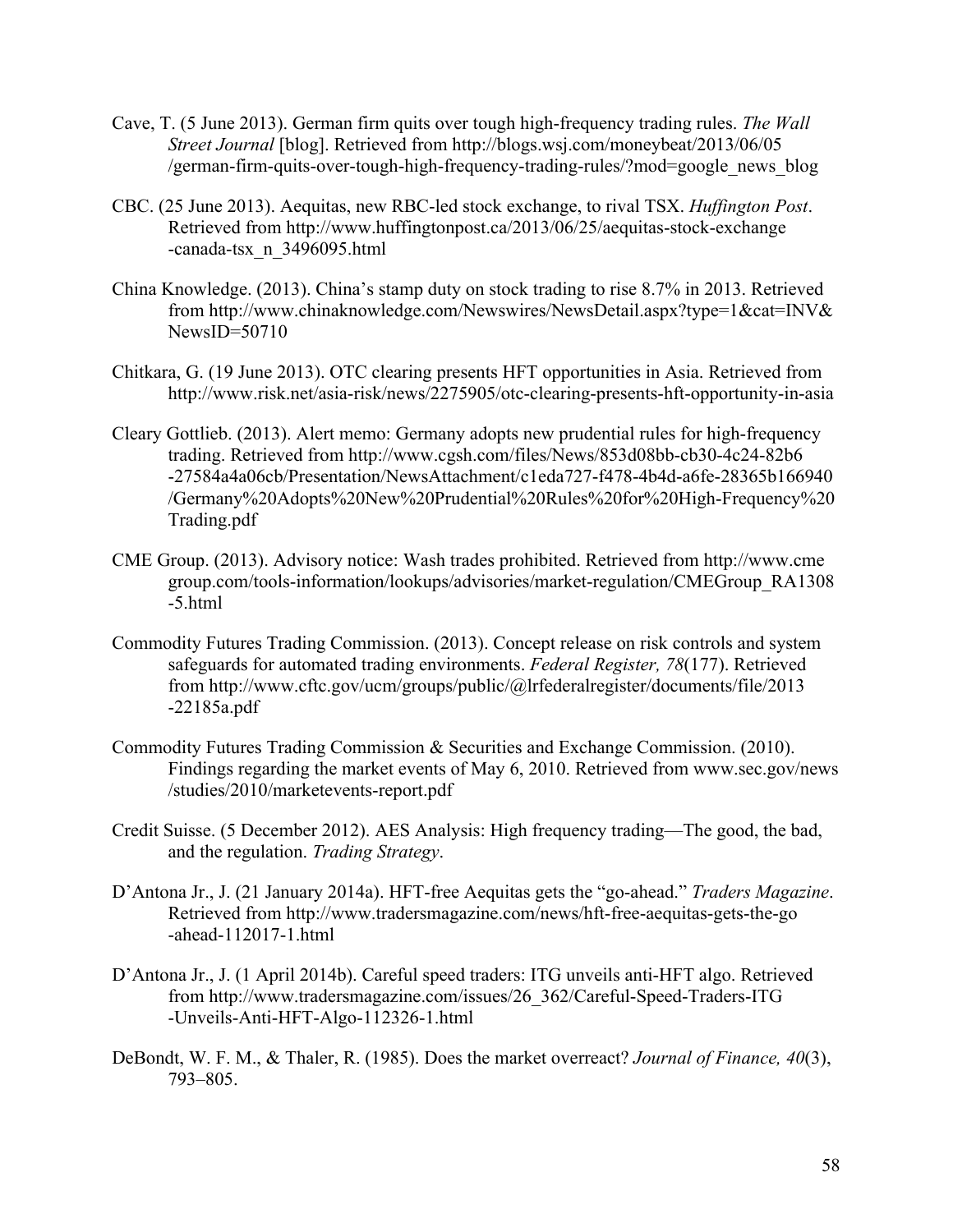Dodd-Frank Wall Street Reform and Consumer Protection Act. H. R. 4173, 111th Cong. (2010).

- Eurex. (2013a). Circular 099/13. Retrieved from [https://www.eurexchange.com/blob/exchange](https://www.eurexchange.com/blob/exchange-en/4060-499420/499416/2/data/er13099e.pdf.pdf) [-en/4060-499420/499416/2/data/er13099e.pdf.pdf](https://www.eurexchange.com/blob/exchange-en/4060-499420/499416/2/data/er13099e.pdf.pdf)
- Eurex. (2013b). Circular 077/13. Retrieved from [https://www.eurexchange.com/blob/exchange](https://www.eurexchange.com/blob/exchange-en/4060-474482/474480/3/data/er13077e.pdf.pdf) [-en/4060-474482/474480/3/data/er13077e.pdf.pdf](https://www.eurexchange.com/blob/exchange-en/4060-474482/474480/3/data/er13077e.pdf.pdf)
- Eurex. (2013c). German HFT Bill—Client information session. Retrieved from [http://www](http://www.eurexchange.com/blob/exchange-en/455384/457548/4/data/presentation_german_hft_bill_client_information_session.pdf) [.eurexchange.com/blob/exchange-en/455384/457548/4/data/presentation\\_german\\_hft](http://www.eurexchange.com/blob/exchange-en/455384/457548/4/data/presentation_german_hft_bill_client_information_session.pdf) bill client information session.pdf
- European Commission. (2007). Markets in financial instruments (MiFID) and investment services. Retrieved from [http://europa.eu/legislation\\_summaries/internal\\_market/single](http://europa.eu/legislation_summaries/internal_market/single_market_services/financial_services_transactions_in_securities/l24036e_en.htm) market services/financial services transactions in securities/l24036e\_en.htm
- European Commission. (2011a). Markets in Financial Instruments Directive. Retrieved from <http://eur-lex.europa.eu/LexUriServ/LexUriServ.do?uri=CELEX:32004L0039:EN:HTML>
- European Commission. (2011b). Proposal for a Directive of the European Parliament and of the Council on Markets in Financial Instruments Repealing Directive 2004/39/EC of the European Parliament and of the Council. Retrieved from [http://eur-lex.europa.eu/LexUri](http://eur-lex.europa.eu/LexUriServ/LexUriServ.do?uri=COM:2011:0656:FIN:EN:PDF) [Serv/LexUriServ.do?uri=COM:2011:0656:FIN:EN:PDF](http://eur-lex.europa.eu/LexUriServ/LexUriServ.do?uri=COM:2011:0656:FIN:EN:PDF)
- European Parliament. (2012a). Report on the proposal for a directive of the European Parliament and of the Council on markets in financial instruments repealing Directive 2004/39/EC of the European Parliament and of the Council (recast). Retrieved from [http://www.europarl](http://www.europarl.europa.eu/sides/getDoc.do?pubRef=-//EP//NONSGML+REPORT+A7-2012-0306+0+DOC+PDF+V0//EN) [.europa.eu/sides/getDoc.do?pubRef=-//EP//NONSGML+REPORT+A7-2012-0306+0+](http://www.europarl.europa.eu/sides/getDoc.do?pubRef=-//EP//NONSGML+REPORT+A7-2012-0306+0+DOC+PDF+V0//EN) [DOC+PDF+V0//EN](http://www.europarl.europa.eu/sides/getDoc.do?pubRef=-//EP//NONSGML+REPORT+A7-2012-0306+0+DOC+PDF+V0//EN)
- European Parliament. (2012b). Eleven EU countries get Parliament's all clear for a financial transaction tax. Retrieved from [http://www.europarl.europa.eu/news/en/pressroom](http://www.europarl.europa.eu/news/en/pressroom/content/20121207IPR04408/html/Eleven-EU-countries-get-Parliament%27s-all-clear-for-a-financial-transaction-tax) [/content/20121207IPR04408/html/Eleven-EU-countries-get-Parliament%27s-all-clear](http://www.europarl.europa.eu/news/en/pressroom/content/20121207IPR04408/html/Eleven-EU-countries-get-Parliament%27s-all-clear-for-a-financial-transaction-tax) [-for-a-financial-transaction-tax](http://www.europarl.europa.eu/news/en/pressroom/content/20121207IPR04408/html/Eleven-EU-countries-get-Parliament%27s-all-clear-for-a-financial-transaction-tax)
- European Parliament. (2013). Report on the proposal for a Council directive implementing enhanced cooperation in the area of financial transaction tax. Retrieved from [http://www](http://www.europarl.europa.eu/sides/getDoc.do?pubRef=-//EP//NONSGML+REPORT+A7-2013-0230+0+DOC+PDF+V0//EN) [.europarl.europa.eu/sides/getDoc.do?pubRef=-//EP//NONSGML+REPORT+A7-2013](http://www.europarl.europa.eu/sides/getDoc.do?pubRef=-//EP//NONSGML+REPORT+A7-2013-0230+0+DOC+PDF+V0//EN) [-0230+0+DOC+PDF+V0//EN](http://www.europarl.europa.eu/sides/getDoc.do?pubRef=-//EP//NONSGML+REPORT+A7-2013-0230+0+DOC+PDF+V0//EN)
- Fama, E. (1965a). Random walks in stock market prices. *Financial Analysts Journal, September/October 1965*, 55–59.
- Fama, E. (1965b). The behavior of stock-market prices. *Journal of Business, 38*(1), 34–105.
- Fama, E. (2011). Examining the financial crisis with Professor Eugene Fama. *ChicagoBooth News*. Retrieved from [www.chicagobooth.edu/news/2011-10-28\\_fama.aspx](www.chicagobooth.edu/news/2011-10-28_fama.aspx)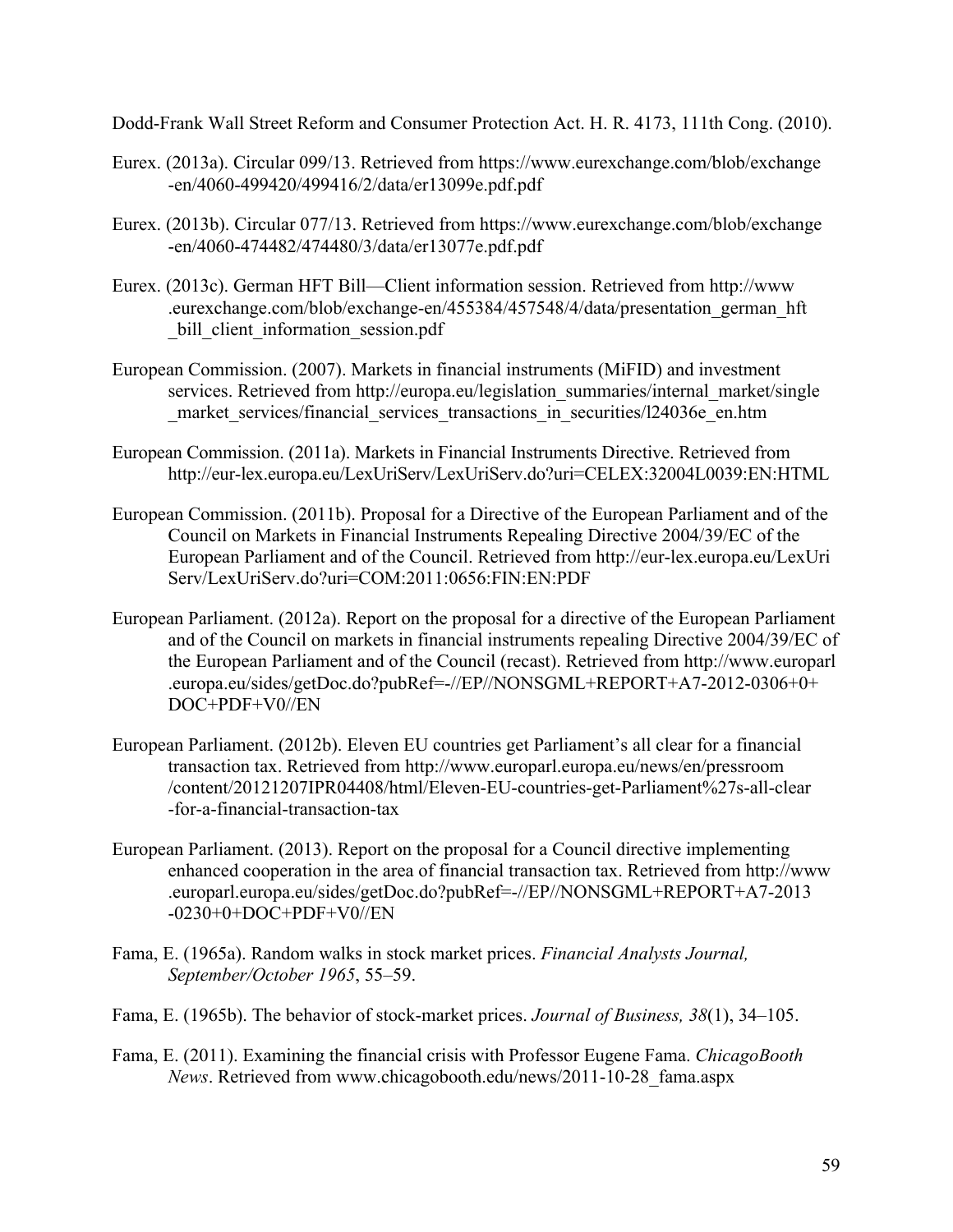- Fangqin, W. (2010). TSE's arrowhead system lowers trading costs. *Securities Technology Monitor*. Retrieved from [http://www.securitiestechnologymonitor.com/news/-24864](http://www.securitiestechnologymonitor.com/news/-24864-1.html) [-1.html](http://www.securitiestechnologymonitor.com/news/-24864-1.html)
- Foresight. (2012). *The future of computer trading in financial markets. Final project report*. London: The Government Office of Science. Retrieved from [http://www.bis.gov.uk](http://www.bis.gov.uk/assets/foresight/docs/computer-trading/12-1086-future-of-computer-trading-in-financial-markets-report.pdf) [/assets/foresight/docs/computer-trading/12-1086-future-of-computer-trading-in-financial](http://www.bis.gov.uk/assets/foresight/docs/computer-trading/12-1086-future-of-computer-trading-in-financial-markets-report.pdf) [-markets-report.pdf](http://www.bis.gov.uk/assets/foresight/docs/computer-trading/12-1086-future-of-computer-trading-in-financial-markets-report.pdf)
- Fujitsu. (2010). TSE launches next-generation "arrowhead" trading system. Retrieved from <http://www.fujitsu.com/global/news/pr/archives/month/2010/20100108-01.html>
- *Futures & Options World*. (2013). High-frequency traders race to find new markets. Retrieved from [http://www.fow.com/Article/3227934/High-frequency-traders-race-to-find-new](http://www.fow.com/Article/3227934/High-frequency-traders-race-to-find-new-markets.html) [-markets.html](http://www.fow.com/Article/3227934/High-frequency-traders-race-to-find-new-markets.html)
- Gerig, A. (2012). High-frequency trading synchronizes prices in financial markets. Retrieved from<http://arxiv.org/pdf/1211.1919v1.pdf>
- Gerlach, S., Ramaswamy, S., Scatigna, M. (2006). 150 years of financial market volatility. *BIS Quarterly Review, September 2006*, 77–91.
- German HFT ban may hit liquidity—Nasdaq OMX NLX. (2014). *Futures & Options World Intelligence*. Retrieved from [http://www.fointelligence.com/Article/3308981/German](http://www.fointelligence.com/Article/3308981/German-HFT-ban-may-hit-liquidity-Nasdaq-OMX-NLX.html) [-HFT-ban-may-hit-liquidity-Nasdaq-OMX-NLX.html](http://www.fointelligence.com/Article/3308981/German-HFT-ban-may-hit-liquidity-Nasdaq-OMX-NLX.html)
- Gerner-Beuerle, C. (2012). United in diversity: Maximum versus minimum harmonization in EU securities regulation. *Capital Markets Law Journal, 7*(3). doi: 10.1093/cmlj/kms025.
- Gesetz zur Vermeidung von Gefahren und Missbräuchen im Hochfrequenzhandel (Hochfrequenzhandelsgesetz). (May 2013). *Bundesgesetzblatt Jahrgang, 7*. Retrieved from [http://www.bgbl.de/Xaver/start.xav?startbk=Bundesanzeiger\\_BGBl#](http://www.bgbl.de/Xaver/start.xav?startbk=Bundesanzeiger_BGBl#__Bundesanzeiger_BGBl__%2F%2F*[%40attr_id%3D%27bgbl113s1162.pdf%27]__1375491455729) Bundesanzeiger\_BGBl\_%2F%2F\*[%40attr\_id%3D%27bgbl113s1162.pdf%27]  $-1375491455729$
- Gide Loyrette Nouel. (2012). France-FTT and high-frequency trading. Retrieved from [http://www.aima.org/objects\\_store/gide\\_note\\_re\\_french\\_ftt\\_-\\_august\\_2012.pdf](http://www.aima.org/objects_store/gide_note_re_french_ftt_-_august_2012.pdf)
- *The Globe and Mail*. (25 June 2013). The influence of high-frequency trading in Canada. Retrieved from [http://www.theglobeandmail.com/report-on-business/the-influence-of](http://www.theglobeandmail.com/report-on-business/the-influence-of-high-frequency-trading-in-canada/article12790125/) [-high-frequency-trading-in-canada/article12790125/](http://www.theglobeandmail.com/report-on-business/the-influence-of-high-frequency-trading-in-canada/article12790125/)
- Gould, R. (15 September 2010). Market structures change in China: Prospects for HFTs. *Global Trading*. Retrieved from [http://fixglobal.com/content/market-structure-change-china](http://fixglobal.com/content/market-structure-change-china-prospects-hfts) [-prospects-hfts](http://fixglobal.com/content/market-structure-change-china-prospects-hfts)
- GovHK. (2013). Stamp duty rates. Retrieved from [http://www.gov.hk/en/residents/taxes/stamp](http://www.gov.hk/en/residents/taxes/stamp/stamp_duty_rates.htm) [/stamp\\_duty\\_rates.htm](http://www.gov.hk/en/residents/taxes/stamp/stamp_duty_rates.htm)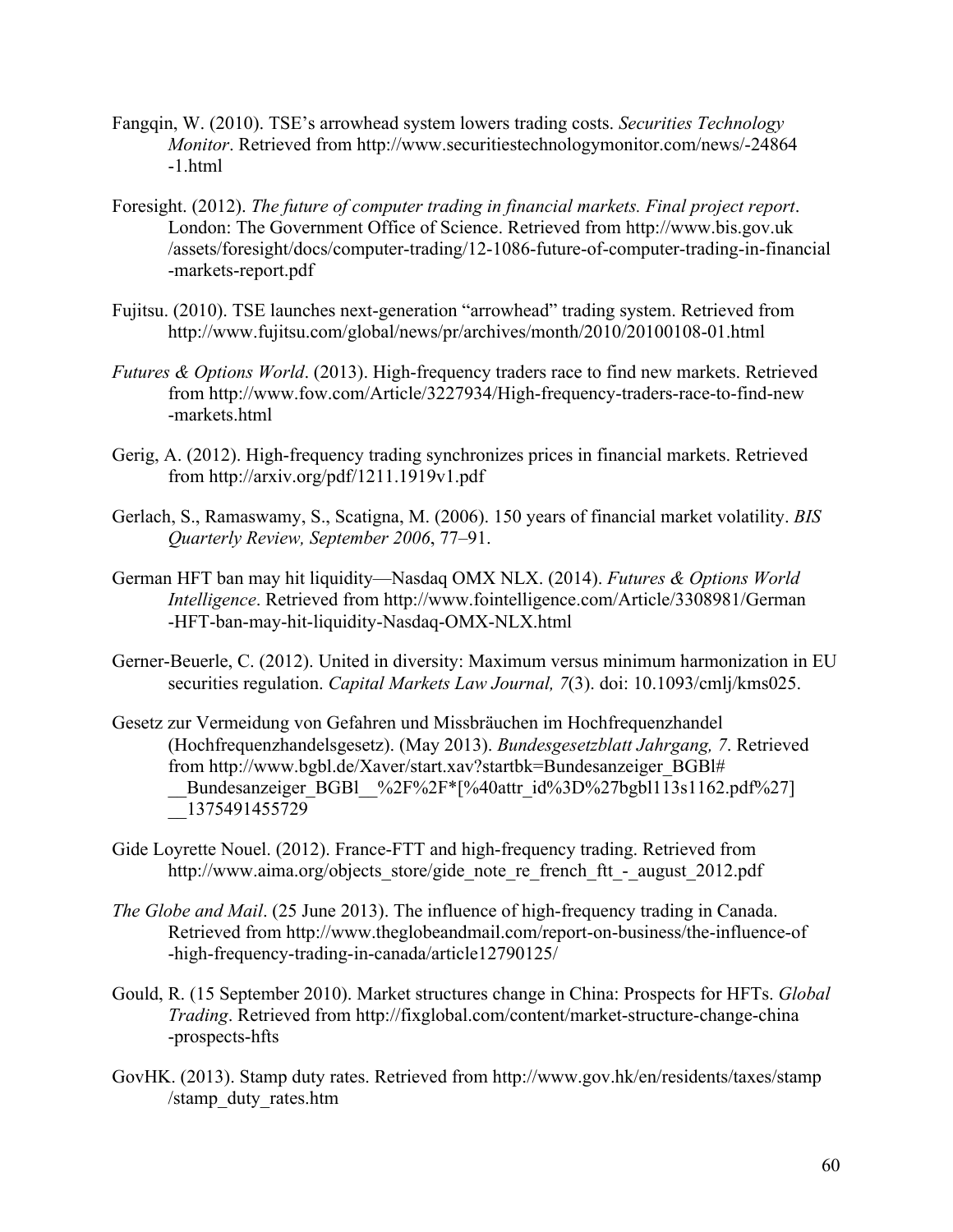- Grant, J. (11 May 2011). U.S. high-frequency trading firms look eastward. *Advanced Trading*. Retrieved from [http://www.advancedtrading.com/infrastructure/us-high-frequency](http://www.advancedtrading.com/infrastructure/us-high-frequency-trading-firms-look-eas/229500005) [-trading-firms-look-eas/229500005](http://www.advancedtrading.com/infrastructure/us-high-frequency-trading-firms-look-eas/229500005)
- Grant, J. (6 August 2012). China moves to algorithmic trading. *Financial Times*.
- The hammer, the sickle and the algo: Russia's unorthodox journey to a thriving market. (2013). *Automated Trader Magazine, Q1*(28).
- Hasbrouck, J., & Saar, G. (2010). Low-latency trading (Working Paper). Retrieved from <http://people.stern.nyu.edu/jhasbrou/Research/Working%20Papers/HS10-11-10.pdf>
- Hendershott, T., & Riordan, R. (2009). Algorithmic trading and information (Working Paper). Retrieved from [http://people.stern.nyu.edu/bakos/wise/papers/wise2009-3b2\\_paper.pdf](http://people.stern.nyu.edu/bakos/wise/papers/wise2009-3b2_paper.pdf)
- Hendershott, T., Jones, C. M., & Menkveld, A. J. (2011). Does algorithmic trading improve liquidity? *Journal of Finance, LXVI*(1), 1–33.
- Hendershott, T., Riordan, R. (2012). Algorithmic trading and the market for liquidity. *Journal of Finance and Quantitative Analysis, Forthcoming*. Retrieved from [http://papers.ssrn.com](http://papers.ssrn.com/sol3/papers.cfm?abstract_id=2001912##) [/sol3/papers.cfm?abstract\\_id=2001912##](http://papers.ssrn.com/sol3/papers.cfm?abstract_id=2001912##)
- High-frequency traders race to find new markets. (2013). *Futures & Options World*. Retrieved from [http://www.fow.com/Article/3227934/High-frequency-traders-race-to-find-new](http://www.fow.com/Article/3227934/High-frequency-traders-race-to-find-new-markets.html) [-markets.html](http://www.fow.com/Article/3227934/High-frequency-traders-race-to-find-new-markets.html)
- Ho, F. (8 January 2013). High-frequency trading still controversial two years after 2010 flash crash. *The Edge*. Retrieved from [http://www.theedgemalaysia.com/personal-finance](http://www.theedgemalaysia.com/personal-finance/227073-high-frequency-trading-still-controversial-two-years-after-2010-flash-crash.html) [/227073-high-frequency-trading-still-controversial-two-years-after-2010-flash-crash.html](http://www.theedgemalaysia.com/personal-finance/227073-high-frequency-trading-still-controversial-two-years-after-2010-flash-crash.html)
- Horch, D., & Popper, N. (22 May 2013). Despite risks, Brazil courts the millisecond investor. *DealBook*. Retrieved from [http://dealbook.nytimes.com/2013/05/22/despite-risks-brazil](http://dealbook.nytimes.com/2013/05/22/despite-risks-brazil-courts-the-millisecond-investor/?_r=0) -courts-the-millisecond-investor/?  $r=0$
- House of Commons Business, Innovation and Skills Committee. (2013). The Kay review of UK equity markets and long-term decision making: Third report of session 2013–14. Retrieved from [http://www.publications.parliament.uk/pa/cm201314/cmselect/cmbis/603](http://www.publications.parliament.uk/pa/cm201314/cmselect/cmbis/603/603.pdf) [/603.pdf](http://www.publications.parliament.uk/pa/cm201314/cmselect/cmbis/603/603.pdf)
- IIROC. (2011). The HOT study: Phases I and II of IROC's study of high frequency trading on Canadian equity marketplaces. Retrieved from [http://www.iiroc.ca/Documents/2012/c03](http://www.iiroc.ca/Documents/2012/c03dbb44-9032-4c6b-946e-6f2bd6cf4e23_en.pdf) [dbb44-9032-4c6b-946e-6f2bd6cf4e23\\_en.pdf](http://www.iiroc.ca/Documents/2012/c03dbb44-9032-4c6b-946e-6f2bd6cf4e23_en.pdf)
- IIROC. (2012). IIROC fee model guidelines. Retrieved from [http://www.iiroc.ca/Documents](http://www.iiroc.ca/Documents/2012/bf393b26-7bdf-49ff-a1fc-3904d1de3983_en.pdf) [/2012/bf393b26-7bdf-49ff-a1fc-3904d1de3983\\_en.pdf](http://www.iiroc.ca/Documents/2012/bf393b26-7bdf-49ff-a1fc-3904d1de3983_en.pdf)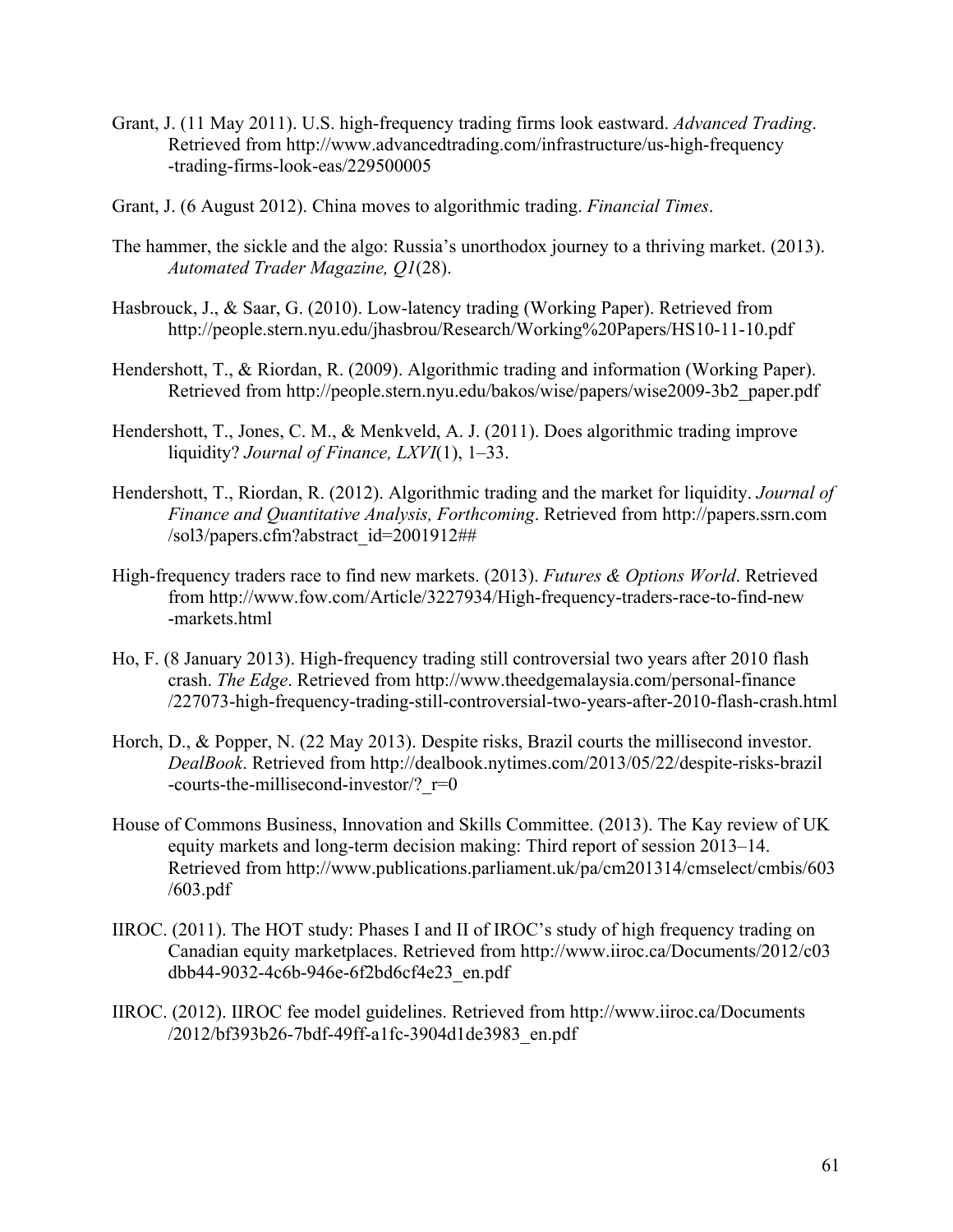- IIROC. (2013). Administrative notice: IIROC study of high frequency trading—Phase III request for assistance. Retrieved from [http://www.iiroc.ca/Documents/2013/fdc69272](http://www.iiroc.ca/Documents/2013/fdc69272-9280-4e14-8308-88958f959c29_en.pdf) [-9280-4e14-8308-88958f959c29\\_en.pdf](http://www.iiroc.ca/Documents/2013/fdc69272-9280-4e14-8308-88958f959c29_en.pdf)
- Inclusive Prosperity Act, S. 1, 113th Cong. (2013). Retrieved from [http://www.govtrack.us](http://www.govtrack.us/congress/bills/113/hr1579) [/congress/bills/113/hr1579](http://www.govtrack.us/congress/bills/113/hr1579)
- Inland Revenue Authority of Singapore. (2013). Stamp duty rates & computation. Retrieved from<http://www.iras.gov.sg/irasHome/page04.aspx?id=8684>
- Investment Industry Regulatory Organization of Canada. (2013). Universal market integrity rules (UMIR). Retrieved from [http://www.iiroc.ca/industry/rulebook/Pages/UMIR](http://www.iiroc.ca/industry/rulebook/Pages/UMIR-Marketplace-Rules.aspx) [-Marketplace-Rules.aspx](http://www.iiroc.ca/industry/rulebook/Pages/UMIR-Marketplace-Rules.aspx)
- Iosebashvili, I. (29 April 2013). EBS to rein in high-frequency traders. *The Wall Street Journal*  [online edition]. Retrieved from [http://online.wsj.com/article/SB10001424127887323528](http://online.wsj.com/article/SB10001424127887323528404578453183303289790.html) [404578453183303289790.html](http://online.wsj.com/article/SB10001424127887323528404578453183303289790.html)
- Javers, E. (3 April 2014). Interactive brokers to offer direct routing to 'Flash Boys' dark pool IEX. CNBC. Retrieved from <http://www.cnbc.com/id/101552626>
- Jones, C. M. (2013). What do we know about high-frequency trading? Social Science Research Network. Retrieved from <http://ssrn.com/abstract=2236201>
- Jones, H., & McCrank, J. (23 July 2013). U.S. and UK fine high-speed trader for manipulation. *Reuters* [online edition]. Retrieved from [http://in.reuters.com/article/2013/07/22/us](http://in.reuters.com/article/2013/07/22/us-britain-fca-hft-idINBRE96L0G620130722) [-britain-fca-hft-idINBRE96L0G620130722](http://in.reuters.com/article/2013/07/22/us-britain-fca-hft-idINBRE96L0G620130722)
- Junli, F. (19 August 2013). No rewind button on Everbright's trades in China. *MarketWatch, The Wall Street Journal.* Retrieved from [http://www.marketwatch.com/story/no-rewind](http://www.marketwatch.com/story/no-rewind-button-on-everbrights-trades-in-china-2013-08-19) [-button-on-everbrights-trades-in-china-2013-08-19](http://www.marketwatch.com/story/no-rewind-button-on-everbrights-trades-in-china-2013-08-19)
- Kay, J. (2012). *The Kay review of UK equity markets and long-term decision making*. Retrieved from [http://www.ecgi.org/conferences/eu\\_actionplan2013/documents/kay\\_review\\_final](http://www.ecgi.org/conferences/eu_actionplan2013/documents/kay_review_final_report.pdf) [\\_report.pdf](http://www.ecgi.org/conferences/eu_actionplan2013/documents/kay_review_final_report.pdf)
- Killburn, F. (31 March 2011). Russian roulette: Is HFT in Russia worth the risk? *Waters Technology*. Retrieved from [http://www.waterstechnology.com/waters/feature/2039264](http://www.waterstechnology.com/waters/feature/2039264/russian-roulette-hft-russia-worth-risk) [/russian-roulette-hft-russia-worth-risk](http://www.waterstechnology.com/waters/feature/2039264/russian-roulette-hft-russia-worth-risk)
- Kimball, M. (23 August 2013). How to avoid another Nasdaq meltdown: Slow down trading. *Quartz*. Retrieved from [qz.com/118110/how-to-avoid-another-nasdaq-meltdown-slow](qz.com/118110/how-to-avoid-another-nasdaq-meltdown-slow-down-trading/) [-down-trading/](qz.com/118110/how-to-avoid-another-nasdaq-meltdown-slow-down-trading/)
- Kindermann, J. (2013). Legal framework conditions for the High Frequency Trading Act ("HFT-Act) [PowerPoint Slides]. Retrieved from [http://www.eurexchange.com/blob/exchange](http://www.eurexchange.com/blob/exchange-en/3150-410008/410090/4/data/HFT-BAI-presentation.pdf) [-en/3150-410008/410090/4/data/HFT-BAI-presentation.pdf](http://www.eurexchange.com/blob/exchange-en/3150-410008/410090/4/data/HFT-BAI-presentation.pdf)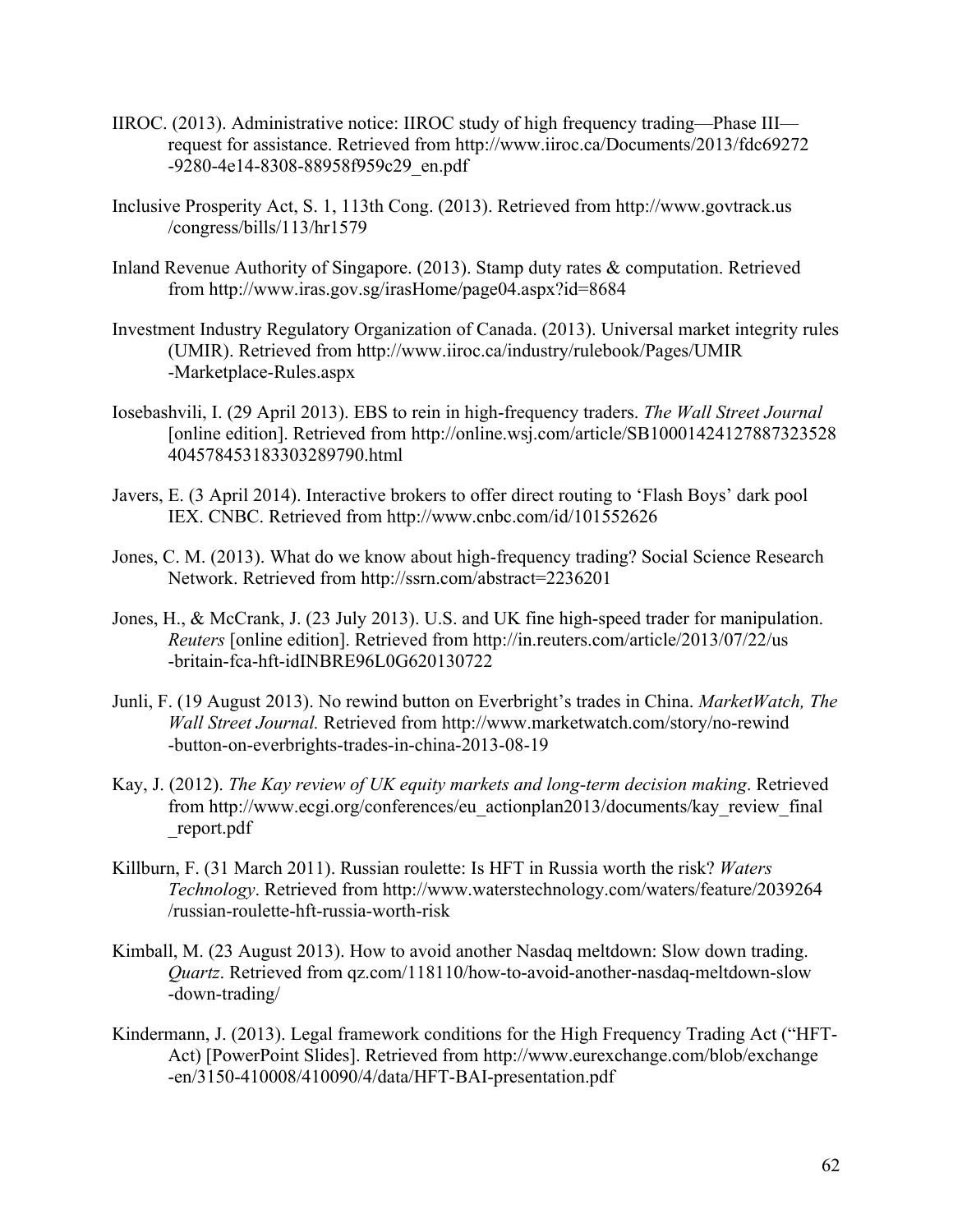- King & Wood Mallesons. (2013). Electronic trading: New Hong Kong regulations in 2014. Retrieved from [http://www.mallesons.com/publications/marketAlerts/2013/Pages](http://www.mallesons.com/publications/marketAlerts/2013/Pages/Electronic-trading-New-Hong-Kong-regulations-in-2014.aspx) [/Electronic-trading-New-Hong-Kong-regulations-in-2014.aspx](http://www.mallesons.com/publications/marketAlerts/2013/Pages/Electronic-trading-New-Hong-Kong-regulations-in-2014.aspx)
- Kingsley, T., Phadnis, K., & Stone, G. (2013). HFT: Perspectives from Asia—Part I. *Bloomberg Tradebook*. Retrieved from [http://www.bloombergtradebook.com/blog/hft-perspectives](http://www.bloombergtradebook.com/blog/hft-perspectives-from-asia-part-i/) [-from-asia-part-i/](http://www.bloombergtradebook.com/blog/hft-perspectives-from-asia-part-i/)
- Kok, C. (16 March 2012). High frequency trading in SGX equities almost zero-report. *Reuters.*  Retrieved from [http://www.reuters.com/article/2012/03/15/singaporeexchange-idUSL](http://www.reuters.com/article/2012/03/15/singaporeexchange-idUSL4E8EF83G20120315) [4E8EF83G20120315](http://www.reuters.com/article/2012/03/15/singaporeexchange-idUSL4E8EF83G20120315)
- Kuen, Y. L. (4 November 2013). Singapore exchange mulls giving rebates to frequent traders. *The Star*. Retrieved from [http://www.thestar.com.my/Business/Business-News/2013/11](http://www.thestar.com.my/Business/Business-News/2013/11/04/Singapore-exchange-mulls-giving-rebates-to-frequent-traders/) [/04/Singapore-exchange-mulls-giving-rebates-to-frequent-traders/](http://www.thestar.com.my/Business/Business-News/2013/11/04/Singapore-exchange-mulls-giving-rebates-to-frequent-traders/)
- KVH Co. Ltd. (24 March 2014). KVH optimizes network to launch industry's fastest routes to CME from Tokyo and Singapore [press release]. In *The Wall Street Journal.* Retrieved from [http://www.marketwatch.com/story/kvh-optimizes-network-to-launch-industrys](http://www.marketwatch.com/story/kvh-optimizes-network-to-launch-industrys-fastest-routes-to-cme-from-tokyo-and-singapore-2014-03-24?reflink=MW_news_stmp) [-fastest-routes-to-cme-from-tokyo-and-singapore-2014-03-24?reflink=MW\\_news\\_stmp](http://www.marketwatch.com/story/kvh-optimizes-network-to-launch-industrys-fastest-routes-to-cme-from-tokyo-and-singapore-2014-03-24?reflink=MW_news_stmp)
- Kwan, J. (17 July 2013). Will Aequitas succeed against TSX by restricting high-frequency trading? *Canadian Business*. Retrieved from [http://www.canadianbusiness.com/investing](http://www.canadianbusiness.com/investing/a-bold-new-challenger-to-the-tsx/) [/a-bold-new-challenger-to-the-tsx/](http://www.canadianbusiness.com/investing/a-bold-new-challenger-to-the-tsx/)
- Lam, E., & Alexander, D. (16 January 2014). Regulators rebuff Aequitas curbs on 'predatory' trading. *Bloomberg Businessweek*. Retrieved from [http://www.bloomberg.com/news](http://www.bloomberg.com/news/2014-01-16/canadian-regulators-rebuff-aequitas-curbs-on-predatory-trading.html) [/2014-01-16/canadian-regulators-rebuff-aequitas-curbs-on-predatory-trading.html](http://www.bloomberg.com/news/2014-01-16/canadian-regulators-rebuff-aequitas-curbs-on-predatory-trading.html)
- Leising, M. (11 July 2013). CME requests CFTC approval to change rule barring wash trades. *Bloomberg*. Retrieved from [http://www.bloomberg.com/news/2013-07-11/cme-requests](http://www.bloomberg.com/news/2013-07-11/cme-requests-cftc-approval-to-change-rule-barring-wash-trades.html) [-cftc-approval-to-change-rule-barring-wash-trades.html](http://www.bloomberg.com/news/2013-07-11/cme-requests-cftc-approval-to-change-rule-barring-wash-trades.html)
- Lewis, M. (2014). *Flash Boys: A Wall Street Revolt*. New York: W. W. Norton & Company, Inc.
- London Stock Exchange Group. (2010). London stock exchange group response to CESR call for evidence on micro-structural issues of the European Equity Markets (CESR/10-142). Retrieved from [http://www.londonstockexchange.com/about-the-exchange/regulatory](http://www.londonstockexchange.com/about-the-exchange/regulatory/responsetocesrscallforevidenceonmicro-structuralissuesoftheeuropeanequitymarkets.pdf) [/responsetocesrscallforevidenceonmicro-structuralissuesoftheeuropeanequitymarkets.pdf](http://www.londonstockexchange.com/about-the-exchange/regulatory/responsetocesrscallforevidenceonmicro-structuralissuesoftheeuropeanequitymarkets.pdf)
- Lynch, S. N. (2 October 2013). SEC website will shed light on high-speed trading. *Reuters*. Retrieved from [www.reuters.com/article/2013/10/02/us-sec-market-data-idUSBRE9910](www.reuters.com/article/2013/10/02/us-sec-market-data-idUSBRE9910ZE20131002) [ZE20131002](www.reuters.com/article/2013/10/02/us-sec-market-data-idUSBRE9910ZE20131002)
- Mackintosh, P., & Baudewyn, L. (20 February 2014). Beware, transaction costs are trending up. Credit Suisse.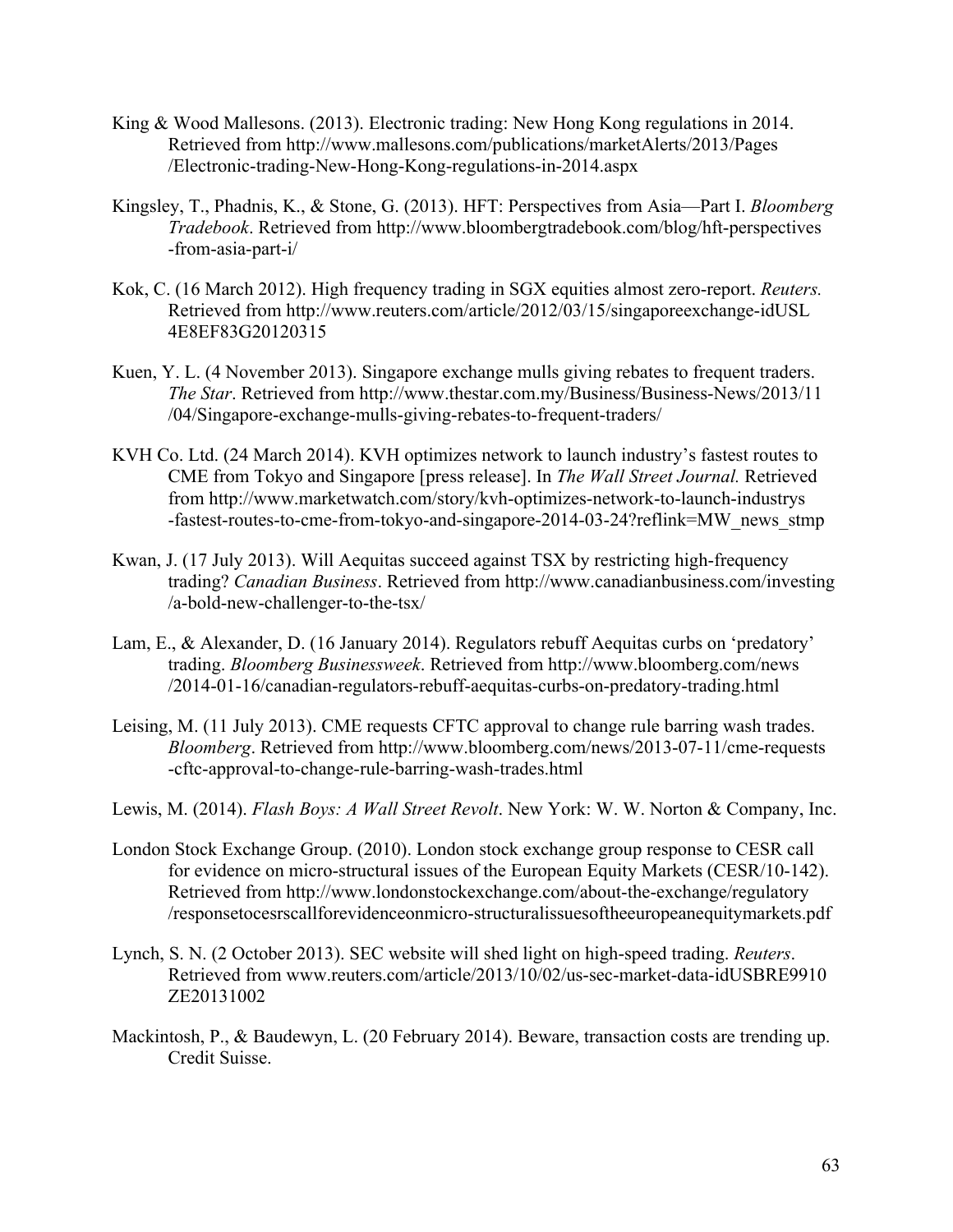- Malinova, K., Park, A., & Riordan, R. (2013). Do retail traders suffer from high frequency traders? Retrieved from [http://papers.ssrn.com/sol3/papers.cfm?abstract\\_id=2183806](http://papers.ssrn.com/sol3/papers.cfm?abstract_id=2183806)
- Markets Media. (16 May 2013). HFT comes to Japan. Retrieved from [http://marketsmedia.com](http://marketsmedia.com/hft-comes-to-japan/) [/hft-comes-to-japan/](http://marketsmedia.com/hft-comes-to-japan/)
- McCrank, J. (26 October 2013). Exclusive: Aiming to avoid Facebook chaos, NYSE runs Twitter IPO test. Retrieved from [http://www.reuters.com/article/2013/10/26/us-nyse](http://www.reuters.com/article/2013/10/26/us-nyse-twitter-testing-idUSBRE99P0BB20131026) [-twitter-testing-idUSBRE99P0BB20131026](http://www.reuters.com/article/2013/10/26/us-nyse-twitter-testing-idUSBRE99P0BB20131026)
- Melendez, E. D. (12 March 2013). SEC proposal to curb high-frequency trading falls far short of goal: Industry experts. *Huffington Post*. Retrieved from [http://www.huffingtonpost.com](http://www.huffingtonpost.com/2013/03/12/sec-high-frequency-trading_n_2853004.html) [/2013/03/12/sec-high-frequency-trading\\_n\\_2853004.html](http://www.huffingtonpost.com/2013/03/12/sec-high-frequency-trading_n_2853004.html)
- Menkveld, A. J. (2012) High frequency trading and the new-market makers (Working Paper). Retrieved from<http://personal.vu.nl/a.j.menkveld/papers/menkveld2.pdf>
- Michaels, D., & Mamudi, S. (30 September 2013). SEC once slowed by data gap to report highspeed trader research. *Bloomberg*. Retrieved from [www.bloomberg.com/news/2013-10](www.bloomberg.com/news/2013-10-01/sec-once-slowed-by-data-gap-to-report-high-speed-trader-research.html) [-01/sec-once-slowed-by-data-gap-to-report-high-speed-trader-research.html](www.bloomberg.com/news/2013-10-01/sec-once-slowed-by-data-gap-to-report-high-speed-trader-research.html)
- Miller, M., & Wildau, G. (22 August 2013). China vets brokerages' computer systems after \$3.8 billion buy error. *Reuters*. Retrieved from [http://www.reuters.com/article/2013/08/22](http://www.reuters.com/article/2013/08/22/us-everbright-tradingerror-idUSBRE97L09O20130822) [/us-everbright-tradingerror-idUSBRE97L09O20130822](http://www.reuters.com/article/2013/08/22/us-everbright-tradingerror-idUSBRE97L09O20130822)
- Mills, F. C. (1927). *The behavior of prices*. Cambridge, MA: National Bureau of Economic Research.
- Moscow Exchange working group to promote algorithmic trading. (2014). *Automated Trader*. Retrieved from [http://www.automatedtrader.net/news/at/149256/moscow-exchange](http://www.automatedtrader.net/news/at/149256/moscow-exchange-working-group-to-promote-algorithmic-trading) [-working-group-to-promote-algorithmic-trading](http://www.automatedtrader.net/news/at/149256/moscow-exchange-working-group-to-promote-algorithmic-trading)
- Murray, T. B. (20 August 2013). Otkritie online with additional London presence, beckoning global HFT. *Waters Technology*. Retrieved from [http://www.waterstechnology.com/sell](http://www.waterstechnology.com/sell-side-technology/news/2290059/otkritie-online-with-additional-london-presence-beckoning-global-hft) [-side-technology/news/2290059/otkritie-online-with-additional-london-presence](http://www.waterstechnology.com/sell-side-technology/news/2290059/otkritie-online-with-additional-london-presence-beckoning-global-hft) [-beckoning-global-hft](http://www.waterstechnology.com/sell-side-technology/news/2290059/otkritie-online-with-additional-london-presence-beckoning-global-hft)
- Najarian, J. (23 August 2013). Blame the high-frequency traders for yesterday's Nasdaq mess. Retrieved from [http://finance.yahoo.com/blogs/the-exchange/blame-high-frequency](http://finance.yahoo.com/blogs/the-exchange/blame-high-frequency-traders-yesterday-nasdaq-mess-162509029.html) [-traders-yesterday-nasdaq-mess-162509029.html](http://finance.yahoo.com/blogs/the-exchange/blame-high-frequency-traders-yesterday-nasdaq-mess-162509029.html)
- Nan, M. (18 May 2012). China is not ready for high-frequency trading: Official. *Morning Whistle* [Guangzhou, China].
- National Instrument 23-103: Electronic Trading. (2013). Retrieved from [http://www.bcsc.bc.ca](http://www.bcsc.bc.ca/uploadedFiles/securitieslaw/policy2/23-103_%5BNI%5D.pdf) [/uploadedFiles/securitieslaw/policy2/23-103\\_%5BNI%5D.pdf](http://www.bcsc.bc.ca/uploadedFiles/securitieslaw/policy2/23-103_%5BNI%5D.pdf)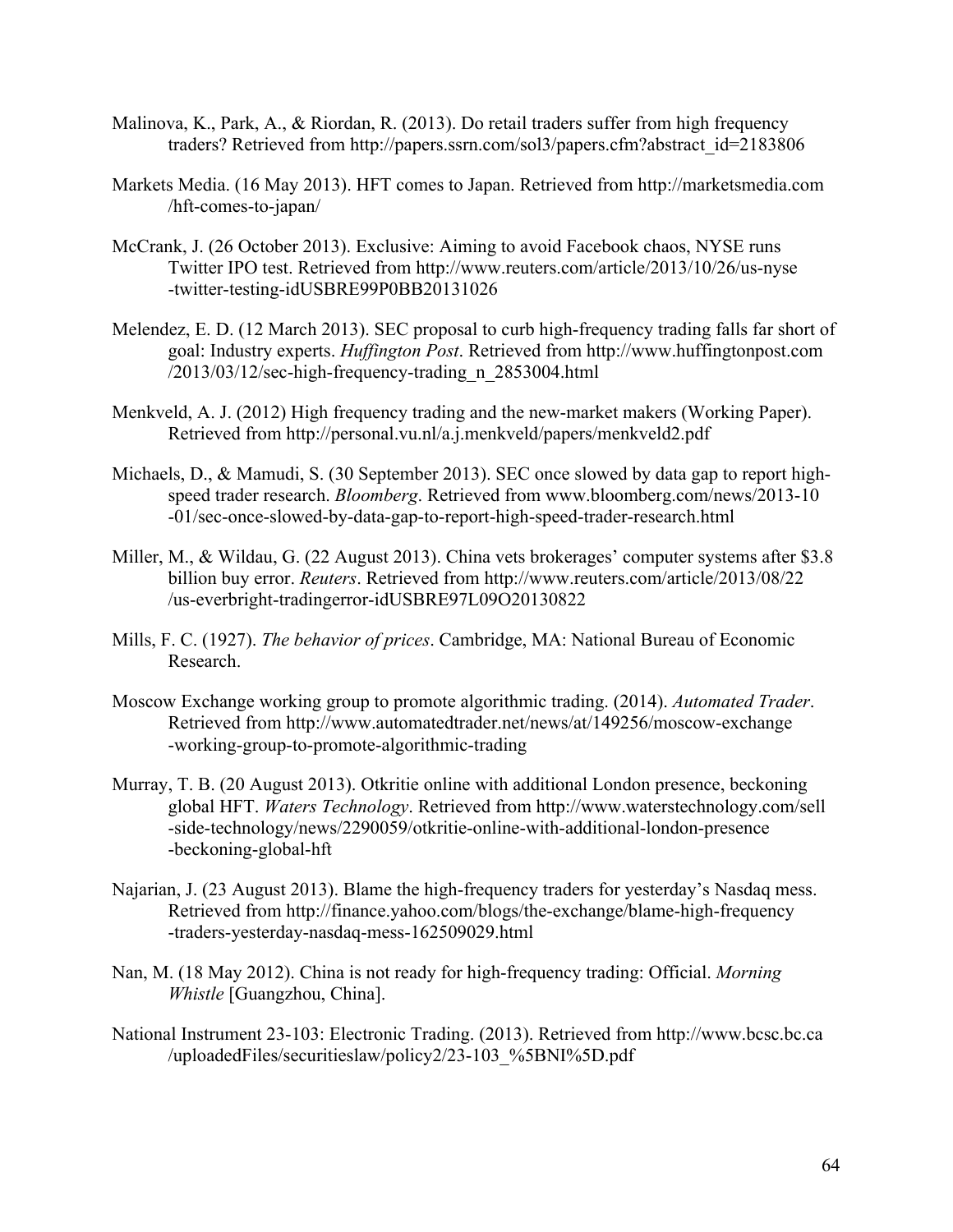- O'Hara, M. (4 March 2013). HFT in Russia. *HFT Review*. Retrieved from [http://www.hftreview](http://www.hftreview.com/pg/blog/mike/read/73166/hft-in-russia) [.com/pg/blog/mike/read/73166/hft-in-russia](http://www.hftreview.com/pg/blog/mike/read/73166/hft-in-russia)
- Patterson, S., & Hope, B. (6 February 2014). FINRA to provide market surveillance for BATS Global Exchange. *The Wall Street Journal*. Retrieved from [http://online.wsj.com/news](http://online.wsj.com/news/articles/SB10001424052702304680904579366790217684548) [/articles/SB10001424052702304680904579366790217684548](http://online.wsj.com/news/articles/SB10001424052702304680904579366790217684548)
- Pearce, R. (18 June 2013). High-frequency trading fears overblown: ASIC. Retrieved from http://www.computerworld.com.au/article/465164/high-frequency trading fears overblown asic/
- Penny, T. (24 July 2013). U.K. lawmakers urge tax on high-frequency trading. *Bloomberg*. Retrieved from [http://www.bloomberg.com/news/2013-07-24/u-k-lawmakers-urge-tax](http://www.bloomberg.com/news/2013-07-24/u-k-lawmakers-urge-tax-on-high-frequency-trading.html) [-on-high-frequency-trading.html](http://www.bloomberg.com/news/2013-07-24/u-k-lawmakers-urge-tax-on-high-frequency-trading.html)
- Pinnington, V. (May 2013). *Market quality in a rapidly changing environment*. Presented at OSC-IIROC Conference, Toronto, Ontario. Retrieved from [http://www.iiroc.ca](http://www.iiroc.ca/Documents/2013/03603d99-c3ef-4fb6-8b94-a6b6aa857cf3_en.pdf) [/Documents/2013/03603d99-c3ef-4fb6-8b94-a6b6aa857cf3\\_en.pdf](http://www.iiroc.ca/Documents/2013/03603d99-c3ef-4fb6-8b94-a6b6aa857cf3_en.pdf)
- Polansek, T. (11 July 2013). CME group resubmits plan to update rules blocking wash trades. *Reuters*. Retrieved from [http://www.reuters.com/article/2013/07/11/cme-washtrades](http://www.reuters.com/article/2013/07/11/cme-washtrades-resubmit-idUSL1N0FH11N20130711) [-resubmit-idUSL1N0FH11N20130711](http://www.reuters.com/article/2013/07/11/cme-washtrades-resubmit-idUSL1N0FH11N20130711)
- PROTECT Act, S. 1, 113th Cong. (2013). Retrieved from [http://beta.congress.gov/bill/113th](http://beta.congress.gov/bill/113th-congress/house-bill/2292) [-congress/house-bill/2292](http://beta.congress.gov/bill/113th-congress/house-bill/2292)
- Puaar, A. (14 August 2013). Russia embraces high-frequency trading. *Financial News*. Retrieved from [http://www.efinancialnews.com/story/2013-08-14/russia-embraces-high-frequency](http://www.efinancialnews.com/story/2013-08-14/russia-embraces-high-frequency-trading?ea9c8a2de0ee111045601ab04d673622) [-trading?ea9c8a2de0ee111045601ab04d673622](http://www.efinancialnews.com/story/2013-08-14/russia-embraces-high-frequency-trading?ea9c8a2de0ee111045601ab04d673622)
- Reuters. (18 September 2008). China: Government ends stamp tax. *The New York Times*. Retrieved from [http://www.nytimes.com/2008/09/19/business/worldbusiness/19fobriefs](http://www.nytimes.com/2008/09/19/business/worldbusiness/19fobriefs-GOVERNMENTEN_BRF.html?_r=0) [-GOVERNMENTEN\\_BRF.html?\\_r=0](http://www.nytimes.com/2008/09/19/business/worldbusiness/19fobriefs-GOVERNMENTEN_BRF.html?_r=0)
- Robinson, K., Egbert, K., Tao, J., & Louvel, G. (2013). The qualified foreign institutional investor program in China—Recent developments, new opportunities and ongoing challenges. *Investment Lawyer, 20*(2), 1–8.
- Rodier, M. (18 November 2011). Mexico takes huge steps to boost its position in high-speed trading market. *Wall Street & Technology*. Retrieved from [http://www.wallstreetandtech](http://www.wallstreetandtech.com/exchanges/mexico-takes-huge-steps-to-boost-its-pos/231903373) [.com/exchanges/mexico-takes-huge-steps-to-boost-its-pos/231903373](http://www.wallstreetandtech.com/exchanges/mexico-takes-huge-steps-to-boost-its-pos/231903373)
- Rogow, G. (13 February 2013). Mexican exchanges to HFT: Bring us your business. *The Wall Street Journal*. Retrieved from [http://blogs.wsj.com/marketbeat/2013/02/13/mexican](http://blogs.wsj.com/marketbeat/2013/02/13/mexican-exchange-to-hft-bring-us-your-business/) [-exchange-to-hft-bring-us-your-business/](http://blogs.wsj.com/marketbeat/2013/02/13/mexican-exchange-to-hft-bring-us-your-business/)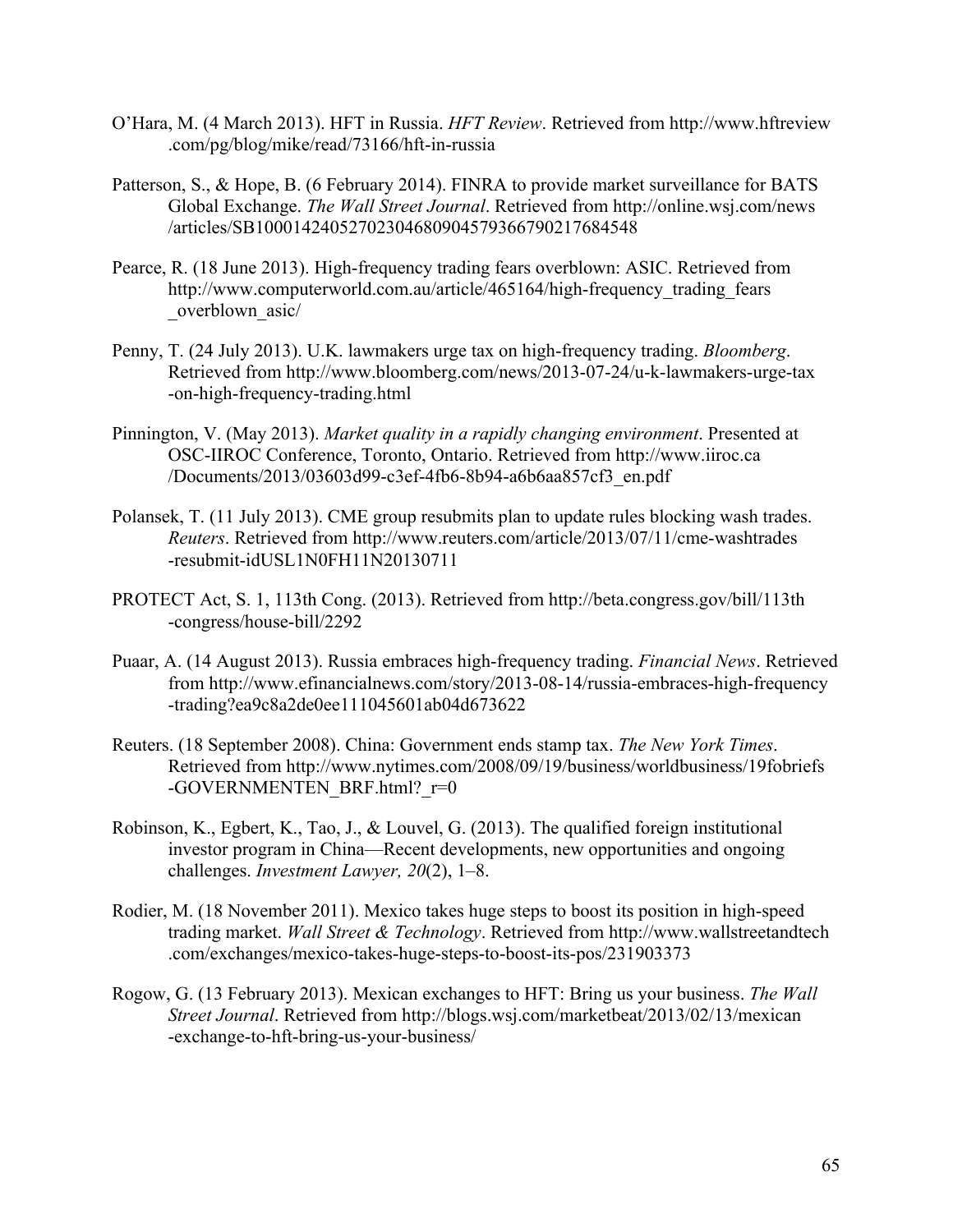- Rosenman, K. M. (2012). France releases details of financial transaction tax. *HFT Review*. Retrieved from [http://www.hftreview.com/pg/blog/kattenlaw/read/38536/france-releases](http://www.hftreview.com/pg/blog/kattenlaw/read/38536/france-releases-details-of-financial-transaction-tax) [-details-of-financial-transaction-tax](http://www.hftreview.com/pg/blog/kattenlaw/read/38536/france-releases-details-of-financial-transaction-tax)
- Rosenthal, S. (9 August 2012). In France, high-frequency traders now get taxed for fictitious orders. *The Christian Science Monitor* [online edition]. Retrieved from [http://www](http://www.csmonitor.com/Business/Tax-VOX/2012/0809/In-France-high-frequency-traders-now-get-taxed-for-fictitious-orders) [.csmonitor.com/Business/Tax-VOX/2012/0809/In-France-high-frequency-traders-now](http://www.csmonitor.com/Business/Tax-VOX/2012/0809/In-France-high-frequency-traders-now-get-taxed-for-fictitious-orders) [-get-taxed-for-fictitious-orders](http://www.csmonitor.com/Business/Tax-VOX/2012/0809/In-France-high-frequency-traders-now-get-taxed-for-fictitious-orders)
- Ross, A. K., Fitzgibbon, W., & Mathiason, N. (16 September 2012). Britain opposes MEPs seeking ban on high-frequency trading. *The Guardian*. Retrieved from [http://www](http://www.theguardian.com/business/2012/sep/16/meps-ban-high-frequency-trading?view=mobile) [.theguardian.com/business/2012/sep/16/meps-ban-high-frequency-trading?view=mobile](http://www.theguardian.com/business/2012/sep/16/meps-ban-high-frequency-trading?view=mobile)
- Schuster, G., & Dreibus, A. (2 June 2013). Germany: New regulatory requirements for algorithmic and high frequency trading. Retrieved from [http://www.mondaq.com/x](http://www.mondaq.com/x/238494/Commodities+Derivatives+Stock+Exchanges/New+Regulatory+Requirements+For+Algorithmic+And+High+Frequency) [/238494/Commodities+Derivatives+Stock+Exchanges/New+Regulatory+Requirements+](http://www.mondaq.com/x/238494/Commodities+Derivatives+Stock+Exchanges/New+Regulatory+Requirements+For+Algorithmic+And+High+Frequency) [For+Algorithmic+And+High+Frequency](http://www.mondaq.com/x/238494/Commodities+Derivatives+Stock+Exchanges/New+Regulatory+Requirements+For+Algorithmic+And+High+Frequency)
- Securities and Exchange Commission. (2013). Regulation systems compliance and integrity. Retrieved from <http://www.sec.gov/rules/proposed/2013/34-69077.pdf>
- Securities and Futures Commission. (2012). Consultation paper on the regulation of electronic trading. Retrieved from [http://www.sfc.hk/edistributionWeb/gateway/EN/consultation](http://www.sfc.hk/edistributionWeb/gateway/EN/consultation/openFile?refNo=12CP3) [/openFile?refNo=12CP3](http://www.sfc.hk/edistributionWeb/gateway/EN/consultation/openFile?refNo=12CP3)
- Securities and Futures Commission. (2013). Consultations & conclusions. Retrieved from <http://www.sfc.hk/edistributionWeb/gateway/EN/consultation/>
- Séparation des Activités Utiles au Financement de L'économie des Activités Spéculatives. (2013). *Journal Officiel de la République Française*. Retrieved from [http://www](http://www.legifrance.gouv.fr/jopdf/common/jo_pdf.jsp?numJO=0&dateJO=20130727&numTexte=1&pageDebut=12530&pageFin=12556) [.legifrance.gouv.fr/jopdf/common/jo\\_pdf.jsp?numJO=0&dateJO=20130727&numTexte=](http://www.legifrance.gouv.fr/jopdf/common/jo_pdf.jsp?numJO=0&dateJO=20130727&numTexte=1&pageDebut=12530&pageFin=12556) [1&pageDebut=12530&pageFin=12556](http://www.legifrance.gouv.fr/jopdf/common/jo_pdf.jsp?numJO=0&dateJO=20130727&numTexte=1&pageDebut=12530&pageFin=12556)
- Sharp, A. (16 January 2014). Canadian stock exchange start-up Aequitas tweaks launce plan. *Reuters*. Retrieved from [http://www.reuters.com/article/2014/01/16/canada-exchange](http://www.reuters.com/article/2014/01/16/canada-exchange-idUSL2N0KQ1CW20140116) [-idUSL2N0KQ1CW20140116](http://www.reuters.com/article/2014/01/16/canada-exchange-idUSL2N0KQ1CW20140116)
- Sharp, A., & Rocha, E. (25 June 2013). UPDATE 2—New Canadian stock exchange seeks to challenge dominant TMX. *Reuters*. Retrieved from [http://uk.reuters.com/article/2013/06](http://uk.reuters.com/article/2013/06/25/canada-exchange-aequitas-idUKL3N0F12WU20130625) [/25/canada-exchange-aequitas-idUKL3N0F12WU20130625](http://uk.reuters.com/article/2013/06/25/canada-exchange-aequitas-idUKL3N0F12WU20130625)
- Shecter, B. (21 November 2013). High-frequency trading activity in Canada appears to have declined: IIROC. *Financial Post*. Retrieved from [http://business.financialpost.com/2013](http://business.financialpost.com/2013/11/21/high-frequency-trading-activity-in-canada-appears-to-have-declined-iiroc/) [/11/21/high-frequency-trading-activity-in-canada-appears-to-have-declined-iiroc/](http://business.financialpost.com/2013/11/21/high-frequency-trading-activity-in-canada-appears-to-have-declined-iiroc/)
- Sussman, A. (26 September 2013). HFT: A regulatory work in progress. *TabbFORUM*. Retrieved from [http://tabbforum.com/channels/equities/opinions/hft-a-regulatory-work](http://tabbforum.com/channels/equities/opinions/hft-a-regulatory-work-in-progress) [-in-progress](http://tabbforum.com/channels/equities/opinions/hft-a-regulatory-work-in-progress)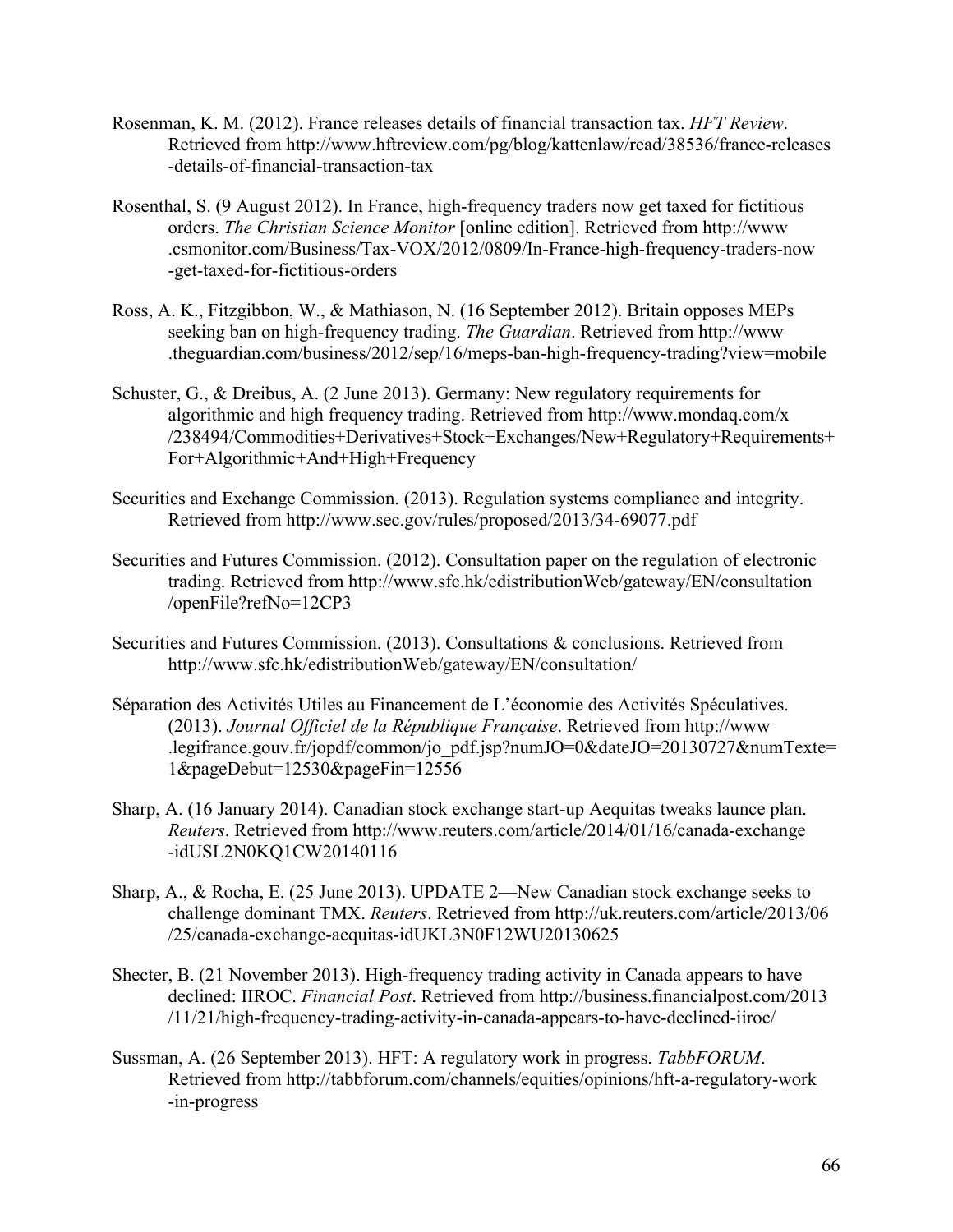- Tabb, L. (31 March 2014). No, Michael Lewis, the US equities market is not rigged. Retrieved from [http://tabbforum.com/opinions/no-michael-lewis-the-us-equities-market-is-not](http://tabbforum.com/opinions/no-michael-lewis-the-us-equities-market-is-not-rigged) [-rigged](http://tabbforum.com/opinions/no-michael-lewis-the-us-equities-market-is-not-rigged)
- Taxation. (26 July 2013a). Transaction tax proposed for in UK. Retrieved from [http://www](http://www.taxationinfonews.com/2013/07/transaction-tax-proposed-for-high-frequency-trading-in-uk/) [.taxationinfonews.com/2013/07/transaction-tax-proposed-for-high-frequency-trading-in-uk/](http://www.taxationinfonews.com/2013/07/transaction-tax-proposed-for-high-frequency-trading-in-uk/)
- *Taxation and investment in China 2013: Reach relevance and reliability*. (2013b). New York: Deloitte Touche Tohmatsu Limited. Retrieved from [http://www.deloitte.com/assets](http://www.deloitte.com/assets/Dcom-Global/Local%20Assets/Documents/Tax/Taxation%20and%20Investment%20Guides/2013/dttl_tax_guide_2013_China.pdf) [/Dcom-Global/Local%20Assets/Documents/Tax/Taxation%20and%20Investment%20](http://www.deloitte.com/assets/Dcom-Global/Local%20Assets/Documents/Tax/Taxation%20and%20Investment%20Guides/2013/dttl_tax_guide_2013_China.pdf) [Guides/2013/dttl\\_tax\\_guide\\_2013\\_China.pdf](http://www.deloitte.com/assets/Dcom-Global/Local%20Assets/Documents/Tax/Taxation%20and%20Investment%20Guides/2013/dttl_tax_guide_2013_China.pdf)
- Timms, A. (2013). Emerging markets look to attract high frequency traders. *Institutional Investor*. Retrieved from [http://www.institutionalinvestor.com/Article/3239889/Emerging](http://www.institutionalinvestor.com/Article/3239889/Emerging-Markets-Look-to-Attract-High-Frequency-Traders.html?ArticleId=3239889&p=1#.UhawMFOE6iY) [-Markets-Look-to-Attract-High-Frequency-Traders.html?ArticleId=3239889&p=1](http://www.institutionalinvestor.com/Article/3239889/Emerging-Markets-Look-to-Attract-High-Frequency-Traders.html?ArticleId=3239889&p=1#.UhawMFOE6iY) [#.UhawMFOE6iY](http://www.institutionalinvestor.com/Article/3239889/Emerging-Markets-Look-to-Attract-High-Frequency-Traders.html?ArticleId=3239889&p=1#.UhawMFOE6iY)
- *The Trade*. (3 September 2013). Liquidity dries up in FTT countries-report. Retrieved from [http://www.thetradenews.com/news/Asset\\_Classes/Equities/Liquidity\\_dries\\_up\\_in\\_FTT](http://www.thetradenews.com/news/Asset_Classes/Equities/Liquidity_dries_up_in_FTT_countries_-_report.aspx) [\\_countries\\_-\\_report.aspx](http://www.thetradenews.com/news/Asset_Classes/Equities/Liquidity_dries_up_in_FTT_countries_-_report.aspx)
- Trindle, J., & Bunge, J. (24 June 2013). Regulator criticizes exchange efforts on 'wash trades.' *The Wall Street Journal* [blog]. Retrieved from [http://blogs.wsj.com/moneybeat/2013/06](http://blogs.wsj.com/moneybeat/2013/06/24/regulator-criticizes-exchange-efforts-on-wash-trades/) [/24/regulator-criticizes-exchange-efforts-on-wash-trades/](http://blogs.wsj.com/moneybeat/2013/06/24/regulator-criticizes-exchange-efforts-on-wash-trades/)
- Voigt, C. (2013). Regulatory front-running. *Finextra*. Retrieved from [http://www.finextra.com](http://www.finextra.com/community/FullBlog.aspx?blogid=7991) [/community/FullBlog.aspx?blogid=7991](http://www.finextra.com/community/FullBlog.aspx?blogid=7991)
- Wall Street Trading and Speculators Act, S. 1, 113th Cong. (2013). Retrieved from [http://www](http://www.govtrack.us/congress/bills/113/hr880) [.govtrack.us/congress/bills/113/hr880](http://www.govtrack.us/congress/bills/113/hr880)
- Walter, E. (2013a). Opening statement at the SEC Open Meeting. Retrieved from [http://www.sec](http://www.sec.gov/News/Speech/Detail/Speech/1365171515104#.UgLdf1OE6iY) [.gov/News/Speech/Detail/Speech/1365171515104#.UgLdf1OE6iY](http://www.sec.gov/News/Speech/Detail/Speech/1365171515104#.UgLdf1OE6iY)
- Walter, E. (2013b). Harnessing tomorrow's technology for today's investors and markets. Retrieved from [http://www.sec.gov/News/Speech/Detail/Speech/1365171492300#.UgQr](http://www.sec.gov/News/Speech/Detail/Speech/1365171492300#.UgQrIFOE6iY) [IFOE6iY](http://www.sec.gov/News/Speech/Detail/Speech/1365171492300#.UgQrIFOE6iY)
- Watts, W. L., & Reklaitis, V. (23 August 2013). Critics say flash freeze shows Nasdaq shouldn't run industry's price processor.
- Webb, A. (2010). Bullseye! Tokyo Stock Exchange hits the mark with "arrowhead." *Automated Trader*. Retrieved from [http://www.automatedtrader.net/articles/exchange-views/40926](http://www.automatedtrader.net/articles/exchange-views/40926/bullseye--tokyo-stock-exchange-hits-the-mark-with-arrowhead) [/bullseye--tokyo-stock-exchange-hits-the-mark-with-arrowhead](http://www.automatedtrader.net/articles/exchange-views/40926/bullseye--tokyo-stock-exchange-hits-the-mark-with-arrowhead)
- Wessing, T. (2013). Wave of action against high-frequency traders hits home. *The Lawyer*. Retrieved from [http://www.thelawyer.com/briefings/wave-of-action-against-high](http://www.thelawyer.com/briefings/wave-of-action-against-high-frequency-traders-hits-home/3007951.article) [-frequency-traders-hits-home/3007951.article](http://www.thelawyer.com/briefings/wave-of-action-against-high-frequency-traders-hits-home/3007951.article)